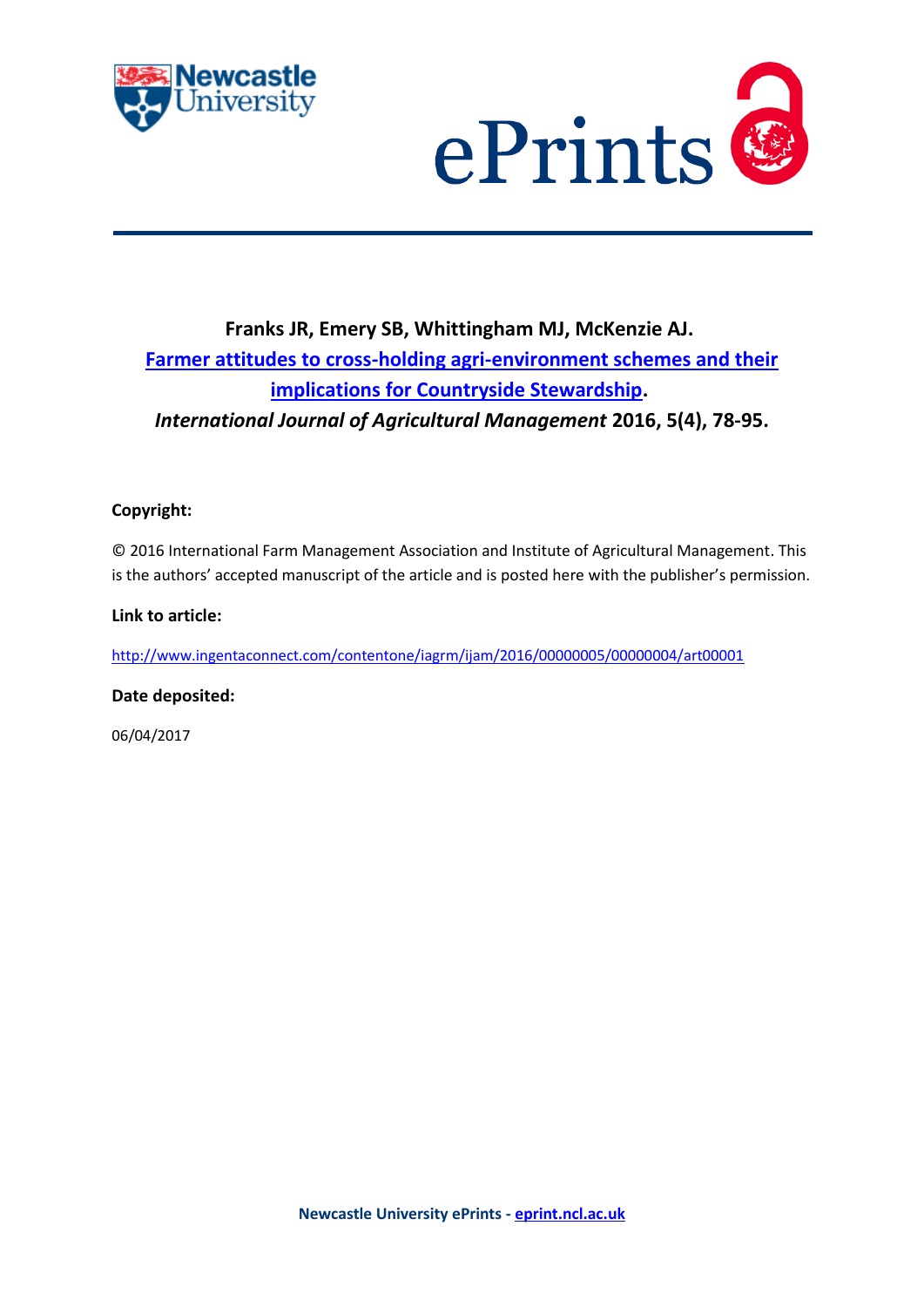# **The design of cross-holding, collaborative environmental management schemes: a UK farmer perspective**

*This study examines farmers' attitudes to group applications into agri-environment schemes, an opportunity which has recently been introduced in the English Countryside Stewardship's Mid Tier. An on-line consultation was targeted at environmentally informed and engaged farmers across the UK to explore how the design of collaborative schemes might affect their participation decision. The majority of the 122 respondents (75%) were supportive of the principle of collaborative, crossholding environmental management even though only 38% had previously considered this possibility. The main concerns raised were; anticipated difficulties enforcing farmer-farmer contracts, and a widespread belief that their neighbours would not make suitable or be willing collaborators. The findings suggest that participation in cross-holdings collaborative environmental management options would increase; if farmers were better informed of the potential environmental benefits of joint applications, if agri-environment schemes offered a combination of "passive" and "active" management options, and if farmers had access to fully-funded advice and support services. The study compares the findings with the actual design of Mid Tier to show that while it incorporates some of these concerns, others are not addressed, which may reduce the number of applications from farmer groups.*

(Key words: Countryside Stewardship, Mid Tier, landscape scale, agri-environment scheme, collaboration)

# **1 Introduction**

When the Exmoor Management Agreement Scheme was introduced in 1979 it became the first environmental scheme in England to financially compensate farmers for any loss of income associated with changes to their farming practices which benefited the natural environment. The scheme's design became the blueprint for compensation arrangements under the UK's Wildlife and Countryside Act (1981) and, by extension, European policy, through the development of Environmental Sensitive Areas under EEC Regulation 797/85 [\(Lobley et al. 2005\)](#page-35-0), and under EEC Regulation 2078/92, which required all EU member states to introduce agri-environment schemes. Since then these schemes have evolved to reflect experiences gained, changing environmental concerns and new understandings of ecological systems and networks [\(Cooper et al. 2009,](#page-33-0) [Latacz-](#page-35-1)[Lohmann and Hodge 2003,](#page-35-1) [Lawton et al. 2010,](#page-35-2) [Whitby 2000\)](#page-38-0). The growth of landscape scale conservation thinking [\(Adams 2015,](#page-33-1) [Lefebvre et al. 2014\)](#page-35-3) is a part of this evolution which has been incorporated into Countryside Stewardship, the replacement in England to Environmental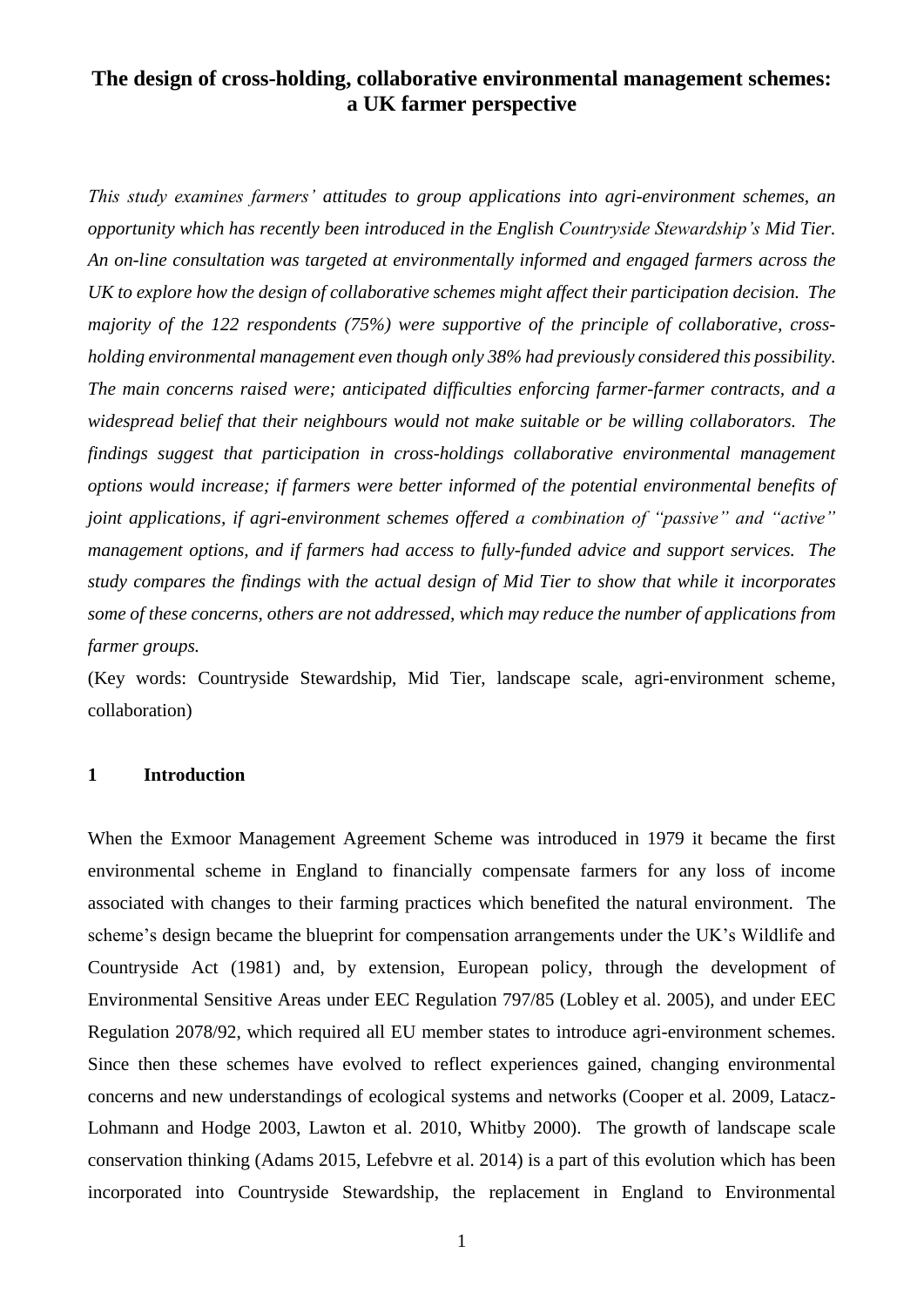Stewardship Scheme (2005-2014), which opened for applications in September 2015 to allow all first round agreements to start on 1<sup>st</sup> January 2016.

Countryside Stewardship is structured around two tiers. The top tier focuses on area of high environmental value. The Mid Tier is an innovative, a cross-holding, collaborative, environmental management option, specifically designed to incentivise the submission of a single environmental management application covering land farmed by four or more farmers. It was introduced to address criticism of Environmental Stewardship Scheme's over-focus on the farm and field scale at the expense of the landscape scale. For example, the White Paper for the Environment "*The Natural Choice: Securing the value of nature"* [\(HM Government 2011\)](#page-35-4) described the Environmental Stewardship Scheme as adopting a "piecemeal" approach, which took "place on too small a scale to achieve overall success", as a direct consequence of which it overlooked "crucial links, such as between wildlife sites and the wider countryside" (p 3) [\(HM Government 2011\)](#page-35-4). The change also reflects the increasing body of scientific evidence which describes the additional environmental effectiveness of landscape scale agreements [\(Donald and Evans 2006,](#page-33-2) [Dutton et al. 2008,](#page-33-3) [Gabriel et](#page-34-0)  [al. 2010,](#page-34-0) [McKenzie et al. 2013,](#page-35-5) [Webb et al. 2010,](#page-38-1) [Whittingham 2007\)](#page-38-2).

It is widely acknowledged that Countryside Stewardship, like all voluntary agri-environment schemes, requires land managers to be positively engaged with the scheme [\(Radley 2013,](#page-37-0) [Wilson and](#page-38-3)  [Hart 2001\)](#page-38-3). The influential, government commissioned, independent Lawton Report [\(2010\)](#page-35-2) described farmers as "the bedrock of an effective [ecological] network" (p 58), and the White Paper for the Environment acknowledges they play a "vital role" in "achieving society's ambitions for water, wildlife, healthy soil, food production and the management of landscapes" (p 23) (HM [Government](#page-35-4) 2011). It is because of their important role that farmer participation in agri-environment schemes has been widely studied [\(Brotherton 1989,](#page-33-4) [Lastra-Bravo et al. 2015,](#page-35-6) [Mills et al. 2013b,](#page-35-7) [Prager and Freese 2009,](#page-37-1) [Reed 2008,](#page-37-2) [Siebert et al. 2006,](#page-38-4) [Wilson 1996,](#page-38-5) [Wilson and Hart 2001\)](#page-38-3). Nevertheless, relatively little is known about UK farmers' attitudes and motivations towards collaborative, cross-holding environmental management agreements. This compares unfavourably with our understanding of farmer participation in collaborative environmental activities elsewhere, for example in Australia [\(Wilson 2004\)](#page-38-6); Germany [\(Prager and Nagel 2008,](#page-37-3) [Prager and Vanclay](#page-37-4)  [2010\)](#page-37-4); The Netherland [\(Franks 2010,](#page-34-1) [Franks and Mc Gloin 2007,](#page-34-2) [Renting and van der Ploeg 2001\)](#page-37-5); and in other selected OECD countries [\(OECD 2013\)](#page-36-0).

The aim of this research is to address this deficiency. It reviews studies of UK cross-holding, collaborative, environmental management schemes, and reports findings from an on-line consultation designed to examine UK farmers' views on how scheme design influences their decision to participate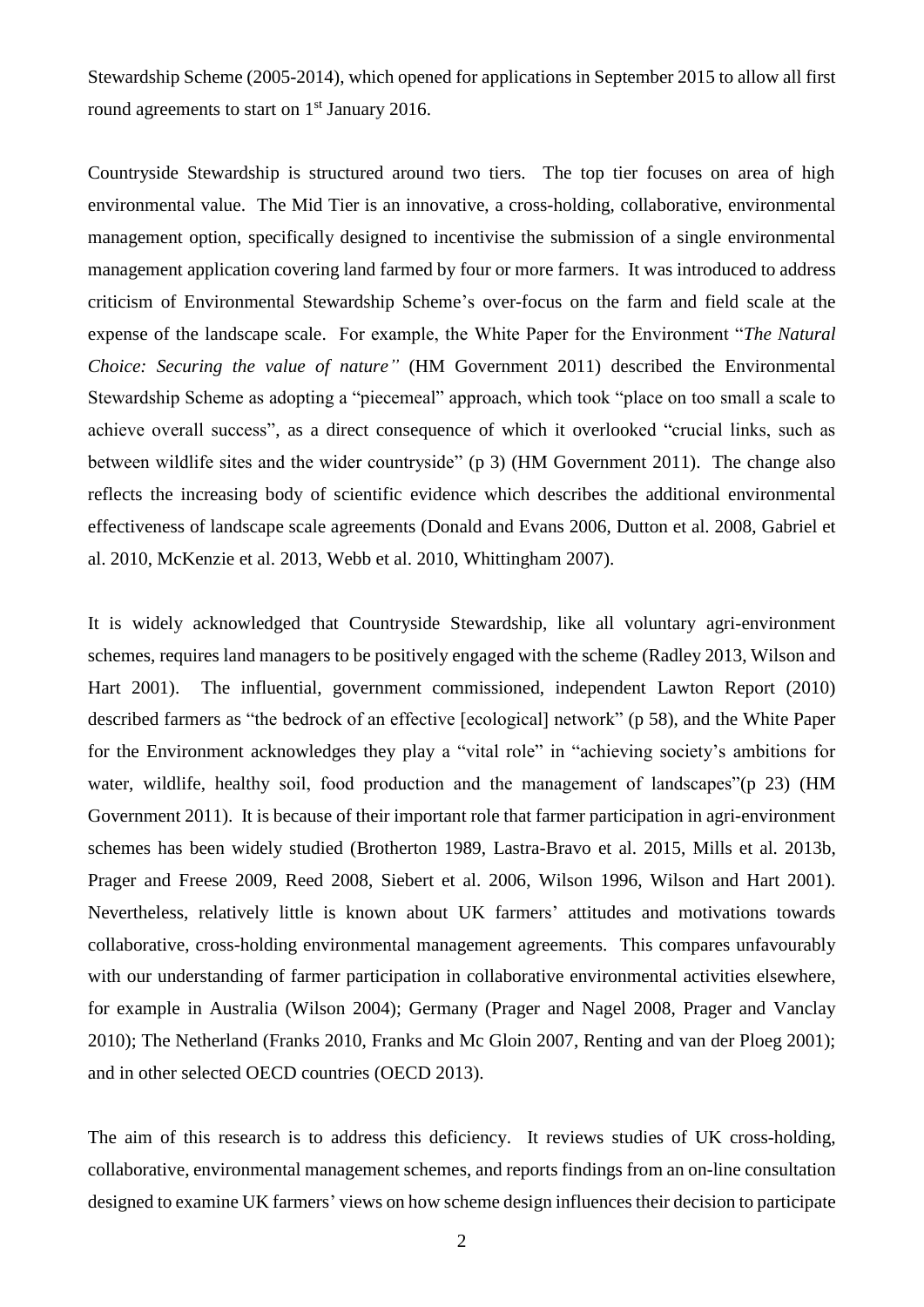in such schemes. The on-line consultation was designed to deliberately target environmentally informed farmers because these respondents would be best able to provide the detailed and knowledgeable responses required (i) to inform decisions on whether changes, in this case to agrienvironment schemes, are needed and to advise on how to make those changes; (ii) to alert policy makers to concerns and issues which they may not have picked up through existing evidence or research, and (iii) potentially, to improve timeliness, so insights can be captured at an earlier stage in policy development. Recent research has shown how this information can benefit and improve policy making [\(Phillipson et al. 2012\)](#page-36-1). It is because of this deliberate targeting that the research is better described as a consultation rather than a survey. Surveys typically gather views from random or stratified random samples to allow findings to be raised to the population level to provide estimates of support for a proposal or initiative. However, findings from consultations cannot be used in this way. Because of this disadvantage, the study is best thought of as a scoping study, the findings of which will need further testing to establish how representative they are of the UK farming population.

The following section reviews the literature on UK cross-holding, landscape scale conservation to identify farmers' perceived and actual barriers to, and the benefits of, cross-holding, collaborative environmental management. This is followed by details of the on-line consultation. Section 4 reports the research findings, and Section 5 discusses which of the recommendations in the literature and of the consultation's findings have been incorporated into the design of Mid Tier, and identifies changes that, based on the consultation's findings, would increase applications from farmer groups. Section 6 concludes drawing policy makers attention to the potential implications of the research findings on the structure of collaborative schemes in general and of Mid Tier in particular.

# **2 Review of UK farmers' attitudes towards cross-holding environmental management**

There have been many studies into the attitudes and views of non-UK farmers and land managers towards cross-holding environmental management initiatives [\(Prager and Freese 2009,](#page-37-1) [Prager and](#page-37-3)  [Nagel 2008,](#page-37-3) [Prager and Vanclay 2010,](#page-37-4) [Primdahl et al. 2003,](#page-37-6) [Primdahl et al. 2010,](#page-37-7) [Renting and van](#page-37-5)  [der Ploeg 2001,](#page-37-5) [Slangen and Polman 2002,](#page-38-7) [Wilson 2004,](#page-38-6) [Wiskerke et al. 2003\)](#page-38-8). Two recent studies have reviewed this literature [\(Prager 2015,](#page-37-8) [Prager et al. 2012\)](#page-37-9). However, a review of about 160 peerreviewed publications about participation in agri-environment schemes, Siebert et al. [\(2006\)](#page-38-4) concluded that the design of agri-environment schemes must be sensitive to local ecological, economic and social conditions, and to cultural preferences. These findings suggest that the attitudes and views of non-UK farmers may not be an especially helpful basis upon which to design innovative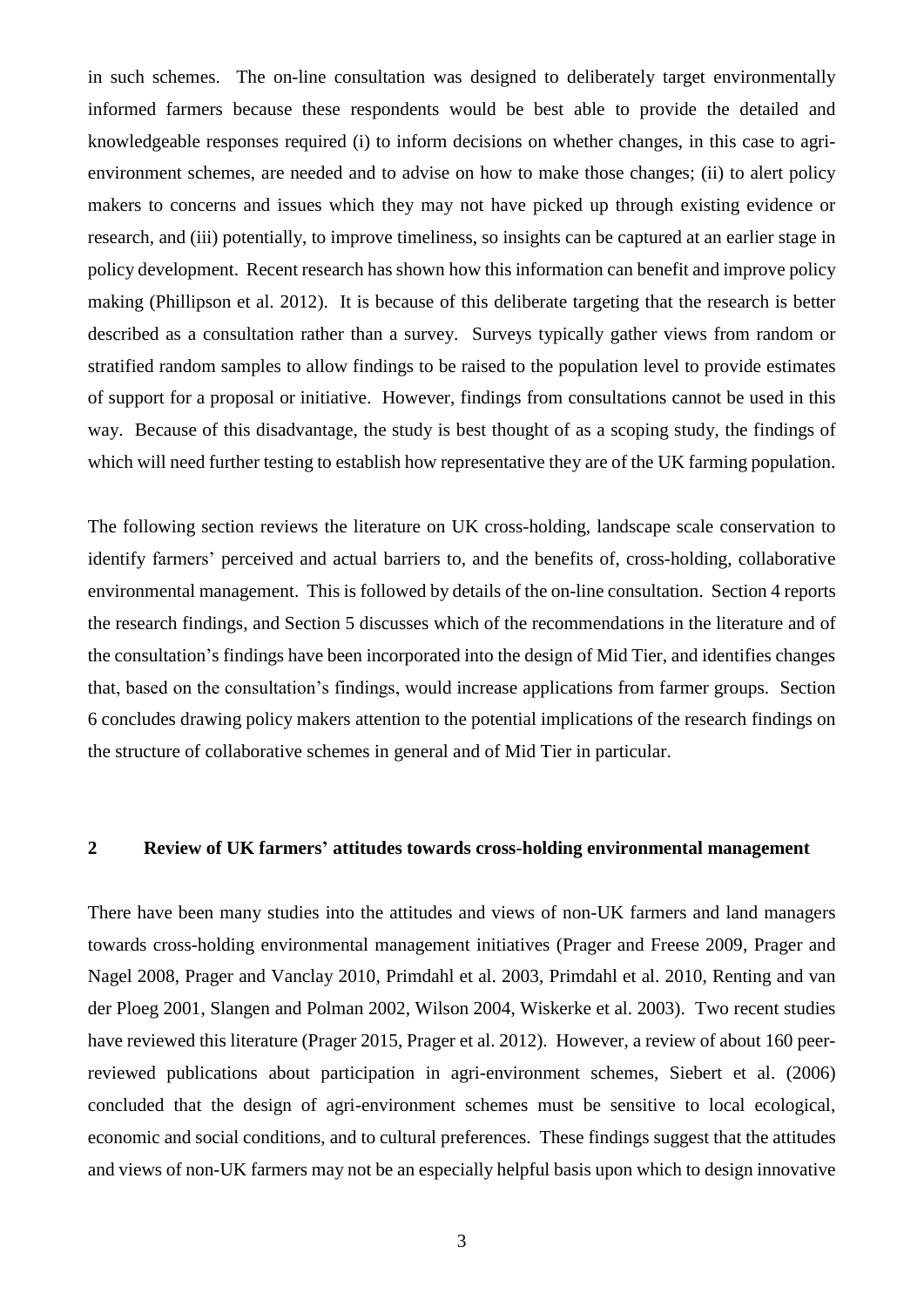cross-farm schemes/option for the UK. For this reason the literature review is restricted to studies of collective action located in the UK.

Table 1 summarises the key features of UK based studies into collective action.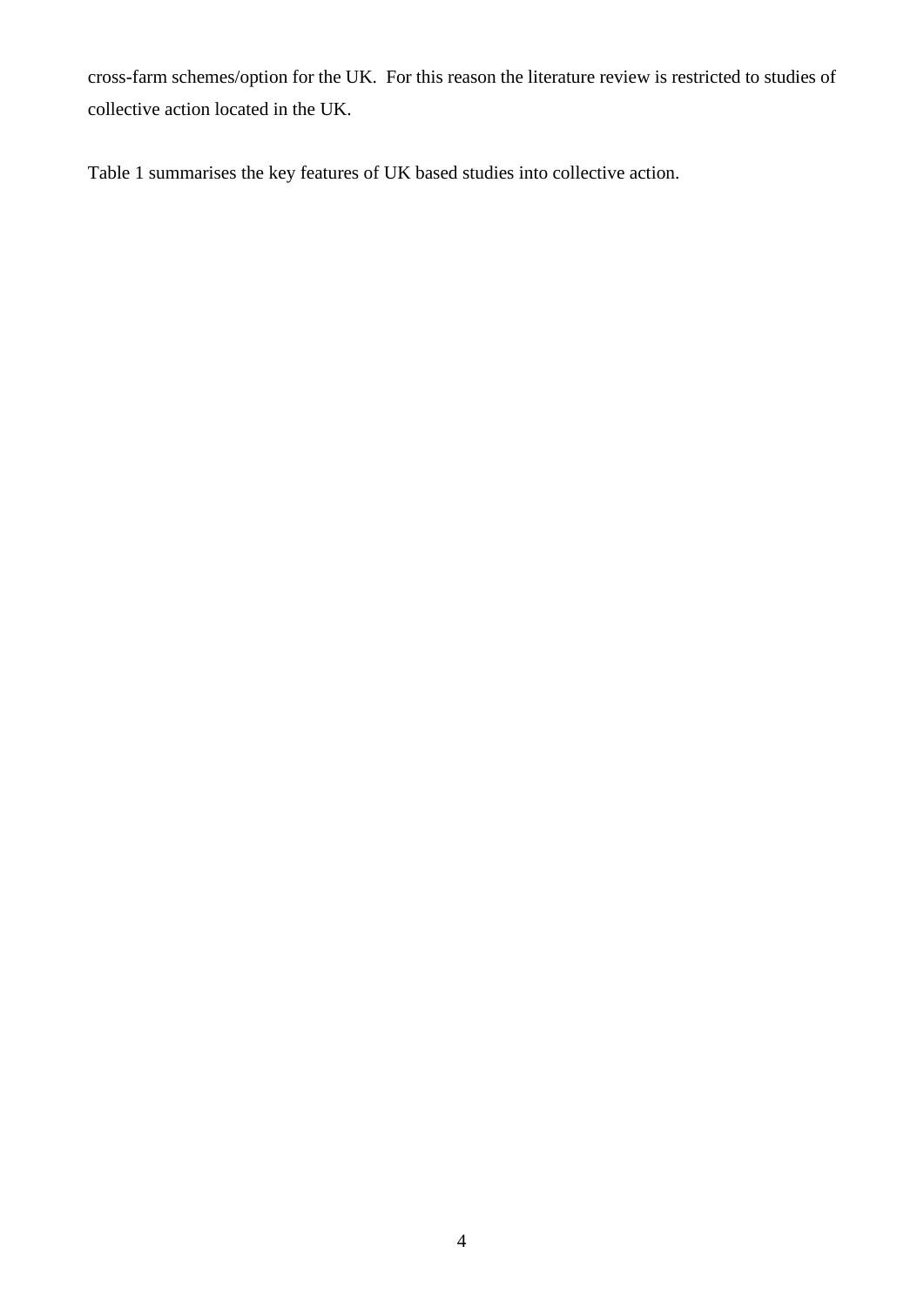| Name of<br>author(s) and<br>date<br>published | Location                                                  | <b>Typical</b><br>environment<br>and farm<br>type             | <b>Number of farms</b><br>involved                                                                                                 | Neighbouring<br>farmers                                                                            | Organisation<br>of landscape<br>scale benefits                                           | <b>Details of inter-farm</b><br>scheme                                                                                                                                                                   | <b>Principal research findings</b>                                                                                                                                                                                                                                                                                                                                                                                                                                     |
|-----------------------------------------------|-----------------------------------------------------------|---------------------------------------------------------------|------------------------------------------------------------------------------------------------------------------------------------|----------------------------------------------------------------------------------------------------|------------------------------------------------------------------------------------------|----------------------------------------------------------------------------------------------------------------------------------------------------------------------------------------------------------|------------------------------------------------------------------------------------------------------------------------------------------------------------------------------------------------------------------------------------------------------------------------------------------------------------------------------------------------------------------------------------------------------------------------------------------------------------------------|
| MacFarlane<br>(1998)                          | Lake<br>District,<br>England                              | <b>Upland Cattle</b><br>and sheep                             | 35 of 46 in target<br>area sympathetic to<br>the proposed scheme                                                                   | Contiguous,<br>within a ring<br>block (ESA area)                                                   | Collaborative,<br>third party                                                            | [Hypothetical] Farmers<br>invited to join a hypothetical<br>third tire of Environmental<br>Sensitive Area (ESA)<br>payment to agree to manage<br>features which crossed farm<br>boundaries" (p 583-585). | Support for cooperation underpinned by additional<br>financial gain not by potential conservation benefit realised<br>by cooperative action.<br>Farmers with good relationships with neighbours more<br>likely to respond positively                                                                                                                                                                                                                                   |
| Dolman et al.<br>(2001)                       | Oxfordshire<br>, England                                  | Lowland, river<br>plain, arable                               | Initially supported<br>by $15$ out of $31$<br>farmers approached,<br>but all 17<br>subsequently<br>interviewed<br>supported scheme | Contiguous area<br>of 110 square km                                                                | Collaborative,<br>third party                                                            | [Hypothetical] Farmers<br>invited to support a<br>hypothetical, intra-farm,<br>wider landscape management                                                                                                | Support for the scheme increased as farmers understood the<br>likely ecological benefits.<br>Visualisation of proposed scheme increased farmer support.                                                                                                                                                                                                                                                                                                                |
| Parrott and<br>Burningham<br>(2008)           | Blackwater<br>Estuary,<br>Essex                           | Low-lying<br>arable and<br>grassland                          | 14 stakeholder<br>interviews. No<br>support for the<br>option by farmers<br>interviewed.                                           | All farmed land in<br>the Blackwater<br>area suitable for<br>intertidal habitat<br>creation option | Collaborative,<br>third party                                                            | [Hypothetical] Farmer were<br>interviewed to obtain their<br>views of ESS's HLS<br>"intertidal habitat creation"<br>option.                                                                              | Little support for the option due to: irreversibility of land<br>use change;<br>concern over the size and duration of compensation<br>payments;<br>upfront costs not repaid until farmer accepted into the<br>scheme:<br>scheme too complex; farmers did not understand the need<br>to create saltmarsh for conservation purposes;<br>lack of confidence in design of scheme option as no direct<br>evidence of benefits available.                                    |
| Dutton et al.<br>(2008)                       | Chichester<br>Coastal<br>Plains,<br>West<br><b>Sussex</b> | Arable farming,<br>producing<br>vegetable and<br>salad crops. | Targeted 42<br>farmers, all with<br>contiguous land-<br>holdings in the<br>project area                                            | All within the<br>10,000 ha target<br>area                                                         | Cooperative,<br>(farm specific<br>conservation<br>plans),<br>organised by<br>third party | [Funded scheme]<br>Countryside Stewardship<br>Scheme financed bespoke<br>farm conservation plans<br>provided by third party in<br>consultation with farmers.                                             | Farm-specific advice and bespoke conservation plans<br>resulted in reduced farmer transaction costs;<br>all farmers carried out some conservation work; 11<br>implementing relevant conservation work, and 31 joining<br>the proposed scheme.<br>Scheme allowed habitat corridors to be built between<br>farms.<br>Involved higher initial costs setting up the scheme                                                                                                 |
| Southern et al.<br>(2011)                     | River<br>Glaven<br>catchment,<br>north<br>Norfolk         | Arable farming<br>on mostly<br>Grade 3 land                   | 27 farmers and 12<br>non farming<br>landowners among<br>71 contacted<br>stakeholders                                               | All farmers live<br>and work in the<br>project area                                                | Collaborative<br>with third party                                                        | [Hypothetical] Adaptive<br>framework to allow farmers<br>to developed landscape scale<br>scenarios.                                                                                                      | Principal problems relate to lack of trust and clarity over<br>environmental policy in general, short-term nature of<br>environmental policy, and practical implementation of<br>landscape scale conservation, including governance<br>arrangements.<br>Initiation of landscape scale scheme would need help from<br>external agent (e.g. a Project Officer), with partnership<br>built on existing functioning partnerships, e.g. River<br>Glaven Conservation Group. |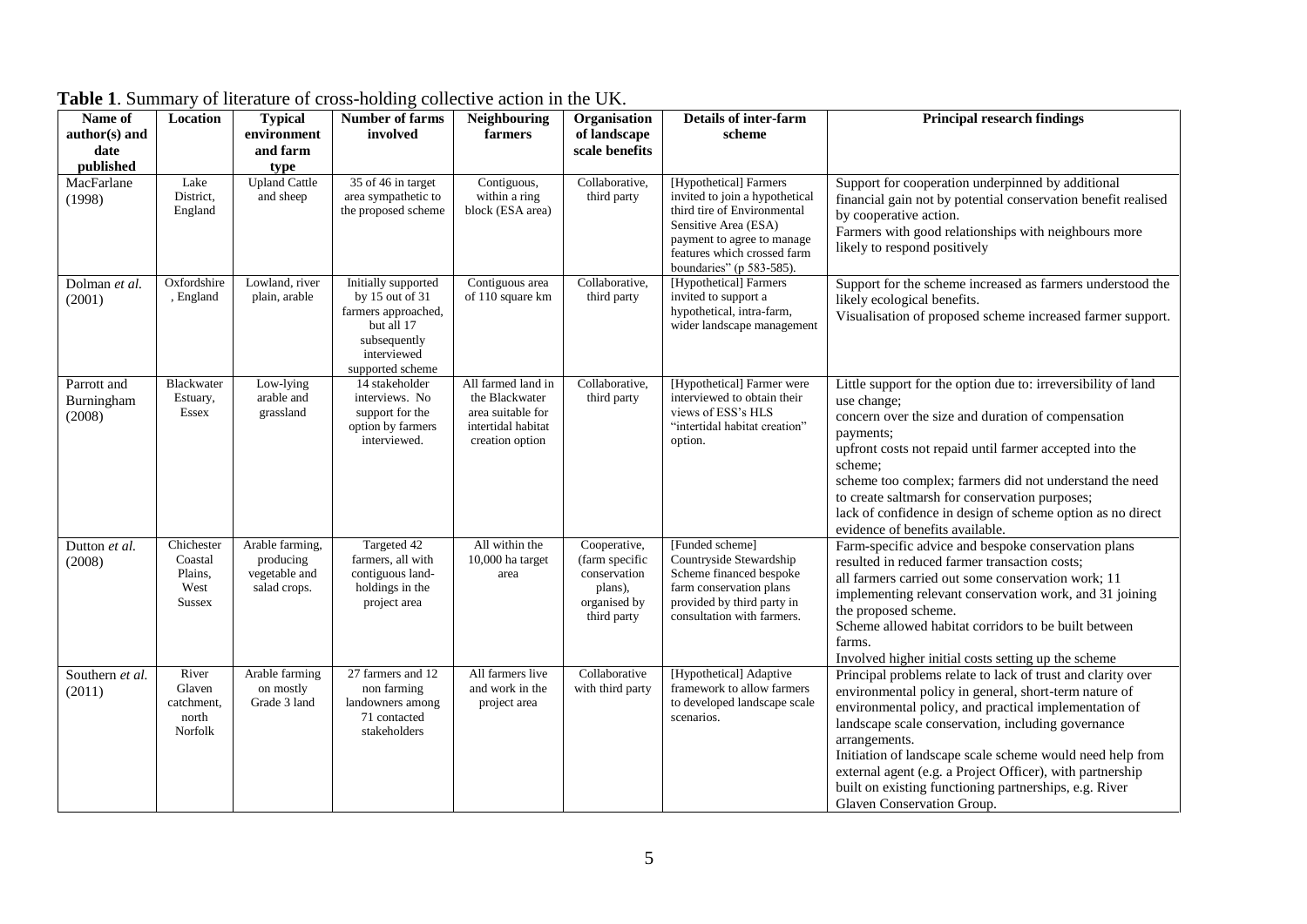| Mills et al.<br>$(2011)^1$   | Case<br>studies of<br>exiting<br>collective<br>actions in<br>Wales | Wide range of<br>farming types<br>involved        | 13 case studies                                                                           | All actively<br>involved in<br>existing collective<br>actions | Collaboration,<br>direct<br>governance.<br>Third party at<br>start-up only             | [Existing collective actions]<br>Landscape scale, voluntary<br>participation, groups. Built<br>from existing network of<br>farmers with shared<br>traditional values and similar<br>farming systems                                                                                                                         | Able to develop scheme adapted to local features and<br>farming systems, members with common aims, strong local<br>leadership, limited group size allows all to contribute to<br>problem solving; payments distributed among the group by<br>agreed contract. Third party only used to facilitate start-up<br>and supply training needs as required.                                                                                                                  |
|------------------------------|--------------------------------------------------------------------|---------------------------------------------------|-------------------------------------------------------------------------------------------|---------------------------------------------------------------|----------------------------------------------------------------------------------------|-----------------------------------------------------------------------------------------------------------------------------------------------------------------------------------------------------------------------------------------------------------------------------------------------------------------------------|-----------------------------------------------------------------------------------------------------------------------------------------------------------------------------------------------------------------------------------------------------------------------------------------------------------------------------------------------------------------------------------------------------------------------------------------------------------------------|
| Emery and<br>Franks (2012)   | Three case<br>study areas<br>in England                            | Arable, mixed<br>farming,<br>livestock<br>farming | 33 farmers in total,<br>$(12, 10 \text{ and } 11 \text{ in})$<br>each case study<br>area) | All farmed in one<br>of the three case<br>study areas         | Majority of<br>farmers<br>preferred<br>collaborative,<br>organised by a<br>third party | [Hypothetical] Farmers were<br>not given any guidance on<br>the possible design of a<br>landscape scale scheme                                                                                                                                                                                                              | Overwhelming support for the principle of landscape scale<br>schemes. Principal barriers included;<br>farmers preference to work independently showed strong<br>cultural barriers to working together;<br>majority supported third party overview;<br>perceived unwillingness of neighbouring farmers to<br>participate; contractual issues; need for demonstrable<br>benefits; and scheme flexibility, with respect to range of<br>options available to select from. |
| Franks and<br>Emery $(2013)$ | Across<br>England,<br>but mostly<br>upland<br>areas                | Livestock<br>farming                              | 18 farmers, all<br>participants in<br>option HR8 in the<br>EES's HLS                      | Spread across<br>England                                      | Majority of<br>agreements<br>facilitated by<br>third parties                           | [Funded scheme].<br>Neighbouring farmers with<br>boundary spanning<br>environmental features can<br>include Option HR8 in their<br>AES agreement.<br><sup>1</sup> This paper draws upon the findings of two research projects undertaken between 2004 and 2008 (Mills <i>et al.</i> (2006) and Mills <i>et al.</i> (2008)). | Flexibility of HR8 option is important. Generally attractive<br>payments. Many agreements are agreed between farmer<br>members of existing groups. Principal problems included;<br>Need for a third party to initiate initial discussions;<br>competitive nature of HLS;<br>need to finance up-front costs;<br>agreeing primary use of land;<br>contractual arrangements.                                                                                             |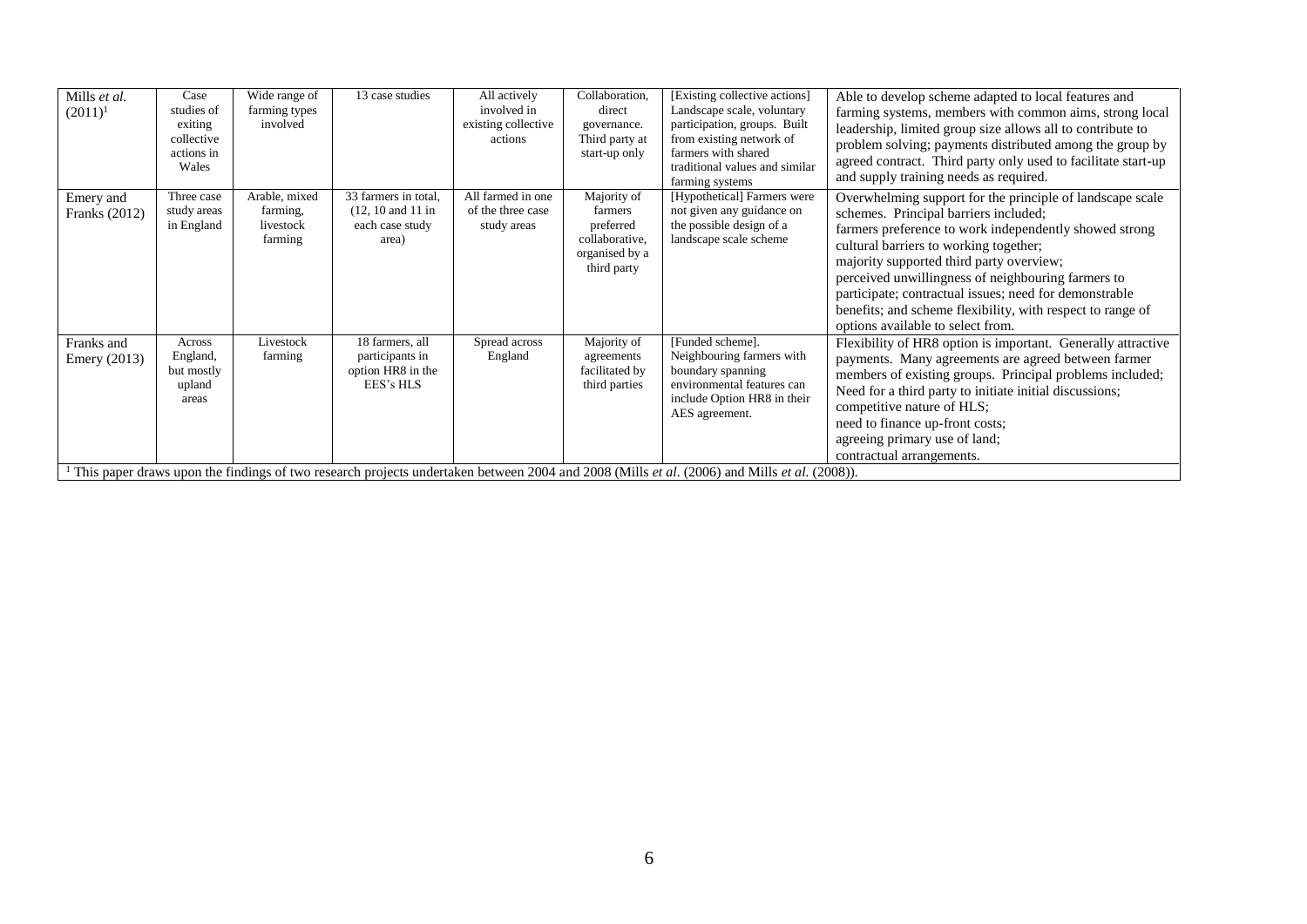MacFarlane [\(1998\)](#page-35-8) reported thirty-five neighbouring farmers (76% of the sample) to be sympathetic towards a proposed, hypothetical collaborative agri-environment scheme that had been specifically designed to improve the management of cross-holding environmental features. By mapping Sites of Special Scientific Interest in the study area onto the land farmed by supportive farmers he created a "considerably enlarged 'conservation estate' which had high levels of connectivity between isolated conservation tiers" (p  $591$ ).<sup>1</sup> Despite this enhancement and development of a local ecological network, he concluded that additional financial gain rather than conservation benefits was a more persuasive driver of increased farmer participation.

Davies *et al.* 's [\(2004\)](#page-33-5) study of existing cooperative organisations in Scotland supported MacFarlane's view that farmers were predominantly focused on business profitability. Other barriers to environmental collaboration the study identified were: a preference for farmers to work independently rather than in groups; farmers being unlikely to be able to identify environmental benefits of cooperative action (as they did "not see it as their role nor their area of expertise" (p 7)); their finding it difficult to represent their own interests in developing agri-environment schemes; and their tendency to develop innovative organisations by building on existing informal social and information networks rather than creating new ones from scratch. Davies *et al.* (2004) concluded that current incentives for collective environmental action were too weak to overcome these barriers, and suggested that farmers would need assistance to coordinate their activities, which in the authors' view would best be supplied by external organisations, which they termed "collective action coordinators". These organisations would be charged with helping farmers identify local opportunities and respond to local circumstances; strengthening existing farmer-farmer networks; developing additional funding streams; and encouraging farmers to become involve in local initiatives and programmes.

Mills *et al.* [\(2006\)](#page-36-2) and Mills *et al*. [\(2008\)](#page-36-3) examined existing landscape scale cooperative organisations. These studies identified the key factors which underpin successful agri-environment cooperatives as, needing to involve individuals with key skills and determination; use of effective facilitators; strong social cohesion within groups; the ability of groups to develop their own solutions; flexibility in membership arrangements; a group administered payment system; and self-regulation and monitoring, to ensure a high standard of work and low administrative costs.

Parrot and Burningham (2008) reported the views of farmers of intertidal land in the Blackwater Estuary, Essex, in the South East of England. They reported farmers needed external assistance and that the advisory visits had raised participation rates. They recommended introducing an additional

1

 $1$  The tiers referred to here are the tiers that formed the structure of the Environmentally Sensitive Area agri-environment scheme.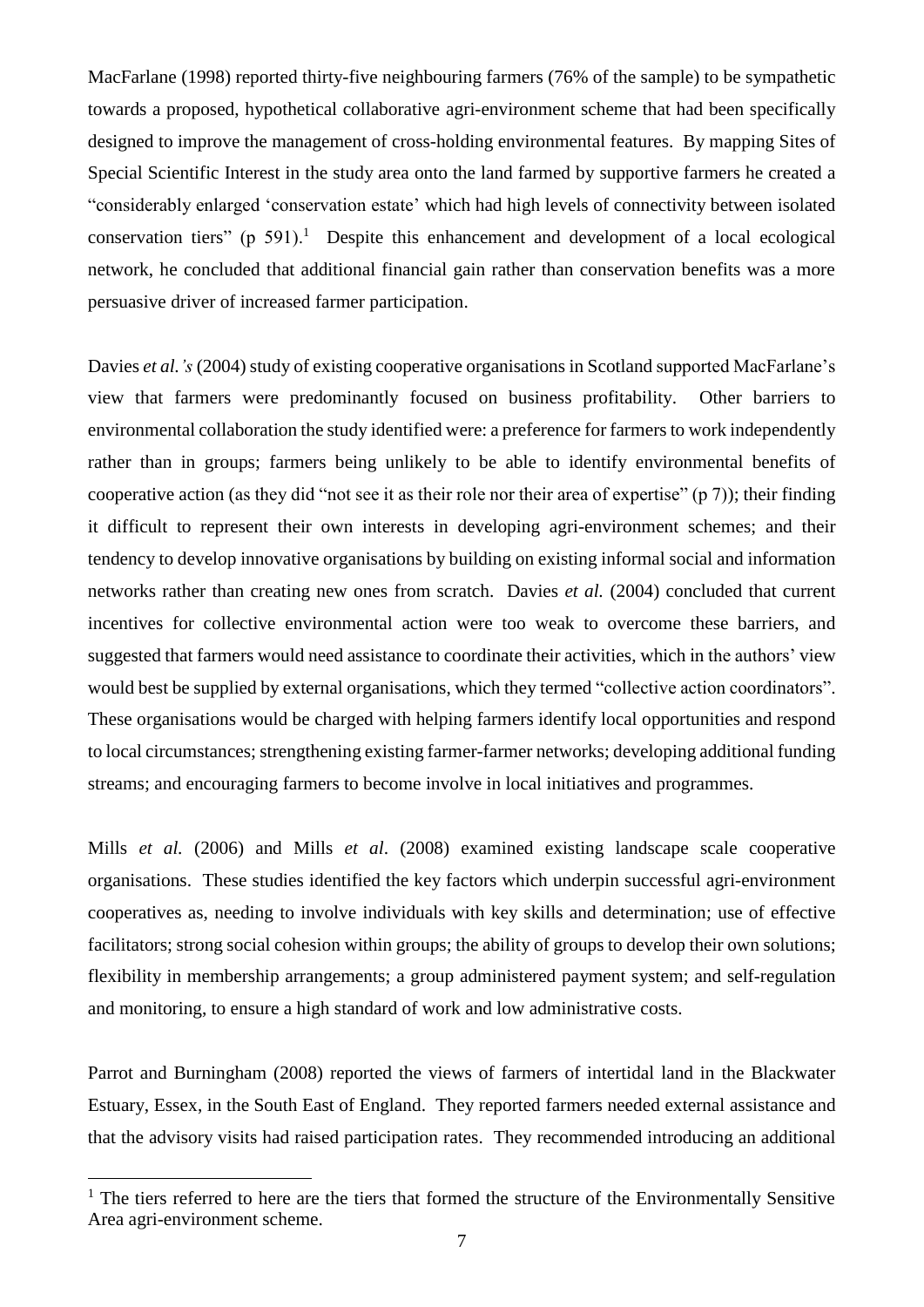financial incentive, which they termed a "joint application payment" (p 365), but were not optimistic that this alone would be successful, concluding that more radical strategies, such as land leasing or outright purchase, might be necessary.

In the same year Dutton *et al.* [\(2008\)](#page-33-3), again analysing responses from a case study, reported high levels of interest in cross-holding environmental management options among farmers affected by a scheme to restore habitats and environmental connectivity on farmland on the Chichester floodplain. All of the 42 farmers visited were recruited into the project "to a greater or lesser extent" (p 210). Once more, important contributions to the success of the scheme included assistance from an external advisor, working on a one-to-one basis to assist with drafting applications and developing environmental plans tailored to each farm's ecological potential and business circumstances.

A study into how to incentivise cross-holding environmental management to assist catchment management by Southern *et al.* [\(2011\)](#page-38-9) noted the absence of a strategic governance framework for the delivery of an integrated approach to landscape scale environmental management. They also concluded that external organisations were needed to advise and help cultivate improved forms of cooperation and leadership among farmers, and, like Parrot and Burningham (2008), identified a need for new instruments and approaches which transcended property and institutional boundaries.

The UK's Environmental Stewardship Scheme Higher Level Stewardship (2005-2015) option HR8 provided up to £10/ha to cover the transaction costs incurred in arranging cross-holding agreements designed to jointly manage specified landscape features and/or resources that stretch across farm boundaries. Findings from a telephone survey of participants, reported by Franks and Emery [\(2013\)](#page-34-3), showed that the majority of agreements had been facilitated by an outside agency, such as Natural England, LEAF (Linking Environment and Farming), The National Parks and specialist Land Management and Grazing Conservation Trusts. The principal barriers farmers faced arranging these agreements included: inadequate up-front finance; the wide diversity of stakeholder's interests, particularly with regard to the primary use of moorland; and a lack of vitality in some local moorland management association. As only 123 of the 12,240 Higher Level Stewardship agreements included this option in 2012, it had clearly not proved popular. Higher Level Stewardship was discretionary, and maybe the competitive nature of funding reduced farmers' incentives to discuss their plans with neighbours. But the terms and conditions of its use were also tightly drawn, being restricted to agreements which covered "areas under more than one ownership that are to be managed for resource protection, inter-tidal flood management and/or wetland management, it may also be used to facilitate applications in landscapes with extensive archaeological or historic features" [\(DEFRA 2010\)](#page-33-6).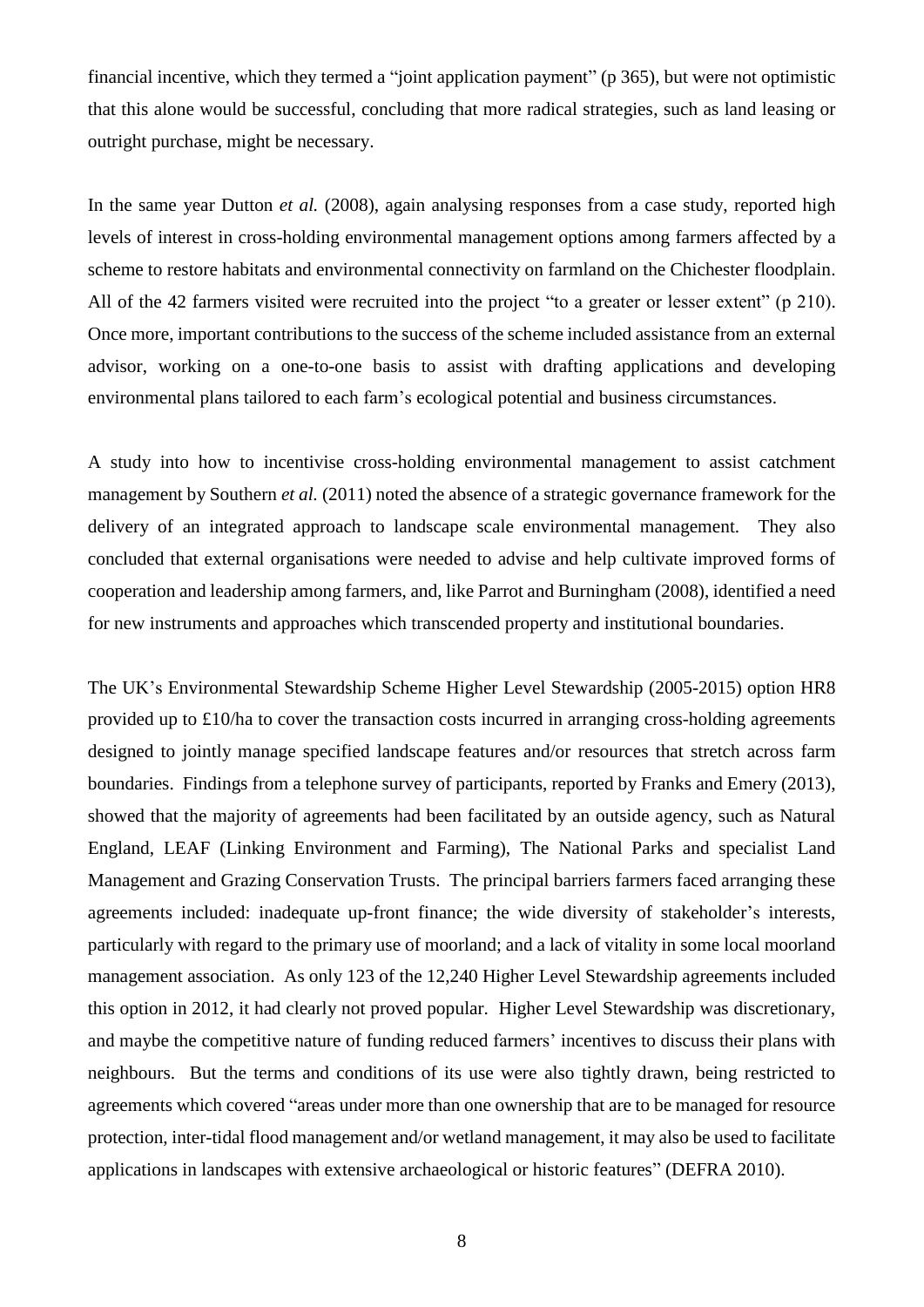Emery and Franks [\(2012\)](#page-34-4) reported findings from face-to-face interviews to reveal the views of 33 farmers towards collaborative, cross-holding options and schemes. Although the majority of respondents (81%) supported cross-holding collaborative environmental agreements in principle, the study concluded that converting this support into active participation would involve, better communication and improved understanding between farmers; addressing farmers' cultural preference for independence of action (created, in part, by the economic importance of timeliness on farm profitability); and addressing farmers' differing levels of risk aversion related to contractual issues. Most of the interviewees (26, 80%) believed farmers would require assistance from an external individual or organisation to coordinate their joint application.

# *Summary: barriers and facilitating factors*

The literature on UK farmers' attitudes towards cross-holding environmental management may not be extensive, but it covers different scenarios (hypothetical and formally financed schemes) and landscapes (inter-tidal land, upland moorland, and lowland flood plains). The studies suggest that the majority of farmers would consider participating with neighbours in cross-holding environmental schemes, but identified several barriers to the delivery of collaborative environmental management:

- the preference among many farmers to work independently,
- the significant role pre-existing networks or organisation can play in helping formulate and submit joint applications,
- concerns about the legal enforceability of joint contracts,
- the need for adequate financial compensation,
- a need for external advice and support, in relation to joint submissions; this refers to arranging farmer-farmer meetings, and coordinating group development and the submission of paperwork,
- uncertainty about farmers' knowledge of environmental benefits from agri-environment schemes in general, and of collaborative, landscape scale conservation activities in particular, and
- structural barriers imposed by the terms and conditions attached to environmental management options.

Several of these barriers also apply to participation in conventional, farm-by-farm agri-environment schemes, but perhaps three are specific to joint-applications: the preference of many farmers to work independently, a lack of effective pre-existing advisory and support network, and worries about the legal status of farmer-farmer contracts. The preference of independent working is a cultural as well as an economic issue, and it is not surprising that cultural attitudes can provide a significant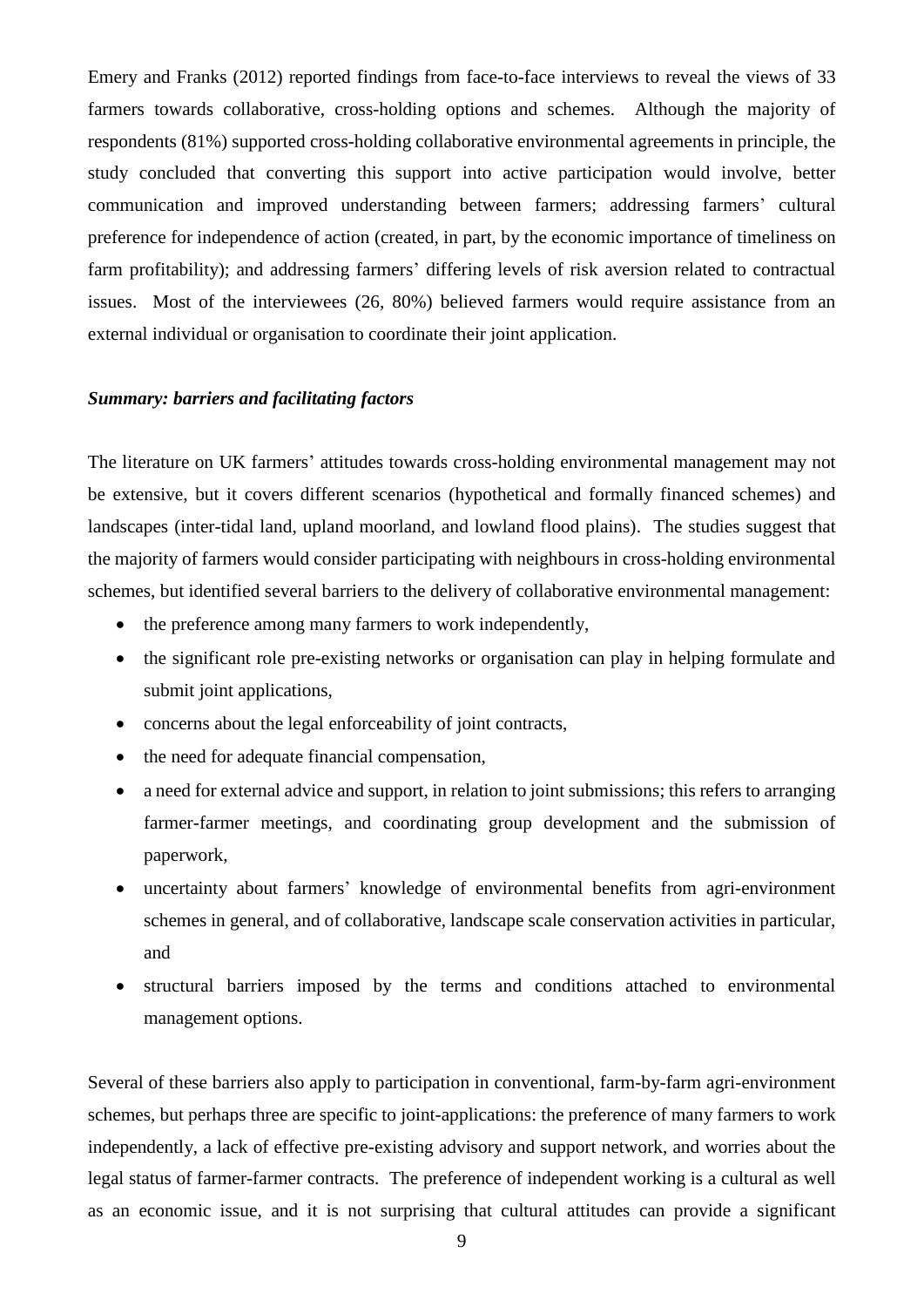stumbling-block to the introduction of innovative practices [\(Emery 2014,](#page-34-5) [Siebert et al. 2006\)](#page-38-4). Several studies demonstrated the positive impacts that external advisors - Davies et al.'s (2004) "collective action coordinators" - can make. Their work would include creating a forum where farmers can meet and exchange views about the joint application scheme. By bringing farmers together to discuss their options, collective action coordinators can identify and help construct viable farmer groups, and in so doing increase the number of farmer group applications.

The evidence suggests that joint applications involve considerable up-front, preparatory costs. Therefore, funding must be adequate to cover these costs, and paid whether the application is successful or not, which was the case with Higher Level Stewardship applications under Environmental Stewardship Scheme. Several authors believe voluntary schemes would need the support of additional instruments that transcend property and institutional boundaries, suggesting, for example, targeted leasing or public purchase of land with high environmental value. However, if "collective action coordinators" are able to raise participation rates in joint schemes, these additional mechanisms may not be necessary.

Structural barriers to participation can also be imposed by the terms and conditions of the agrienvironmental scheme and its options. The only formal UK agri-environment related experience of joint submission available to provide guidance on the design the Mid Tier was Environmental Stewardship Scheme's Higher Level Stewardship option HR8. This had two significant schemerelated barriers: awards were discretional, creating a competitive environment for Higher Level Stewardship applications, which undermined trust between neighbouring farmers, and the limited circumstances under which it could be used.

The principal aim of this study is to explore barriers to participation in cross-holding options from the farmer's perspective. It presents the views of environmentally-informed farmers and, based on these views, suggests changes to the design of Countryside Stewardship's Mid Tier which farmers indicated would positively influence their participation decision and therefore enhance the scheme's success.

# **3 On-line consultation: expertise of consultation respondents**

An on-line consultation was designed to develop insights into UK farmers' views and attitudes towards cross holding environmental management schemes and options. To increase the number of responses from environmentally well informed and knowledgeable farmers the consultation was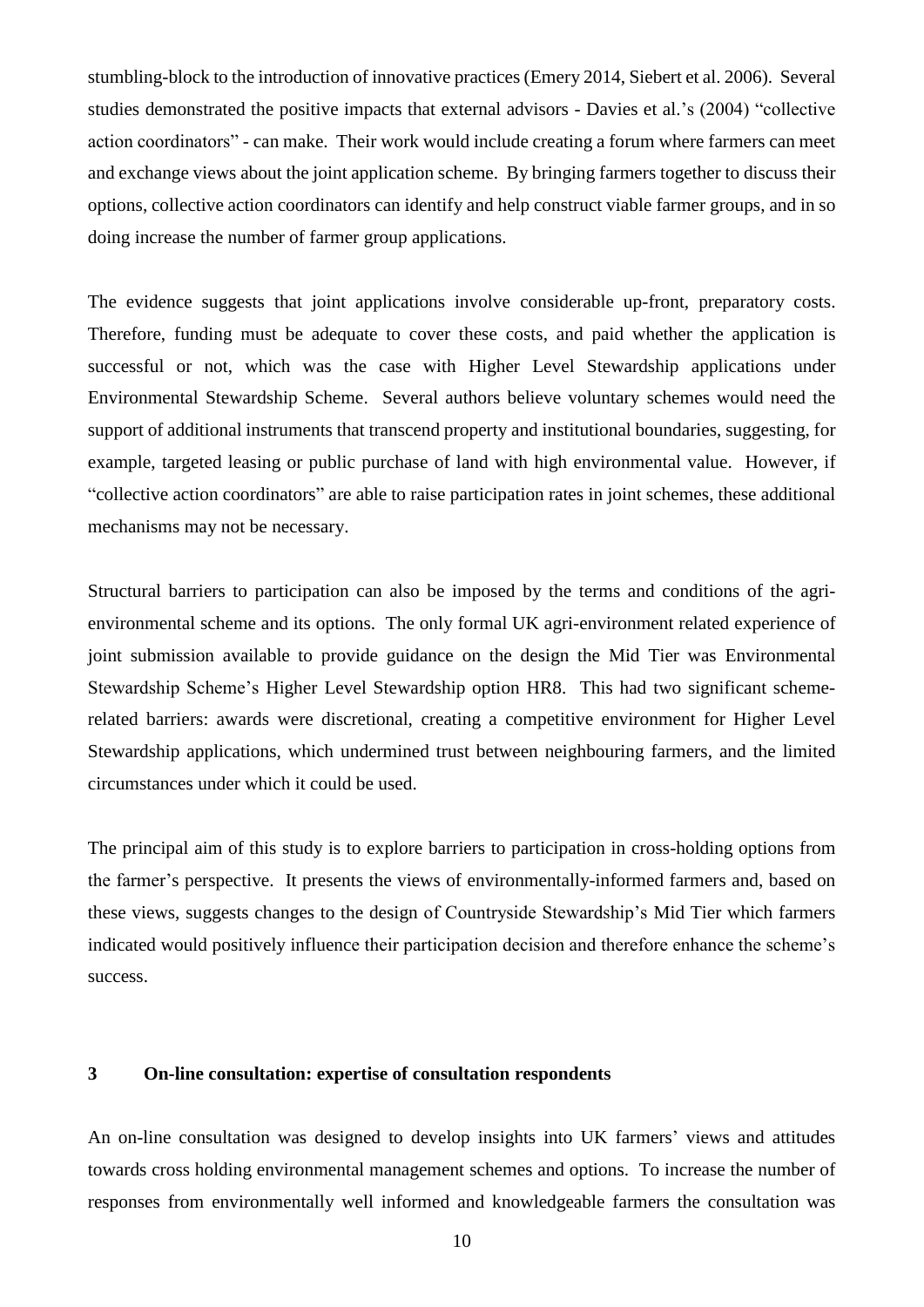supported and publicised on the webpages of three national environmental NGOs; Linking Environment and Farming (LEAF); Game and Wildlife Conservation Trust (GWCT); and Farming Wildlife Advisory Group (FWAG). To access the wider farming population, the consultation was also advertised by the Royal Institute of Dairy Farmers and the Institute of Farm Management. The consultation therefore adds to the available evidence by, for the first time, reporting the views of a large number of non-neighbouring farmers, who, because of their geographical spread, are likely to be exposed to a wider range of farming, environmental and business circumstances than those reported in the case-study based literature reviewed in Section 2.

The on-line consultation was based on the semi-structured questionnaire used for face-to-face interviews with farmers by Emery and Franks [\(2012\)](#page-34-4). It consisted of 28 questions. Ten solicited characteristics of the farmer, the farmer's family and farm. Fourteen were related to different aspect of collaborative scheme design, and four Likert-type questions assessed the degree of independence farmers had over their participation decision. Some questions were preceded by clearly stated background information. The consultation did not specify how a collaborative scheme might be designed, because at the time of the consultation there was no indication collaborative options would be included in a revised agri-environment scheme. Clearly, therefore, details of the Mid Tier joint application were not available. This approach requires respondents to formulate their own "model" of how a joint scheme might be designed, and to present their views and opinions of the practical issues their "model" might give rise to. This provided respondents the freedom to reflect on a wider range of possibilities as they were not constrained by pre-formulated rules, thus providing a richer source of ideas and suggestions about the ways in which practical issues related to the design of a joint application scheme would affect their participation decision.

The consultation document was posted on-line on the  $23<sup>rd</sup>$  July 2011 and withdrawn on the  $28<sup>th</sup>$ October 2011. A total of 122 responses were received, 77 from members of LEAF, 65 from members of Farming and Wildlife Advisory Group (FWAG), and 44 from members of Game and Wildlife Conservation Trust (GWCT): 31 (25%) were members of all three organisations (Figure 1). Respondents were currently involved in a total of 223 agri-environment schemes and conservation activities (Figure 2). The underlying proportion of UK farmers who are members of these organisations is considerably lower than these percentages, and it is likely the average UK farmer is involved in fewer environmental schemes. 2 Fourteen respondents were not currently in any formal

1

 $2$  At the time of the survey, GWCT has a membership of about 22,000, FWAG of 8,000, and LEAF 2,500. The average number of environmental agreements the average UK farmer is involved in is not known.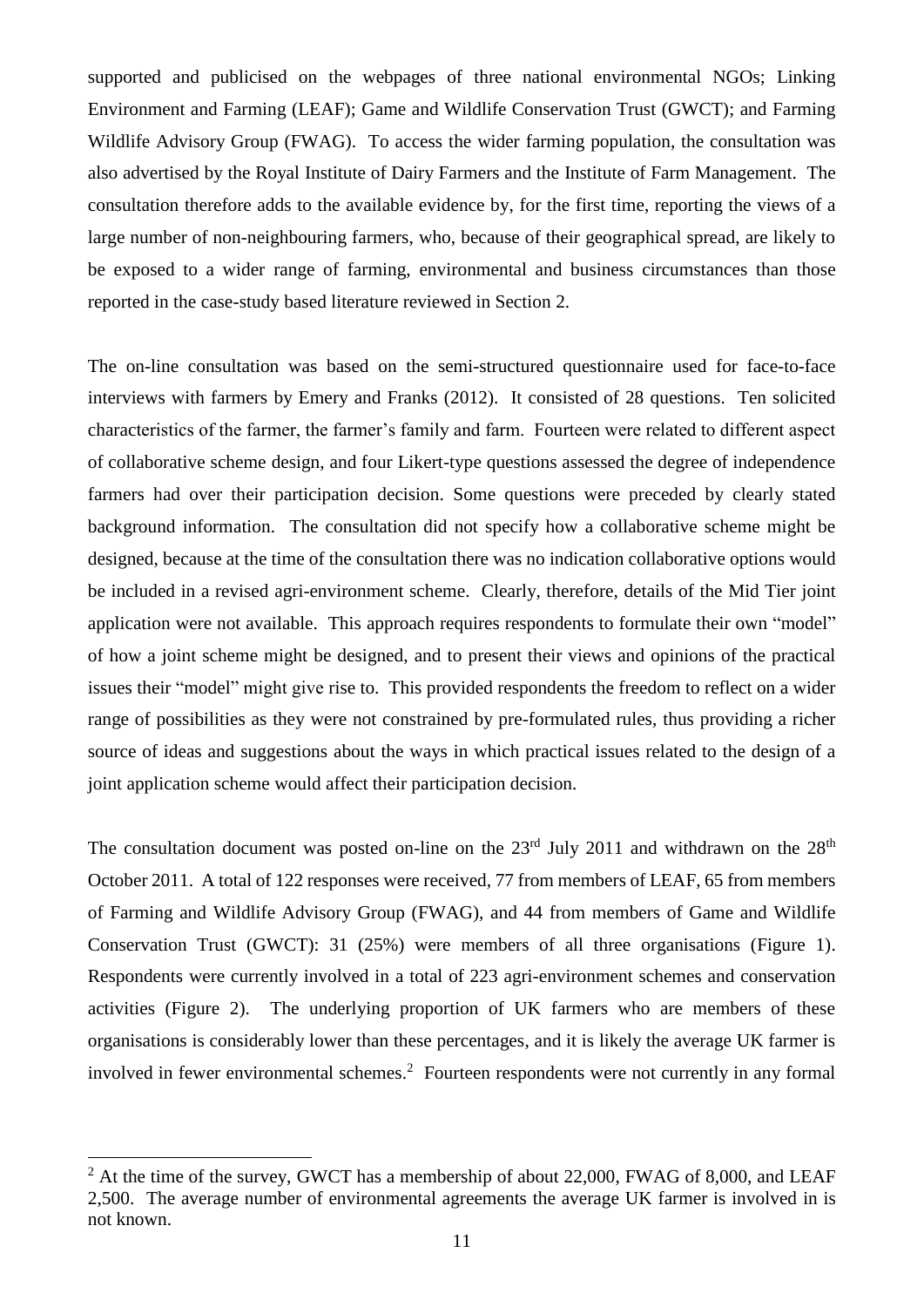agri-environment scheme, though three of the fourteen had previously participated in Entry Level Stewardship



Figure 1: Membership of environmental and other organisations by 122 respondents to on-line consultation (multiple membership is possible)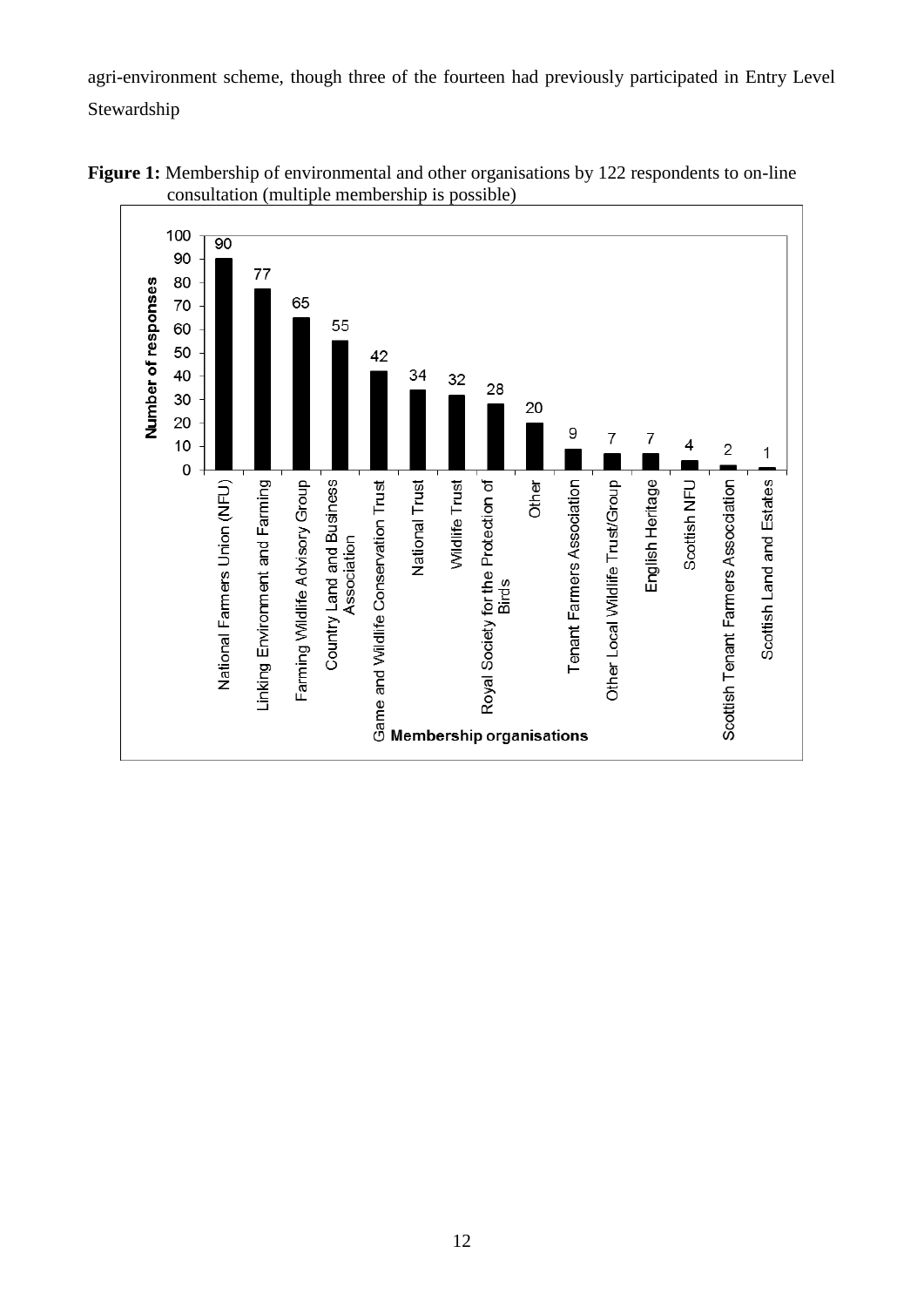



These responses suggest that the strategy to target respondents with more knowledge about environmental policy and the practical details of environmental schemes than the typical farmer was successful. In comparison to the underlying population of UK farmers, respondent's views and opinions are therefore more likely to,

- place different importance on the trade-off between commercial farming and conservation activities;
- be better disposed towards innovative agri-environment schemes and options;
- have a better understanding of the potential positive environmental spill-over benefits from collaborative, joined up environmental management,
- be more prepared to accept higher levels and new types of risks that may be involved in collaboration; and
- have better access to advisory networks than non-members of national conservation NGOs.

For these reasons, it is likely that the respondents will be more favourably disposed towards crossfarm agri-environment scheme than the underlying population of farmers. Nevertheless, the targeting is justified when the intention is to garner views on practical designs, possible unintended consequences and details of the implementation of innovative policy initiatives [\(Cabinet Office](#page-33-7)  [2012\)](#page-33-7). This approach also lends itself to on-line data collection because there is no need for the responders to be a random or a stratified random sample. But as a consequence the views expressed cannot be expected to summarise the full range of views of farmers towards collaborative cross-farm environmental management.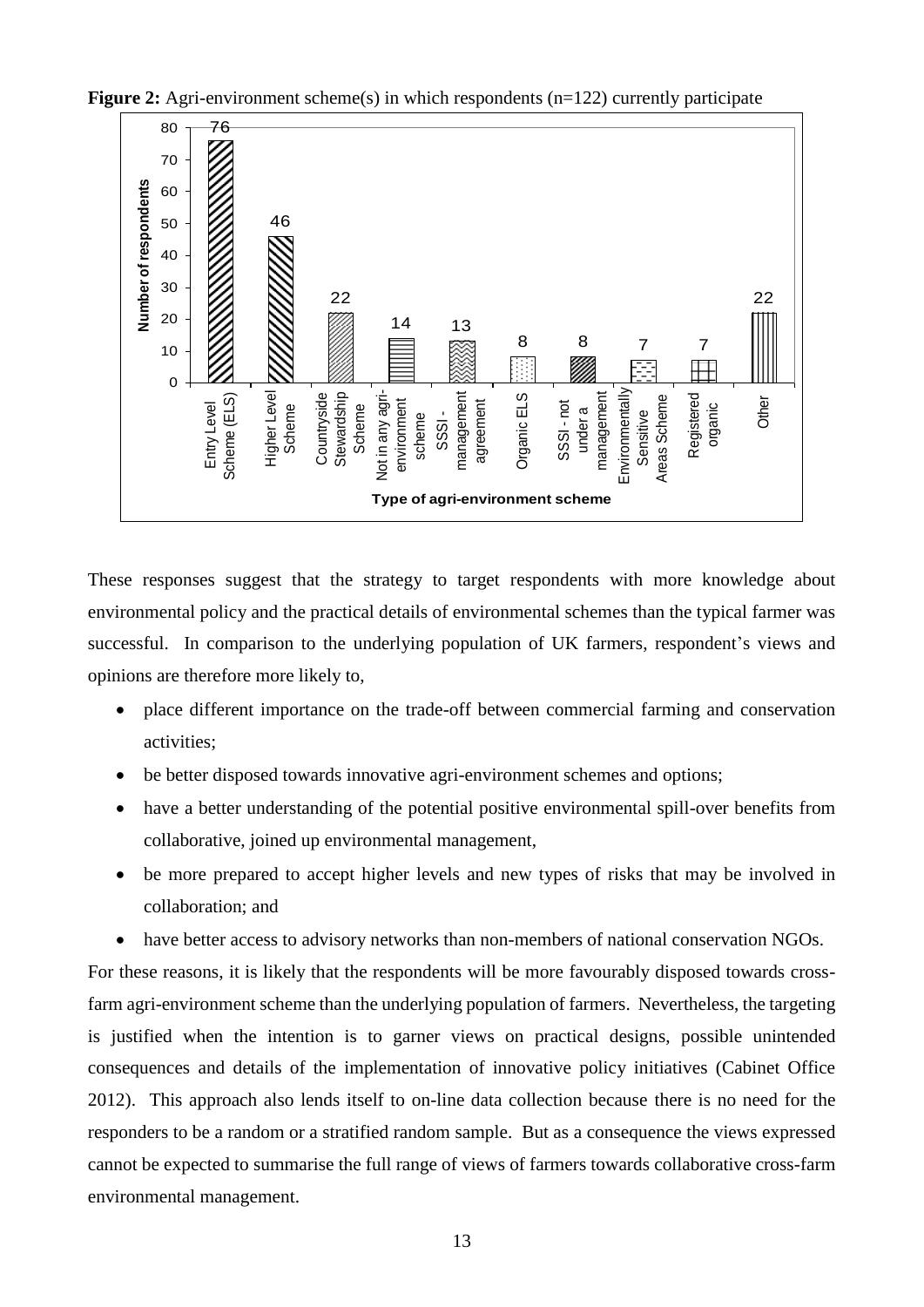#### **4 Findings from the on-line consultation exercise**

Before answering the question, "would you cooperate with one or more of your neighbouring farmers in a joint agri-environment scheme? (Assume you are compensated for loss profits and other costs incurred)" respondents were asked to read the following statement,

"A principal reason for this survey is to ask for your views towards cooperating with neighbours to manage environmental features at a landscape scale. The area covered by the "landscape scale" and the type of coordination required remain unclear, but it might be expected to vary with the existing environmental characteristics of the landscape - so this [i.e. the first question] can only be a general question related to the principle of collaborative environmental management."

Ninety-one (75%) responded they would, in principle, participate in a joint agri-environment schemes, 12 (10%) would not, and 19 (16%) were "uncertain" (Table 1). Despite the wealth of experience and practical knowledge of environmental conservation among the respondents, the majority (62%) had never previously considered the issues raised by and cross-holding agrienvironment management schemes.

**Table 1:** Initial response to whether respondent would participate in principle in a collaborative agri-environment scheme\*

| Intention to cooperate with one or more neighbour | Responses $(\% )$ |
|---------------------------------------------------|-------------------|
| I think I would cooperate                         | 91 (74%)          |
| Unsure $-$ maybe                                  | $19(16\%)$        |
| I don't think I would cooperate                   | $12(10\%)$        |
| <b>Total responses</b>                            | 122               |

\*In considering their response, respondents were asked to assume the financial payment would cover their "costs and lost profits".

*This was a closed question, the responses indicate the options presented to respondents.*

Table 2 shows respondents' justification to their answer. Forty-three (35%) of responses to the open question "what was your first reaction to the previous question?" were coded as 'collaboration is a sensible approach to environmental management', eighteen (14%) were coded as 'generally unsure', many of these referred to the importance of scheme detail, without detailing what particular aspects of the scheme would be critical to their participation decision. However, twenty-nine (22%) perceived collaboration would run into problems with their neighbours. Sixteen respondents cited problems other than those coded above, the commonest of which was related to additional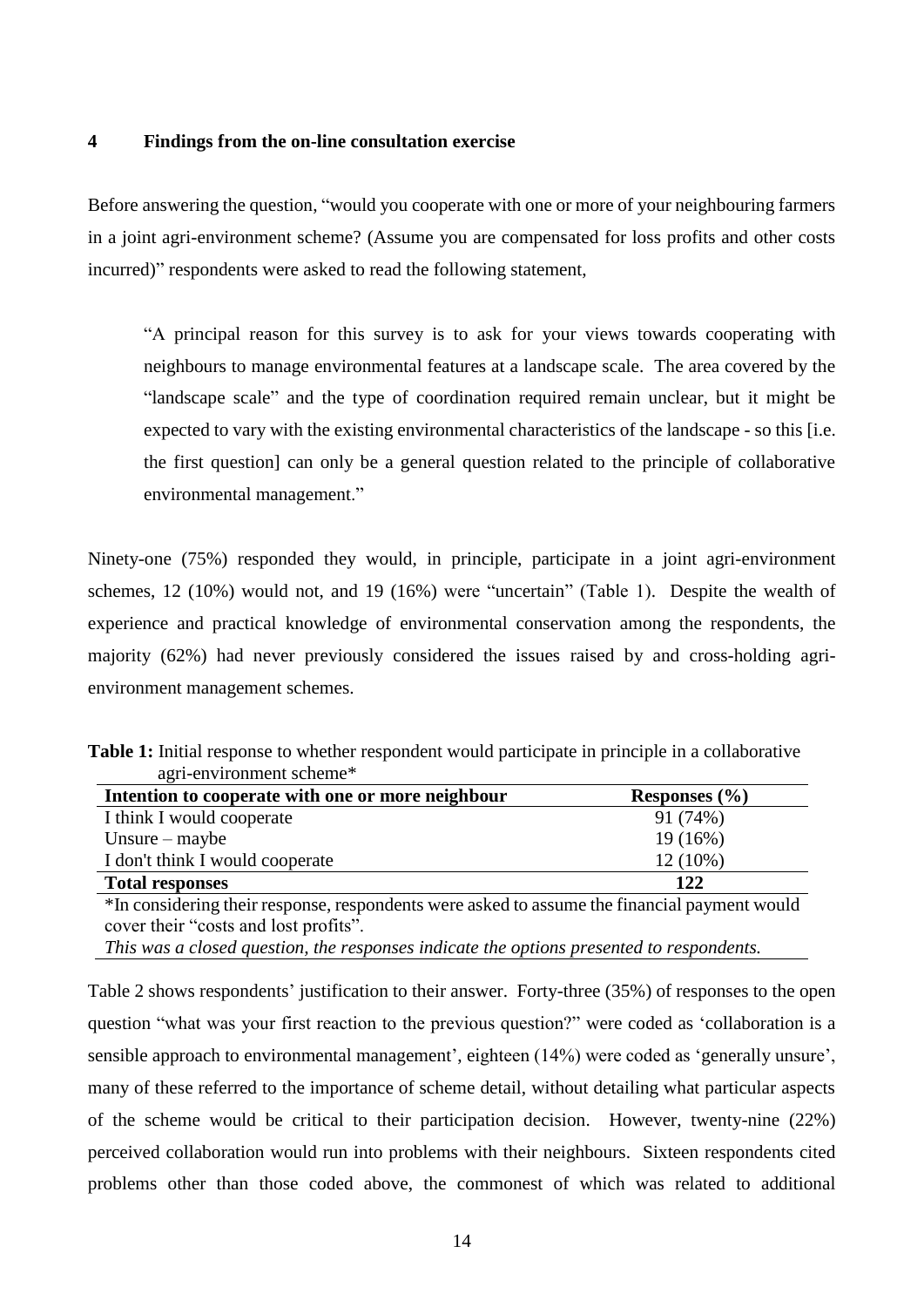bureaucracy (3). Fifteen (12%) stated they were currently involved in some form of collaborative agri-environment activity.

|           |  | <b>Table 2:</b> Reasons given by respondents to explain their initial response reported in Table 1 |  |
|-----------|--|----------------------------------------------------------------------------------------------------|--|
| $(n=121)$ |  |                                                                                                    |  |

|                                                                                           | Responses |
|-------------------------------------------------------------------------------------------|-----------|
|                                                                                           | (%)       |
| Appears to be a sensible idea                                                             | 43 (33)   |
| Generally unsure (to many in this category "specific scheme details" - i.e. what          |           |
| is required of my farm was an important consideration)                                    | 18 (14)   |
| Some problem with their neighbour(s) mean cooperation unlikely                            | 29(22)    |
| Expressed concerns other than those related to the attitudes of neighbour(s) $\dot{\tau}$ | 17(12)    |
| Currently considered I do this already                                                    | 14(12)    |
| Instant reaction not possible (I have thought about this for a long time already)         | 7(5)      |
| No response                                                                               | 1(1)      |
| <b>Total reasons given</b>                                                                | $129*$    |

\*Eight respondents gave two reasons.

† Most of the respondents expressing concerns, but not all, would not participate in collaborative schemes.

*This was an open question, with no limit to the length of the response; responses were coded by the senior author.*

Details of the schemes the fifteen respondents who were currently involved in some form of joint environmental management are given in Table 3. The collaborative actions ranged from 'cooperation for public access' (joining footpaths across different farmer's farmland for example) to participation in Higher Level Stewardship of Environmental Stewardship Scheme agreements (which can be justified as having a collaborative element because Higher Level Stewardship agreements are concentrated in specified target areas and the need for applications to prioritise the same environmental targets means many submissions have to include the same environmental management options). One respondent was involved in either the Higher Level Stewardship's HR8 option or the Upland Entry Level Stewardship's UX1 option, the response did not make clear which. Other farmers were working with the Forestry Commission, the Cheshire Wildlife Trust, or in the Ant Valley water catchment area, Norfolk, England. One respondent was involved in an application for Nature Improvement Area status which was initiated by a group of farmers.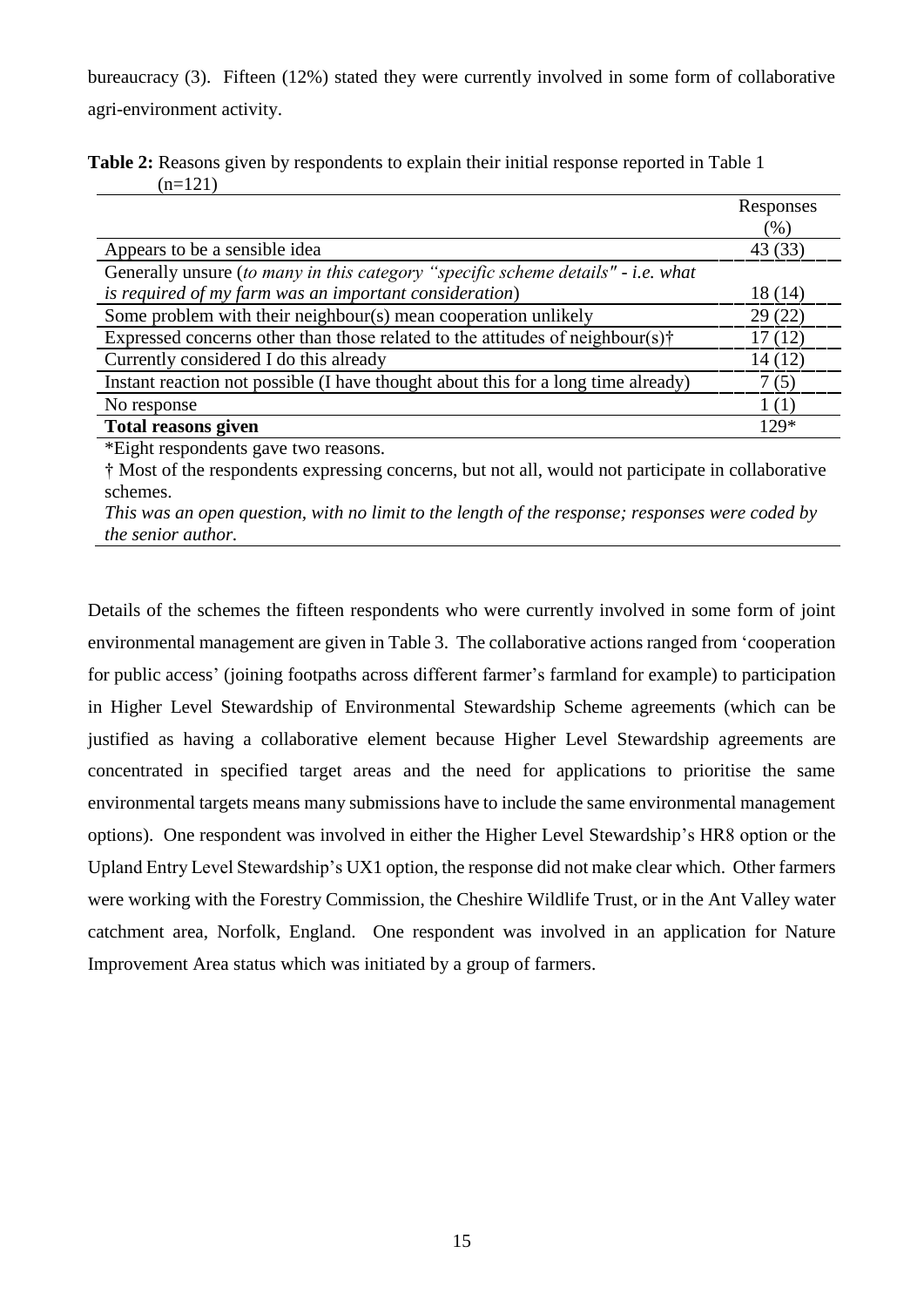**Table 3:** Nature of the current collaborative conservation of 14 respondents

- I am already involved through the Cheshire Wildlife Trust's Gowy Connect project.
- I already cooperate with 2 other neighbours with Higher Level Stewardship public access

• I am happy to cooperate and we are already doing so in this part of the Cotswolds as we are part of the Higher Level Stewardship farmland bird initiative.

 In the Ant catchment valley (North Walsham, Norfolk, England) we've been doing it for 4 years. Natural England Multiple Objectives project (NEMO) was the reason for going into Higher Level Stewardship

 We have already agreed to create some permanent pasture for a neighbour to graze and support our HLS options with his cattle

- Scheme already in place for co-operation on common land
- I already cooperate with our local District Council and The Forestry Commission (as neighbours) in the recreation of lowland heath
- Informally I already do we are about to make scrapes for wading birds to complement existing scrapes on a neighbour's farm
- We already do, so happy to continue
- I have been cooperating for 12 years
- I already do co-operate with 3 neighbours
- Novel idea but not daft! Especially as my nearest neighbour is my landlord. Am already doing schemes to mirror his but to collaborate to far might alter the landlord /tenant relationship.

• I am already involved and leading an Nature Improvement Area\* application with 30+ farmers

*\*. Nature Improvement Areas were introduced in England in 2012 as a key Natural White Paper commitment. Their primary aim is to develop ecological networks within defined areas. The NIA refereed to here is the only one that was primarily led by farmers.*

*These responses were to an open question welcoming respondents to comment on the "idea of working jointly with your neighbour to manage your farm's natural resources at the landscape level".*

# *Perceived problems and benefits of collaborative conservation*

All respondents were asked what particular problems, if any, they would envisage from working together with their neighbours to jointly manage their farms' natural environment. Responses to this open question were coded and are presented in Table 4. Fourteen respondents (13%) believed that any problems that did emerge could be addressed satisfactorily. Only two of these respondents provided detail to support their point of view. They stated that, all their neighbouring farms were managed in a similar way to each other, and that neighbours already cooperate in a range of ways. The problems raised by the remaining respondents are discussed under two thematic headings: a concern with the views of their neighbouring farmers and the detailed regulations of any proposed collaborative agri-environment scheme.

# *Problems with neighbouring farmers*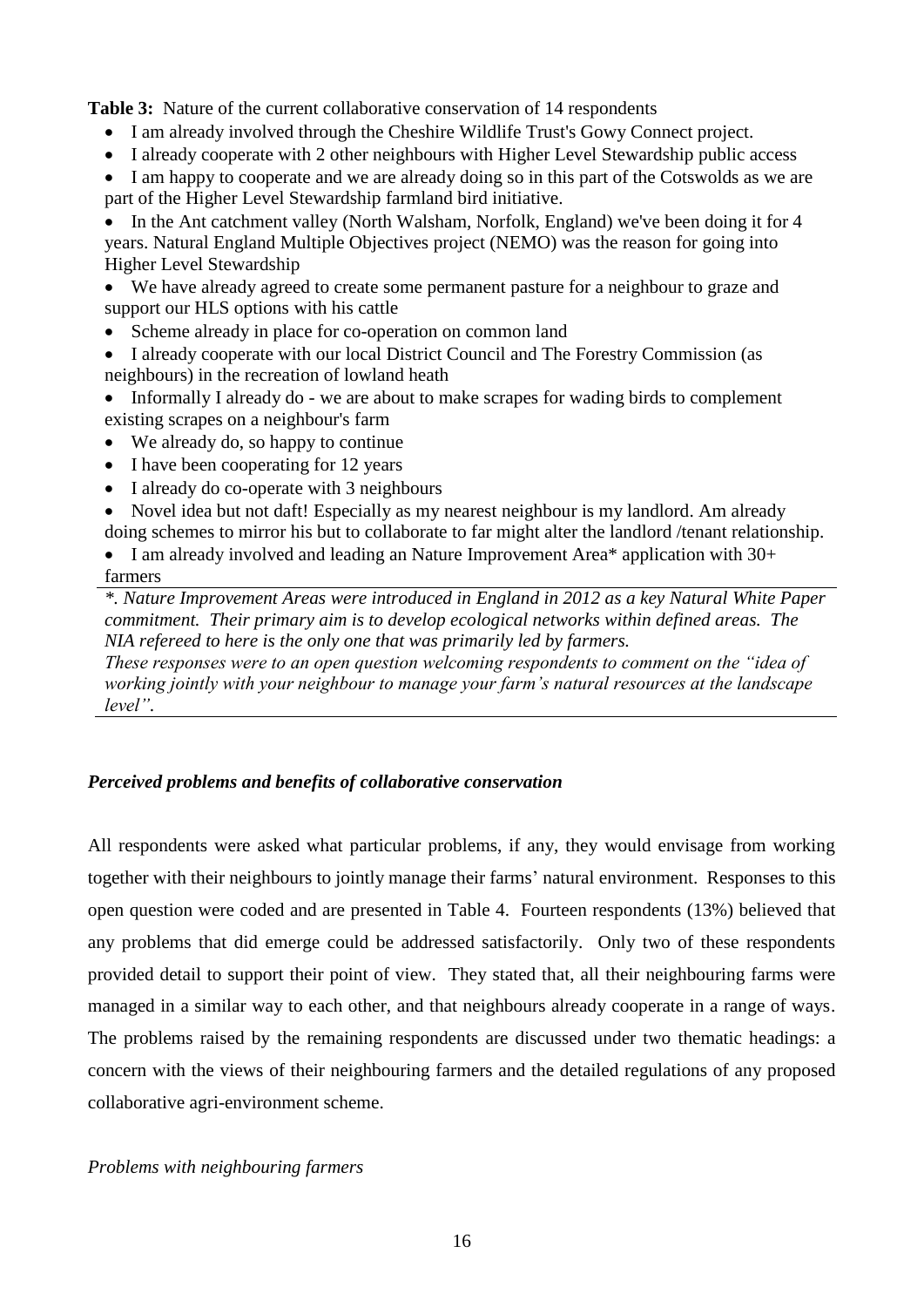Forty percent of responses referred to expected problems working jointly with their neighbour(s). There were four types of problems. Those related to the diversity of farm systems (17%), a belief that other farmers would not support collaborative schemes (14%), the need for farmers to be likeminded (5%), and general difficulty getting sufficient agreement even with like-minded farmers (4%). The problems with neighbours are summarised by the following comments;

"I wouldn't have my neighbour on my farm at any price".

"The not interested neighbour still wants every acre to grow crops and has removed all his hedges."

"Most of my neighbours do not like collaboration or being told what to do with their land."

When based on known views of their neighbours, statements such as these present significant barriers to the uptake of collaborative environmental management schemes and options. However, views based on neighbours' attitudes assume knowledge about responses to what is an innovative environmental management option, and, as this consultation indicates, it is an innovation the majority of farmers have most likely never considered themselves.

| <b>Table 4:</b> Responses to question asking participants to identify 'particular problems they would |
|-------------------------------------------------------------------------------------------------------|
| envisage in working together with their neighbour to jointly manage their farm's                      |
| natural environment' $(n=110)$                                                                        |

| Particular problems arising from collaborative environmental                                                                              |                   |
|-------------------------------------------------------------------------------------------------------------------------------------------|-------------------|
| management.                                                                                                                               | Responses $(\% )$ |
| Problems related to neighbouring farmers                                                                                                  |                   |
| Neighbouring farms all managed differently or have different systems                                                                      | 19 (18%)          |
| Other farmers wouldn't be keen on the idea                                                                                                | 15 (14%)          |
| Requires all farmers involved to be like-minded                                                                                           | 5(5%)             |
| Getting everyone to agree in the first place                                                                                              | 4(4%)             |
| Problems related to the details of any collaborative agri-environment<br>scheme.                                                          |                   |
| Legal issues (incl. monitor contributions)                                                                                                | 18 (17%)          |
| Economic issues (reduce farm productivity)                                                                                                | $12(11\%)$        |
| Need to wait and see details of any proposals                                                                                             | 8(7%)             |
| Scheme administration and bureaucracy or paperwork                                                                                        | 4(4%)             |
| Would need to involve landlords on tenanted farms                                                                                         | 3(3%)             |
| Respondents who could foresee no problems.                                                                                                |                   |
| No problems whatsoever                                                                                                                    | 14 (13%)          |
| All other responses (including: timing and coordination issues, strong<br>dislike of neighbour, and have sufficiently large farm that can |                   |
| management land on a landscape scale without the need to involve<br>neighbours)                                                           | 5(5%)             |
| Total number of problems raised.                                                                                                          | 107               |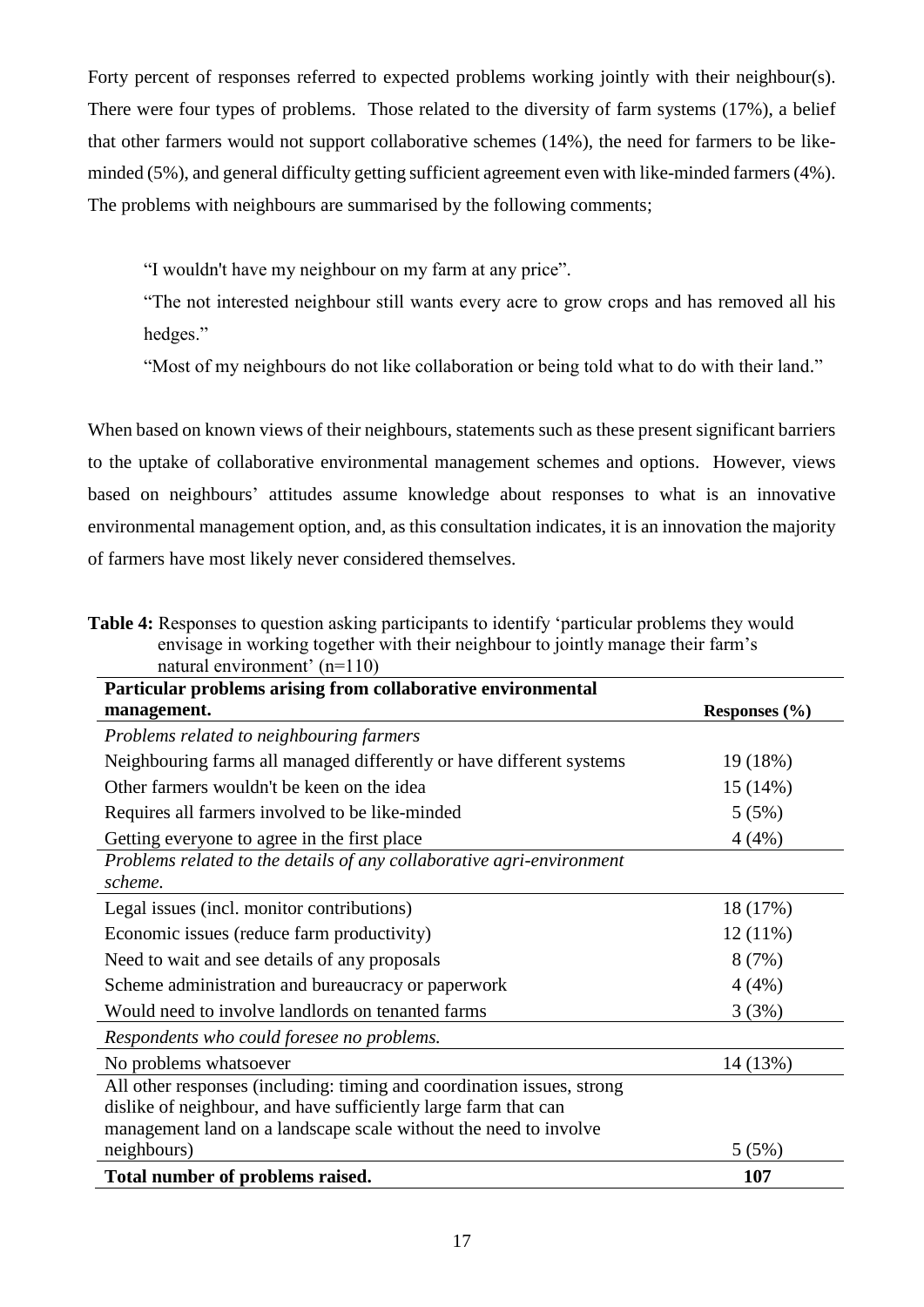Respondents could identify more than one problem. Twelve respondents did not answer this question.

*This was an open question. There was no limit to the length of the response; responses were coded by the senior author.*

#### *Detail of the proposed collaborative agri-environment scheme*

Forty-one percent of respondents thought the principal problem with working together to jointly manage farms' natural environment would depend on the details of any proposed scheme. Eighteen respondents (16%) were particularly concerned about the legal issues, including monitoring individual farmers' contribution to jointly submitted applications. Some of these respondents were concerned they might be penalised for the inactions of others, or that collaborators would renege on their agreement. For example;

"I can only see this working as a voluntary scheme. I can't think of many farmers willing to rely on neighbours under an incentivised scheme such as ELS [Entry Level Scheme] for fear of being penalised for their neighbours' non-compliance."

"[Cooperating farmers] could pull out on a whim, thus increasing the risks for those remaining".

The issue of an appropriate level of payment was also raised by 12 respondents (11%) even though the question clearly stated payments would cover all costs associated with joining a joint scheme. The financial compensation offered must comply with the World Trade Organisation's "green box" rules [\(Rodgers 2004\)](#page-37-10). Therefore, compensatory payments are restricted to income foregone plus transaction costs plus any direct costs incurred. Although current payments already allow reimbursement of transaction costs related to organising collaborative agreements, such as legal and advisory fees, the recent Common Agricultural Policy reforms increased the transaction cost related element of the payments for applications received from farmer groups by 10%; from 20% to 30% of the value of the agri-environment scheme payment [\(European Union 2013Article 28, Clause 6, Page](#page-34-6)  [L347/512\)](#page-34-6). However, the reforms did not alter any of the other rules for calculating the value of agrienvironment payments, which, consequently, remain unable to take into account any positive contribution collaborative schemes make to the effectiveness of agri-environment schemes due to by landscape scale, coordinated actions [\(Wynne-Jones 2013\)](#page-39-0).

# *Main benefits from working together to manage the natural environment*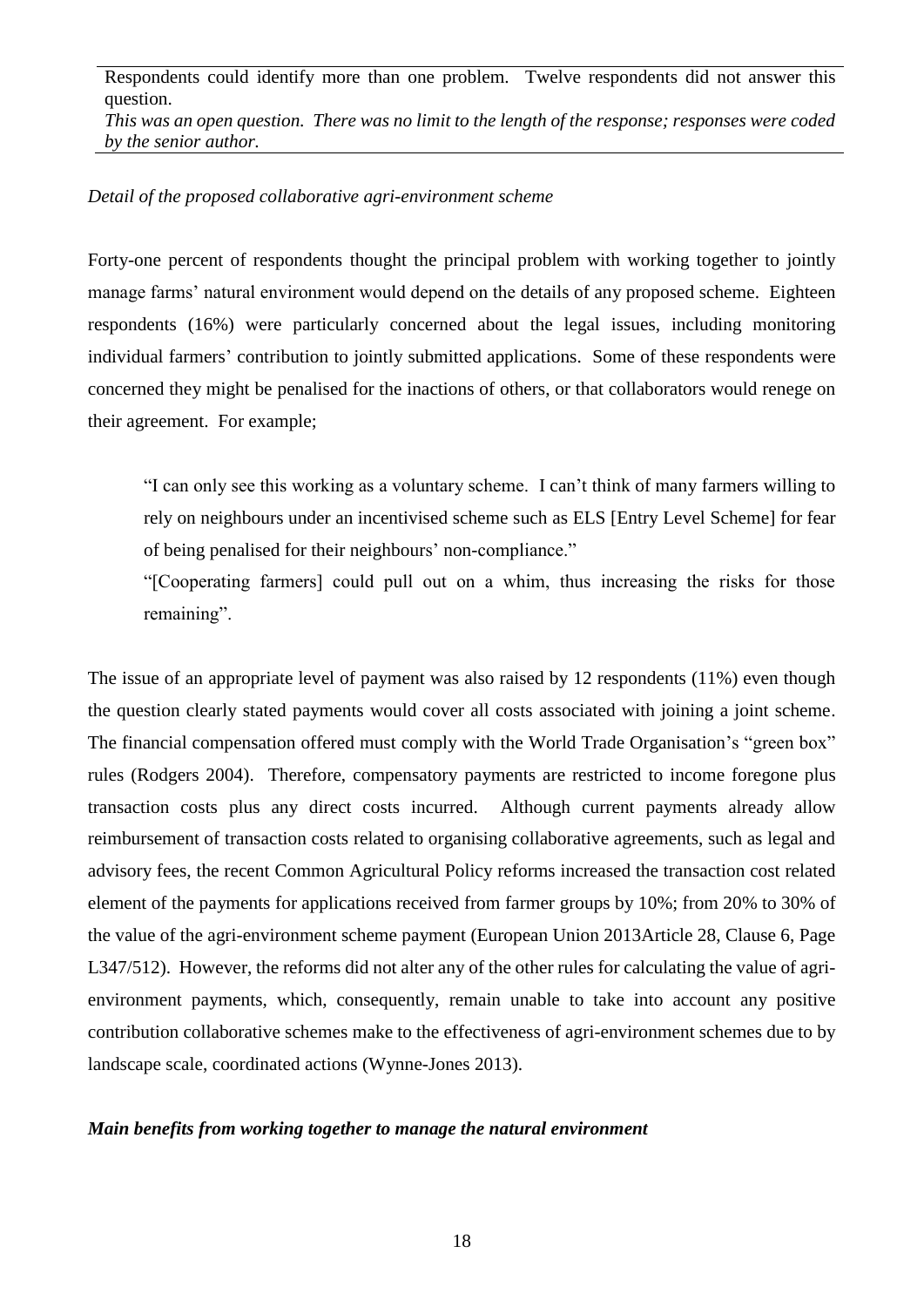Respondents were asked what they believed were the main benefits of working together to jointly manage the farms' natural environment. Sixty-seven (63%) of respondents believed collaborative options would benefit wildlife and biodiversity (Table 5). A typical response was;

"Environmental outcomes would surely be far better. Greater opportunity for a properly designed environmental scheme rather than little bits and pieces of habitat creation which aren't necessarily co-ordinated to benefit any relevant species other than the greater-spotted bureaucratic box-ticker which previous schemes have been designed to suit."

**Table 5:** The principal benefits to respondents from working with their neighbours in the joint management of their farms' natural environment"  $(n=106)$ 

| Principle benefits of joint management.                                                           | Responses $(\% )$ |  |  |
|---------------------------------------------------------------------------------------------------|-------------------|--|--|
| Benefits to wildlife and biodiversity                                                             | 67(63)            |  |  |
| No benefits                                                                                       | 13(12)            |  |  |
| <b>Financial benefits</b>                                                                         | 11(10)            |  |  |
| Do not know what benefits there may be                                                            | 2(2)              |  |  |
| Other                                                                                             | 13(12)            |  |  |
| Total responses to this question.                                                                 | 106               |  |  |
| This was an open question, with no limit to the length of the answer; responses were coded by the |                   |  |  |

*senior author.*

Eleven respondents (10%) believed there would be financial benefits from working together. One commented,

"We were able to get significant grant aid for a large project that individually would not have been possible" [no additional details were given].

However, thirteen respondents (12%) believed working together would not deliver any environmental benefits. Some respondents took this view because they believed there were already sufficient environmental features in their area, others believed high participation rates in agri-environmental schemes already effectively deliver a collaborative approach. One respondent believed collaborative options would add no further benefit because;

"I have already put in place most of the potential collective options listed [i.e. those collective options specifically discussed in the consultation]".

# *Support for types of collaborative agri-environment options*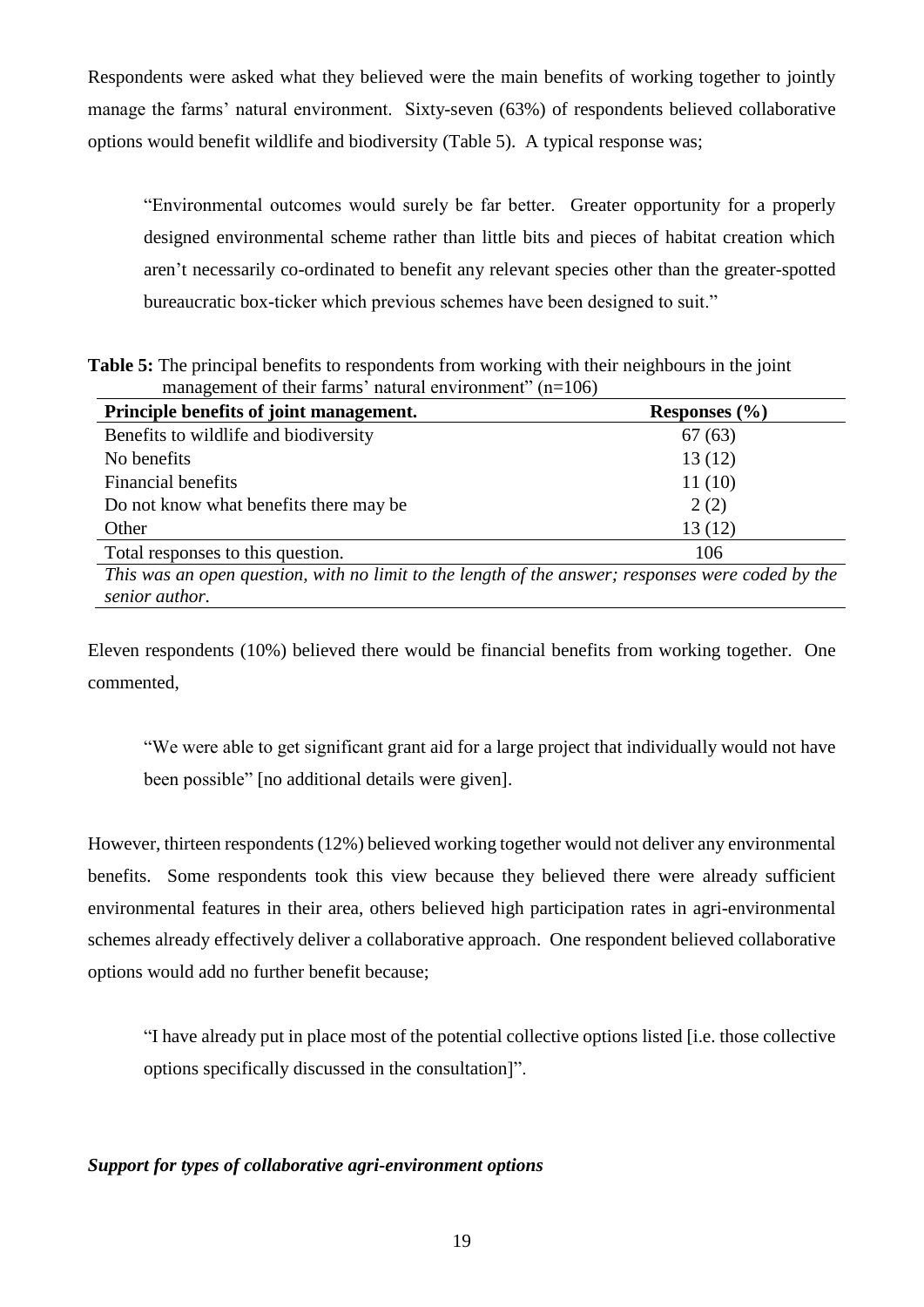Respondents were asked to indicate which of a list of environmental management options they would agree to implement on their farm, given they would receive acceptable financial compensation for doing so. Not all respondents answered each option, possibly because some were not applicable to their circumstances. All of the options suggested, which are presented in Table 6, would be more effective if they were operated on a scale larger than the typical farm. For example, a larger area of land could be subject to a raised water table if more than a single farm agreed to participate in such an option.

The options are classified as either "active" or "passive" environmental management. "Active" environmental management options require some degree of direct interaction between farmers, whereas "passive" options do not (though passive options would usually also be more effective if adopted following discussions between neighbours). For example, farmers who wished to participate in the active option "co-ordinate the timing of hay cutting with neighbours" must know their neighbours' intentions. Whereas an individual farmer can effectively deliver the option "create a continuous network of hedges/ditches" passively, that is, without discussing their intention to do so with their neighbours, for example, by planning a hedge adjacent to a neighbours' hedge, (though alignment of hedgerows could also occur by active collaboration between neighbours).

Table 6 shows respondents were more supportive of the less demanding passive options. "Coordinate the location of hedges/ditches so they joined up with neighbours hedges/ditches" was supported by 91% of respondents, a willingness to "extend environmental management into areas close to existing high nature value sites, such as Sites of Special Scientific Interest by 83%, and the creation of "a network of water features, e.g. ponds" on their land by 71%. The strongest support for an "active" option was "co-ordinate the timing of hay cutting with neighbours", by 72% of farmers. Rather unexpectedly, given the literature on participation in agri-environment schemes suggests farmers prefer flexibility in selecting, managing and siting options [\(Siebert et al. 2006\)](#page-38-4), seventy-four respondents (61%) said they would be prepared to "locate trees in designated sites that best suit the landscape, (i.e. perhaps not always where you [the farmer] would prefer them)". Among those options to receive the least support was "Create areas of wetland – allowing water table to rise" (39%) and "Allow land to revert to semi-natural habitat" (49%). Both options have longer term implications for land use, which would tend to make them less popular. However, this also applies to the option "increasing the area of woodland", which was supported by 67% of respondents.

The willingness of a majority of respondents to plant trees and create ponds, hedges and ditches, where they would be most effective given the configuration of environmental elements across the landscape is an important and encouraging finding because the placement of environmental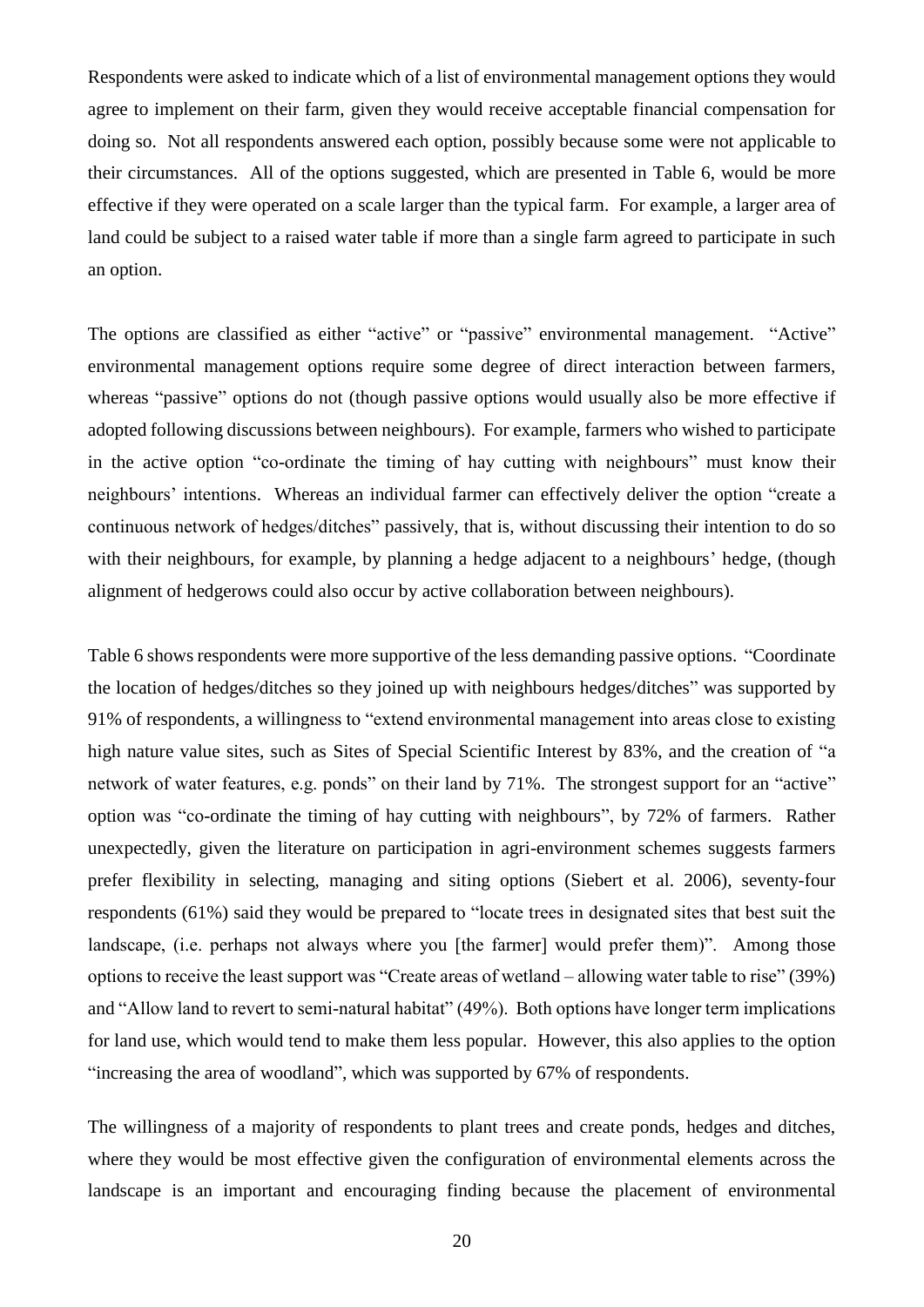management options (whether actively coordinated by an external agency or passively on the initiative of an individual farmer) is essential to develop an integrated and enhanced ecological network. However, landscape scale improvements, such as these, might best be integrated into the ecological network through part- rather than whole-farm schemes, especially when farmers are reluctant to enter large areas of land into an agri-environment scheme.

|                                                                                    |     | <b>Responses</b> |          |  |
|------------------------------------------------------------------------------------|-----|------------------|----------|--|
| "Passive" landscape scale options"                                                 | Yes | N <sub>0</sub>   | $(\%)^*$ |  |
| Create continuous networks of hedges/ditches (joined up with your                  |     |                  |          |  |
| neighbour's hedges/ditches)                                                        | 107 | 10               | 91%      |  |
| Extend environmental management into areas close to existing high                  |     |                  |          |  |
| nature value sites (such Site of Special Scientific Interests)                     | 73  | 15               | 83%      |  |
| Create a network of water features e.g. ponds                                      | 79  | 33               | 71%      |  |
| Locate trees in designated sites that best suit the landscape (i.e. perhaps        |     |                  |          |  |
| not always where you would prefer them)                                            | 74  | 36               | 67%      |  |
| Expand woodland you may have on your land                                          | 58  | 36               | 62%      |  |
| Allow land to revert to semi-natural habitat                                       | 54  | 56               | 49%      |  |
| "Active" landscape scale options                                                   |     |                  |          |  |
| Co-ordinate the timing of hay cutting with neighbours                              | 63  | 24               | 72%      |  |
| Create areas of wetland - allowing the water table to rise                         | 40  | 62               | 39%      |  |
| *% of yes to total responses received. Not all respondents answered each question. |     |                  |          |  |

**Table 6:** Respondent's views towards "active" and "passive" landscape scale environmental options, each of which would benefit from some degree of landscape scale coordination

# *Pest and invasive species control*

A key environmental benefit from creating a connected landscape is the improved mobility of species across the landscape [\(Natural England 2015a\)](#page-36-4). However, this increase in landscape permeability is also likely to benefit some species which might have an undesirable impact on the environment, such as non-native invasive species, and those which might damage farm businesses, such as crop and livestock pests and diseases, and vermin.

Before responding with either "yes" or "no" to the question, "would you be willing to work with your neighbour in joint agri-environment scheme agreements if in doing so some of the target species/pest species you supported/enhanced included" [followed by a listed of six selected species: foxes, badgers, rabbits, bat, deer and Turtle Doves], consultees were asked to read the statement,

"In addition to helping many rare target species, it may be that landscape scale management also helps species that many farmers might consider to be pests".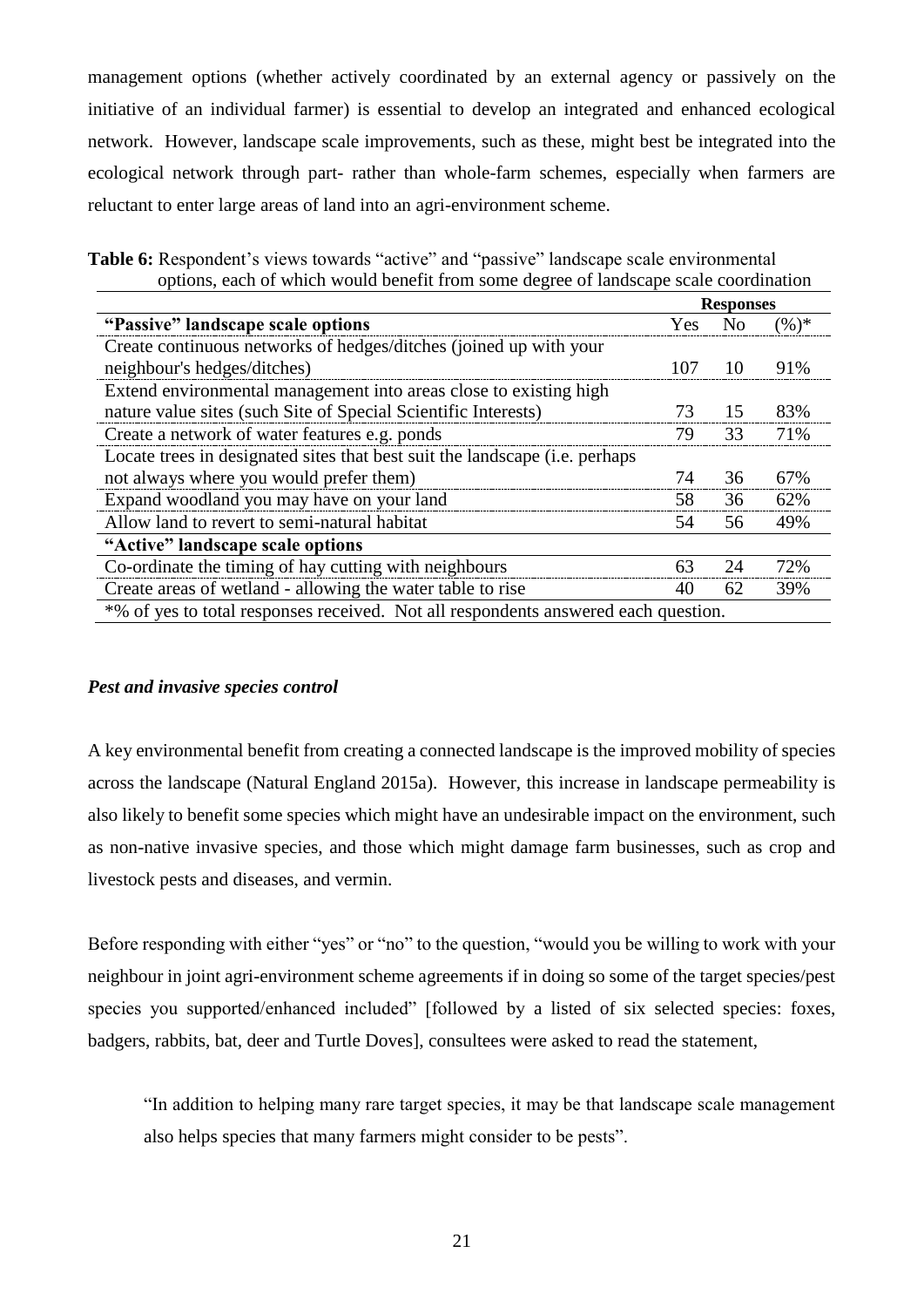Seventy-three percent indicated they would not support collaborative environmental management if it benefited fox populations; 74% would be unsupportive if the changes benefited badger populations, 89% unsupportive if the changes benefited rabbit populations; 58% unsupportive if dear populations were supported. However, 79% would support collaboration if it helped Turtle Dove populations and 88% if bat populations were supported.

The immediately following question asked respondents a yes/no question, "would an option for pest management within a collaborative scheme satisfy any fears you may have over its impact on pest populations?" Seventy-four percent said it would, giving clear support to including pest management options within a collaborative scheme. Whilst pest control may be a controversial issue, the majority of respondents would not support collaborative schemes if they had adverse, albeit unintended, consequence of supporting pest species. However, the inclusion of a pest management option largely addressed this issue, and it may deliver additional benefits, given that uncoordinated attempts to control the movement of undesirable species can be ineffective, and even counterproductive [\(Coulson](#page-33-8)  [et al. 2004\)](#page-33-8).

#### **5 Discussion**

The discussion outlines the design of cross-holding environmental management provided under Countryside Stewardship's Mid Tier. It then compares its key features to the recommendations in the literature, and to the responses received in the consultation, to identify the degree to which farmers' perceived barriers have been addressed. Drawing on the research findings it then suggests design changes which would be expected to reduce barriers to joint applications. Respondents to the consultation are a self-selected sample of 122 geographically spread UK farmers, with extensive experience of agri-environment schemes. While this should provide considerable insights into scheme design, it means the findings need to be interpreted with care; their views are unlikely to be representative of the underlying UK farming population for the reasons identified in Section 3.

#### *The design of Mid Tier*

The *Countryside Stewardship Manual* [\(Natural England 2015b\)](#page-36-5), which was published on 22nd June 2015, built upon and extended the previous documentation; *Introducing Countryside Stewardship* [\(Defra 2014\)](#page-33-9) and *Evidence for New Environmental Land Management Scheme (NELMS) Design* [\(Natural England 2013\)](#page-36-6). It confirmed Countryside Stewardship would remain entirely voluntary and structured around three main elements: Higher Tier (similar to Higher Level Stewardship in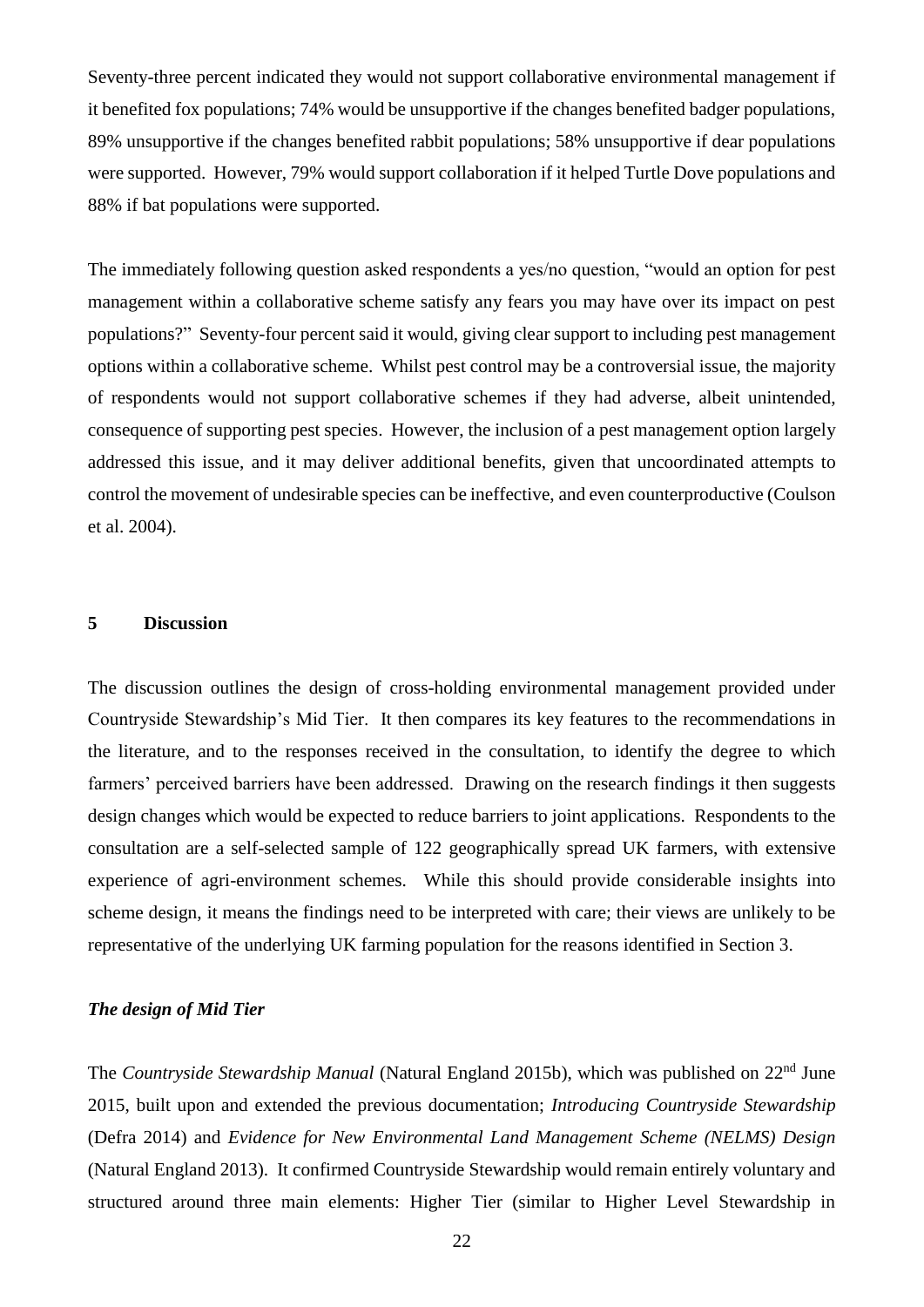Environmental Stewardship Scheme); Mid Tier (the replacement for Entry Level Stewardship); and Capital Grants, which offers a maximum of £5,000 per holding for improvements to "hedgerows and boundaries" and up to £10,000 for "water quality grants".<sup>3</sup> Although the agri-environment budget for England between 2015 and 2020 is in excess of £2 billion, funding for existing agreements under the Environmental Stewardship Scheme will continue until the end of their agreed contracts. Consequently, the programme budget for Countryside Stewardship from 2015 to 2020 is £925m, of which £380m is earmarked for the Higher Tier, £410m for Mid Tier and £85m for Capital Grants [\(Dixon 2015\)](#page-33-10).

In Mid Tier, as in the Environmental Stewardship Scheme, farmers are presented with a menu of environmental management options, each scored by points. And like Entry Level Scheme Mid Tier is a whole farm scheme, which means the points scored will be divided by the entire farm size. Applications to Mid Tier and High Tier will be expected to dedicate a minimum of 3% and 5% of the farm area to relevant management options respectively. However, it has three innovations. Unlike Entry Level Stewardship, Mid Tier is discretionary. There will no longer be automatic funding of applications which average above 30 points/ha. Submissions will be "scored" against each other, and to be considered a Mid Tier application must total more than a "threshold" number of points/ha averaged across the farm. A second innovation allows Mid Tier applications from groups of farmers. These farmer group, or joint, applications must include at least 4 "adjoining (or mainly adjoining) holdings" and cover more than 2,000 ha, unless it "fits a smaller, obvious environmental boundary".<sup>4</sup> Thirdly, a dedicated Facilitation Fund has been made available to finance a service to advise and support farmer group applications. Individuals and organisations who can "help farmers, foresters and others to work together to deliver Countryside Stewardship priorities on a large scale across landscapes" [\(Defra 2014\)](#page-33-9) can apply to this £1.2m fund. When scoring applications to Mid Tier, priority will be given to those that include options designed to support local "environmental priorities", and those received from farmer groups [\(Defra 2014\)](#page-33-9).

Countryside Stewardship also has Capital Grants funds available to improve "hedgerows and boundaries", to improve water quality, and to develop "implementation plans, feasibility studies, woodland creation (establishment), woodland improvement and tree health" [\(Natural England 2015b:](#page-36-5)  [p 3\)](#page-36-5). As with Mid Tier, all applications for capital grants are scored and ranked according to their score. Capital Grants can be awarded thorough either Higher Tier or Mid Tier agreements, but also as standalone, part-farm agreements. However, only eleven of Countryside Stewardship's 114

1

<sup>&</sup>lt;sup>3</sup> The scheme also provides non-competitive support for organic conversion and management, for which all eligible applications will be funded.

<sup>&</sup>lt;sup>4</sup> This is the size of the holdings, not the size of the area(s) of management activity.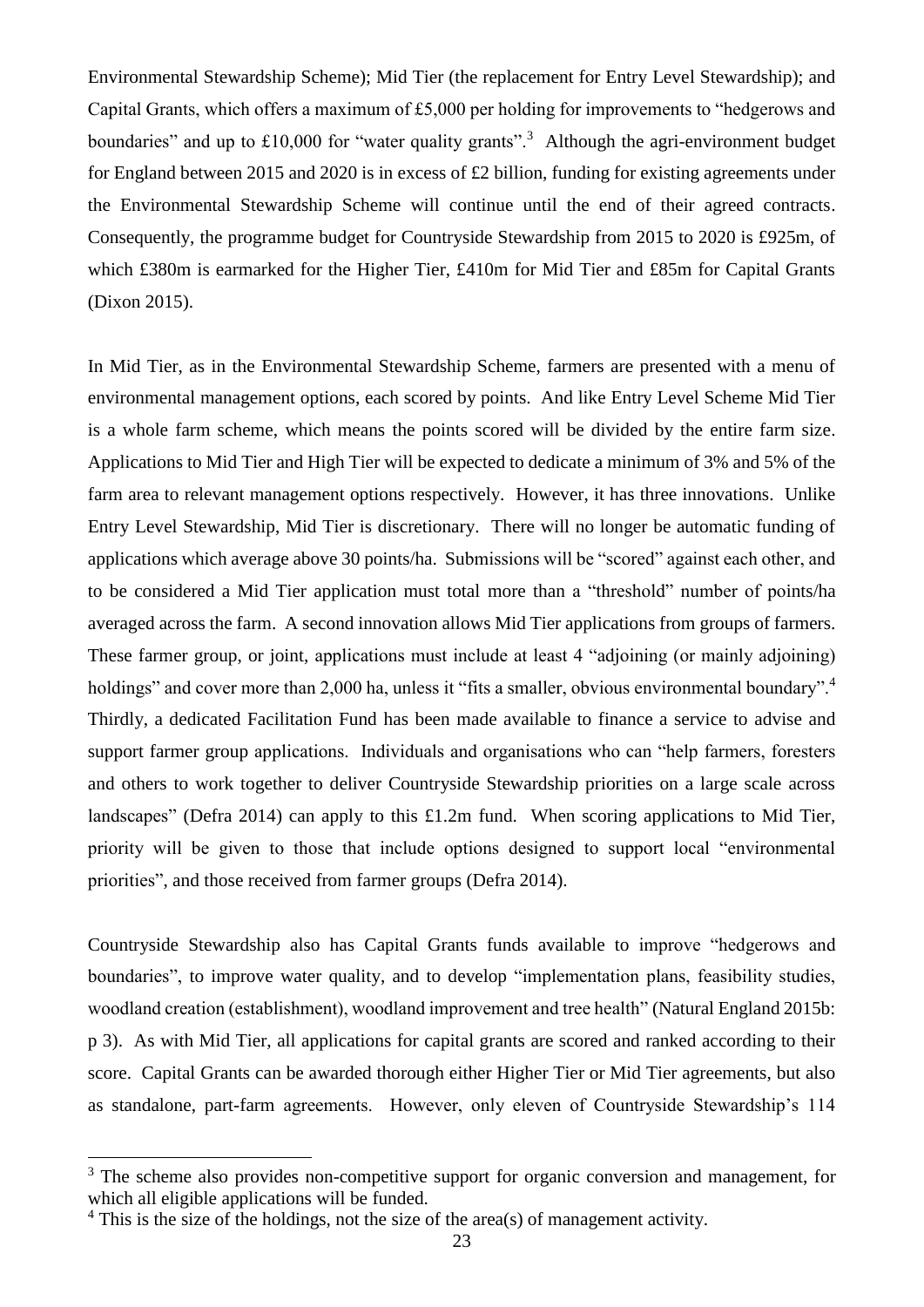Capital Items are available for selection in standalone "hedgerow and boundaries" Capital Grants. Water quality improvement grants are restricted to farms in Catchment Sensitive Farming priority catchments, and none of the woodland creation grants are eligible for standalone agreements. they are all reserved for Higher Tier agreements [\(Natural England 2015b: p 4-6\)](#page-36-5). As a part-farm scheme, standalone agreements are attractive to farmers who wish to enter less than 3% of their farmland into an environmental scheme, but the lack of options available under standalone agreements will reduce their uptake.

#### *Lessons from the literature review and consultation about the design of Mid Tier*

Many studies reported that a majority of farmers would be willing to engage with hypothetical collaborative schemes than were willing to engage in actual schemes. The consultation also found that the majority of respondents would consider collaborative, cross farm-boundary environmental management activities. However, to convert intentions into actions the design of Mid Tier needs to take farmers' views into account. The consultation also confirms findings from the literature that farmer want and need better support, advice and help, for example, to draft joint applications. Mid Tier makes financial support available through its Facilitation Fund. This supports farmer group applications by paying for pre-agreement meeting costs, and for access to environmental knowledge and expertise to help select appropriate environmental management options and to complete paperwork.

The Fund therefore directly addresses two of the three barriers identified in the literature, namely, farmers' preference to work independently and the handicap faced in areas which lack support networks. A facilitator can receive up to £12,000/annum for an agreement covering four farmers, with payments increasing as the number of holdings increase. Importantly, the payment covers ongoing management costs. However, awards will be subject to a competitive process, so environmentally valuable applications may be rejected. It is also assumed sufficient suitably qualified advisors will be available to satisfy the demand for this service.

Mid Tier has also addressed the third barrier to collaborative environmental management identified in the literature, namely farmers' concerns about the legal status of their farmer-farmer contract, by requiring each farmer in a farmer group to sign an individual contract with Natural England. It is not yet known whether farmers will also have to agree a written Internal Agreement, as is currently required for Higher Level Stewardship applications which contain option HR8 [\(Short and Waldon](#page-38-10)  [2013\)](#page-38-10). The literature review also suggests that joint applications may be constrained by the discretionary element of Higher Level Stewardship. Mid Tier is also a competitive scheme, and this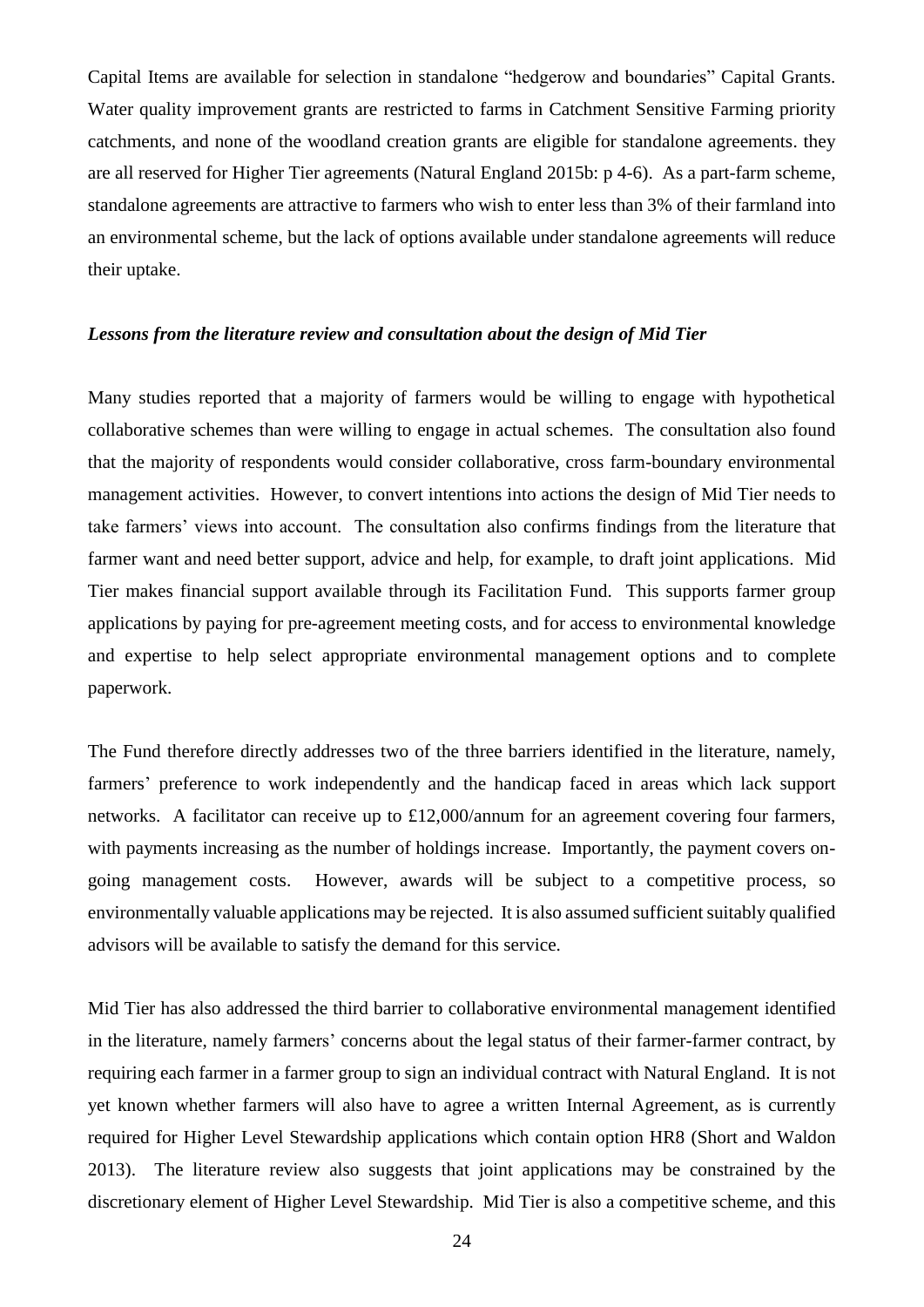may therefore also undermine trust between farmers considering whether to submit an individual or a joint application.

The consultation revealed that 11% of farmers' were concerned about the value of financial compensation offered for joint applications, despite being asked to assume they were fully compensated for lost profit and for other direct costs incurred. Current payment rules constrain what financial payments can be offered through agri-environment schemes, and currently compensation payments are not allowed to reflect a farmer's individual or their collective contribution to the delivery of environmental goods [\(Rollett et al. 2008\)](#page-37-11). Mid Tier incentivises joint action by prioritising group application when scoring application. But if joint applications are shown to improve scheme effectiveness there would be a strong argument for developing additional incentives. For example, participants in collaborative schemes could be allowed to reduce the area of farmland entered into the farm's ecological focus zone (a requirement that is linked to the farmer's entitlement to the full Basic Payment Scheme under Pillar 1's "greening" requirement).<sup>5</sup> Such a derogation is already available to certified organic farms, on the basis that they already provide more environmental benefits than "conventional" farms. Incentives such as these might prove particularly popular given farmers' general unwillingness to enter their most productive land into agri-environment schemes [\(Siebert et al. 2006\)](#page-38-4). The financial compensation rules applied to agri-environment schemes do not apply to payments made by the beneficiaries of the environmental management, which is the principle underpinning Payments for Ecosystem Services (PES) [\(Reed et al. 2014\)](#page-37-12). Because there are no financial restrictions, PES beneficiaries are able to offer higher payments, for example, they may offer a "joint application payment", such as that recommended by Parrot and Burningham [\(2008\)](#page-36-7), or an "amalgamation bonus" as discussed by Parkhurst and Shogren [\(2007\)](#page-36-8). Many of the existing PES involve water related issues, which to be successful will typically require the coordinated action across several farms [\(GEF 2010\)](#page-34-7).

Farmers in existing Environmental Stewardship Scheme agreements are not able to apply to Countryside Stewardship Mid Tier until their existing contract expires, although farmers are able to apply for an "early transfer" into the Higher Tier [\(Natural England 2015b: p 22\)](#page-36-5). Upland farmers were allowed to switch from their existing Entry Level Stewardship to the newly introduced Upland Entry Level Stewardship as soon as it opened (in 2010). Because farmers could apply to Environmental Stewardship Scheme at any time between 2005 and 2014, it is unlikely that the existing contracts of at least 4 neighbouring farmers, of suitably size, will expire at the same time. Therefore, the precedence set by the Upland Entry Stewardship should be extended to permit farmer

1

<sup>&</sup>lt;sup>5</sup> Thirty percent of the Basic Payment Scheme payment to farmers in England is conditional on farmers complying with the "greening" measures.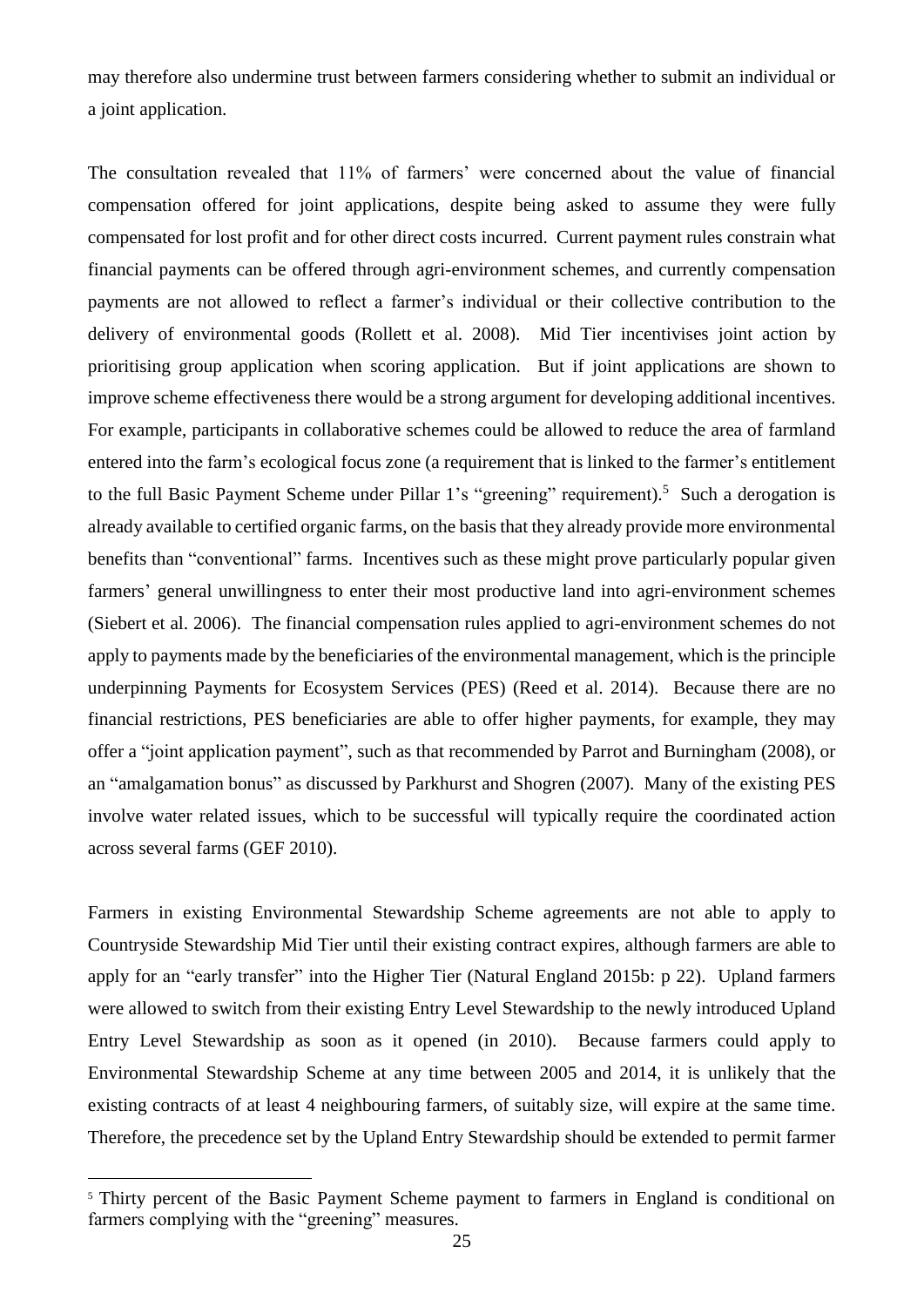groups to simultaneously terminate their current Environmental Stewardship Scheme as soon as their joint application to Mid Tier is accepted.

#### *Findings from the consultation: further considerations*

The design of Mid Tier has therefore included some of the key recommendations presented in the UK literature. However, this literature is small and limited to the views of neighbouring farmers, who are therefore likely to face similar environmental and farming problems. The findings from the consultation expands the evidence by reporting the views of a large number of environmentally informed, farmers, whose geographical separation means they are subjected to a wider range of diverse environmental and farming circumstances. The issues raised by the consultation findings are used to discuss how changes to the design of Mid Tier could increase farmer group applications.

#### *Framing cross-holding collaborative issues*

The consultation findings suggest that respondent's prior awareness of the potential improvement in environmental effectiveness delivered by cross-holding collaborative management options was an important determinant of their initial but also their sustained support for collaborative approaches – fewer of these respondents weakened their support over the course of completing the consultation. Recent research has confirmed that perceptions of outcomes of environmental management are important in guiding behaviour [\(Mills et al. 2013a,](#page-35-9) [Mills et al. 2013b\)](#page-35-7). However, despite the high proportion of respondents with environmental expertise and experience, the majority (62%) had not previously considered issue related to collaborative environmental management. It is unlikely less environmentally aware and committed farmers would be any better informed. Clearly many important policy reviews, such as Lawton *et al.* [\(2010\)](#page-35-2), and academic studies which report benefits from collaborative action at the landscape scale [\(Dutton et al. 2008,](#page-33-3) [Ewald et al. 2010,](#page-34-8) [Gabriel et al.](#page-34-0)  [2010,](#page-34-0) [MacFarlane 1998,](#page-35-8) [Merckx et al. 2009,](#page-35-10) [Parrott and Burningham 2008,](#page-36-7) [Southern et al. 2011\)](#page-38-9) have not filtered through to working farmers. Social science research has confirmed that the way stakeholders frame issues and conflicts can help explain the success or failure of collaborative actions [\(Gray 2004\)](#page-34-9). This suggests an effective information campaign explaining the scientific evidence of the benefits of cross-holding collaborative management would increase the number of applications from farmer groups.

*Respondents' preference for "passive" rather than "active" options*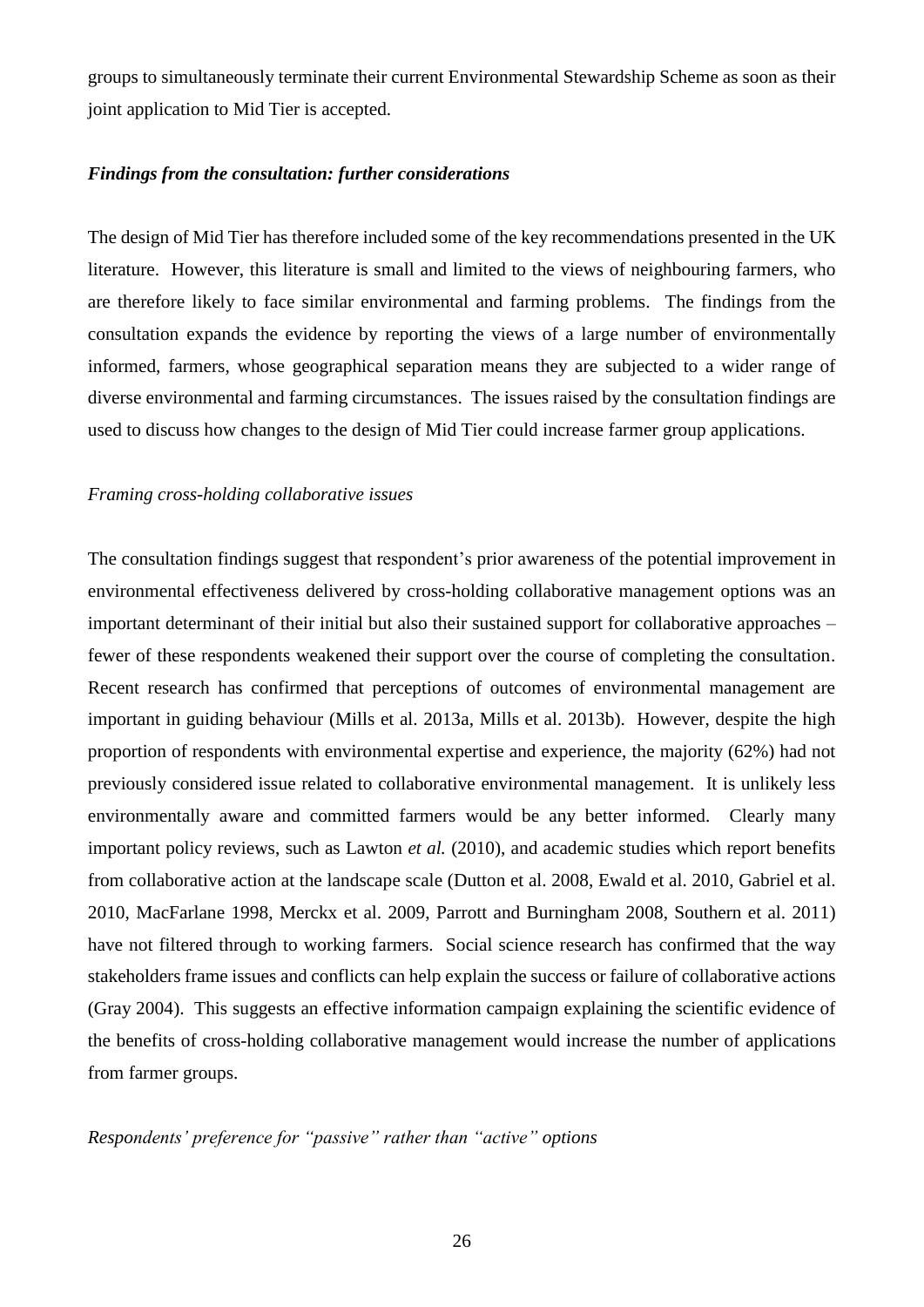Table 6 classified environmental management options as "active" or "passive". Table 7 develops this classification. It shows that both active and passive environmental options can be coordinated by farmers or by a mutually acceptable third party [\(Uetake 2014\)](#page-38-11). There is evidence that Natural England Project Officers coordinated some Higher Level applications but none to suggest they also did this for Entry Level Stewardship applications [\(Mountford et al. 2013\)](#page-36-9). Natural England Project Officers were able to do this because they had to assess all Higher Level Stewardship applications, so they developed a detailed knowledge of the environmental features in the landscape in these targeted areas. Franks and Emery [\(2013\)](#page-34-3) have shown how the coordinating role can also be delivered by specialist Conservation Grazing Trusts. The Facilitation Fund offers annual payments, so financial support is available to finance on-going management of the joint agreement by a conservation specialist "third party". Under current Mid Tier rules, each farmer is responsible to Natural England for their agri-environment agreement. This may restrict the involvement of specialist third parties, and therefore reduce the environmental benefit that can accrue from specialist management of environmental options [\(Franks and Emery 2013\)](#page-34-3).

|                                                                                                                                         | Type of selection and management of environmental options                                                                                                                                                                                                                                                                                                                                                                                                                                                       |                                                                                                                                                                                                                                                                                                                                                                                                                                                                                                                                                                                                       |  |  |  |
|-----------------------------------------------------------------------------------------------------------------------------------------|-----------------------------------------------------------------------------------------------------------------------------------------------------------------------------------------------------------------------------------------------------------------------------------------------------------------------------------------------------------------------------------------------------------------------------------------------------------------------------------------------------------------|-------------------------------------------------------------------------------------------------------------------------------------------------------------------------------------------------------------------------------------------------------------------------------------------------------------------------------------------------------------------------------------------------------------------------------------------------------------------------------------------------------------------------------------------------------------------------------------------------------|--|--|--|
| <b>Contractual</b>                                                                                                                      | 'Active' collaboration                                                                                                                                                                                                                                                                                                                                                                                                                                                                                          | 'Passive' collaboration                                                                                                                                                                                                                                                                                                                                                                                                                                                                                                                                                                               |  |  |  |
| arrangement                                                                                                                             |                                                                                                                                                                                                                                                                                                                                                                                                                                                                                                                 |                                                                                                                                                                                                                                                                                                                                                                                                                                                                                                                                                                                                       |  |  |  |
| Contracts<br>between<br>Individual<br>farmers                                                                                           | Legally binding farmer-farmer<br>agreements involving selection and<br>coordination of the placement of agreed<br>environmental management options.<br>For example: co-ordination of farming<br>activities, e.g. planning crop rotation or<br>coordinated crop harvesting (as occurs<br>under some management options<br>available to farmers in Dutch<br>Environmental Co-operatives).                                                                                                                         | Legally binding farmer-farmer<br>agreements in which individual farmers<br>select the environmental management<br>options suitable for their land<br>independently of neighbour's choices.<br>For example: Option HR8, in Higher<br>Level Stewardship of the Environmental<br>Stewardship Scheme on upland moorland<br>allowed farmers to submit a single, joint<br>agreements if it is supported by an<br>"internal agreement" which specifies<br>each farmer's individual responsibilities<br>and liabilities, and payments.                                                                        |  |  |  |
| Contracts<br>between<br>individual<br>farmers and<br>third parties<br>(e.g. specialist<br>environmental<br>management<br>organisations) | Landscape scale coordination arranged<br>and managed by specialist<br>organisations who become legally<br>responsible for the management of all<br>options rather than work directly with<br>other farmers, for example, a specialist<br>Land/Grazing Trust.<br>The Trusts coordinate environmental<br>management of locally-fragmented<br>sites as required.<br>For example: Specialist Trusts manage<br>lowland areas owned by different<br>farmers in a single Higher Level<br>Stewardship (HLS) HR8 option. | Contracts agreed between individual<br>farmers in specific target areas which<br>share (i) identical target statements, (ii)<br>the same limited choice of environmental<br>management options and (iii) where all<br>applications are vetted by the same<br>Natural England Project Officer. This<br>will result in farmers selecting similar<br>environmental management options, and<br>allows the Project Officer to require the<br>selected option to be placed where it can<br>deliver landscape scale impacts. This is<br>therefore, achieved "by default" rather<br>than by "farmers design". |  |  |  |

**Table 7:** Classification of types of cross-farm collaboration with types of environmental options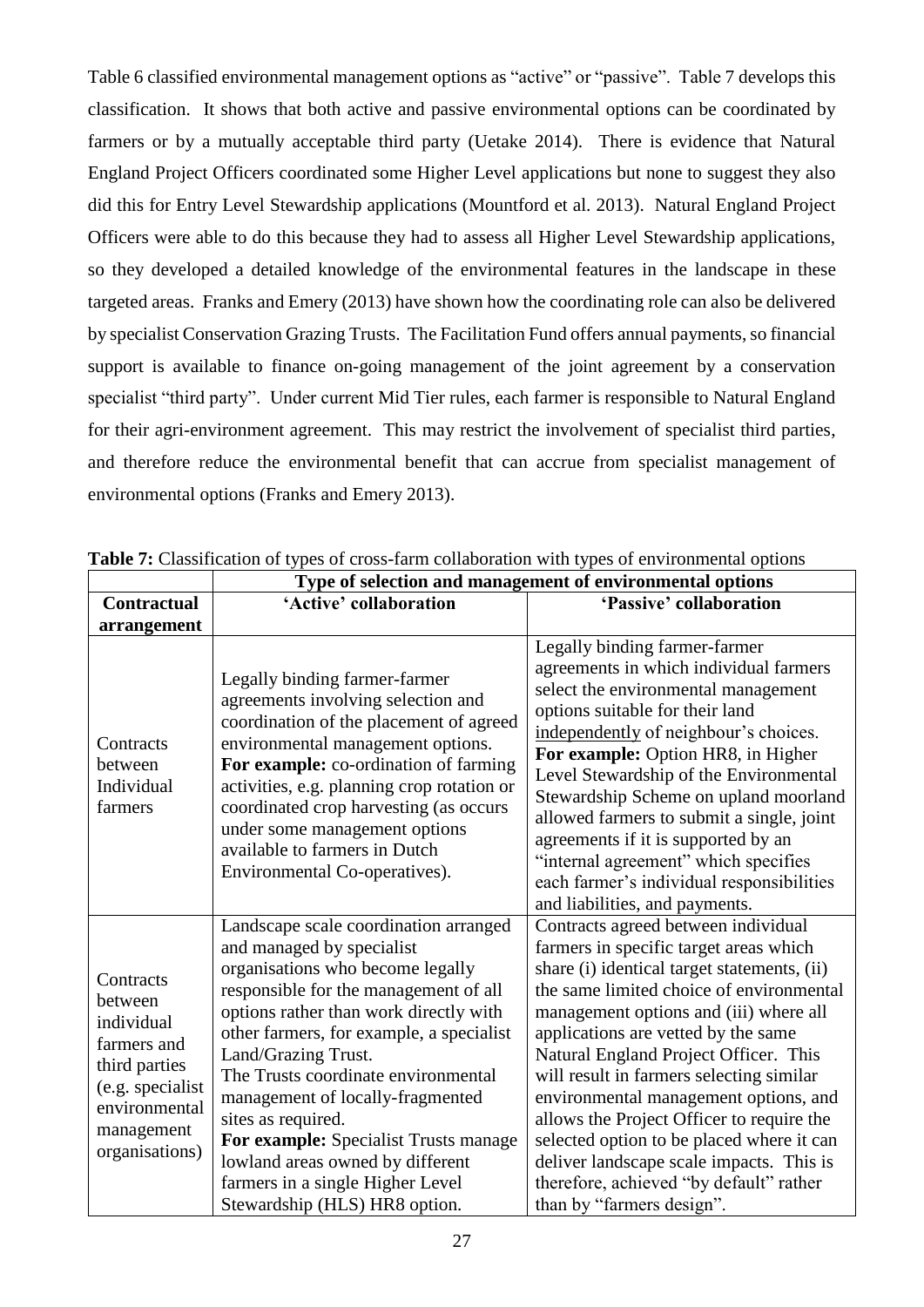|  | For example: Environmental                 |
|--|--------------------------------------------|
|  | Stewardship Scheme's Higher Level          |
|  | Stewardship specifies the same targets     |
|  | within restricted high nature value areas, |
|  | and all applications are vetted by the     |
|  | same Natural England Project Officer.      |
|  | The Officer can and does recommend         |
|  | changes to a submitted plan, and some of   |
|  | these recommended changes have been to     |
|  | better link the farm's plan to             |
|  | environmental features in the wider        |
|  | landscape (Mountford <i>et al.</i> 2013).  |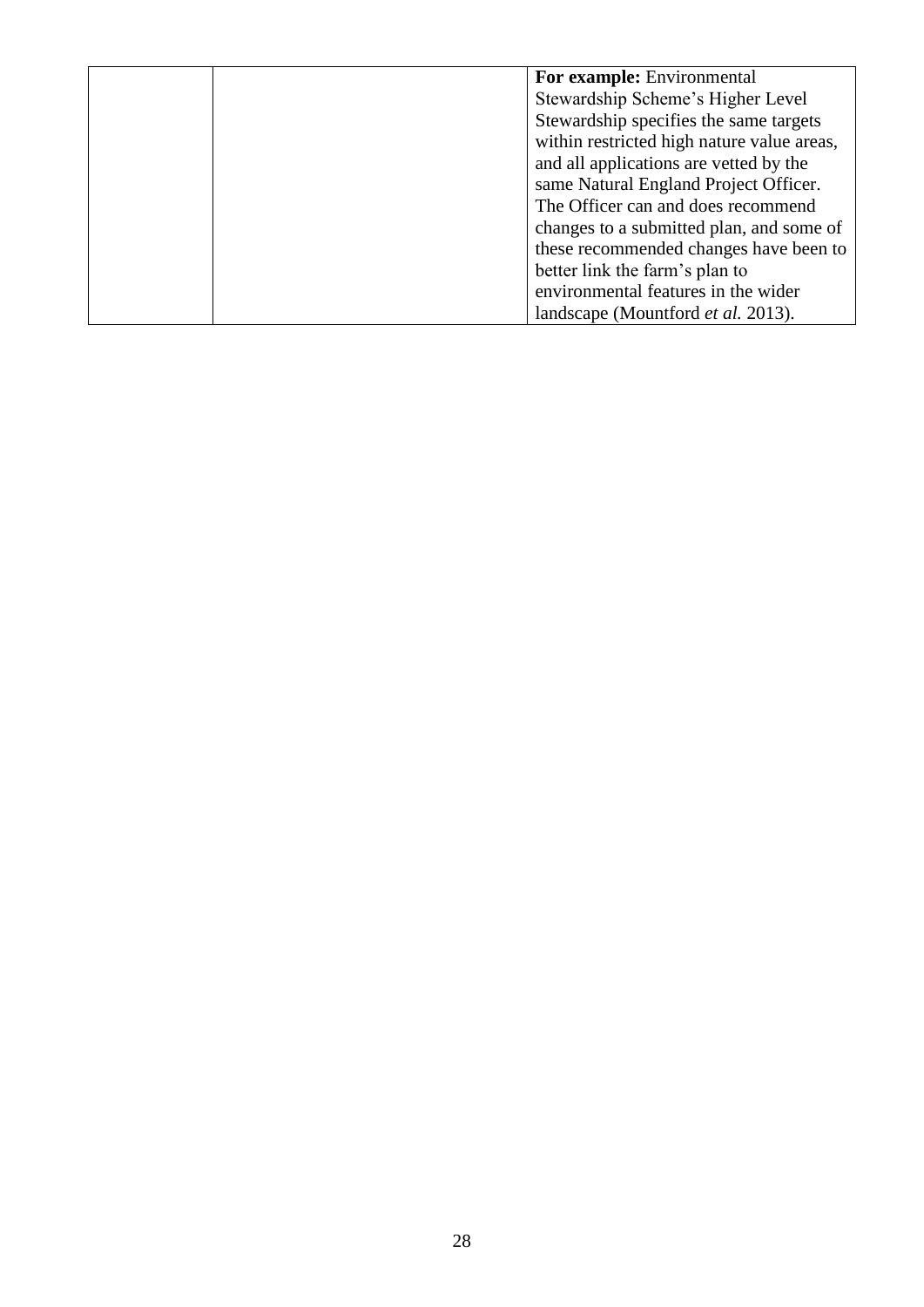Some respondents pointed out that a collaborative agreement may not suit all geographical locations, for example, an area may already have a coherent and resilient ecological network [\(Sutherland et al.](#page-38-12)  [2012\)](#page-38-12). Therefore, targeting is as important for group as it is for individual farm-by-farm schemes, with priority needed to be given to areas where collaborative action would be expected to make the most impact (see, for example, [Donald and Evans 2006,](#page-33-2) [McKenzie et al. 2013\)](#page-35-5). However, because it is a whole-farm tier, Mid Tier is not the most efficient instrument for integrating small, high environmentally valuable sites into an ecological network, or for creating environmental feature in strategically important locations. As a part-farm scheme, standalone Capital Grant agreements have the potential to address these shortcomings. However, these agreements are restricted to a choice of just eleven of the Countryside Stewardship's 114 Capital Items: Capital Grants cannot be used in standalone agreements, for example, to create earth banks (option number BN3), or to create ditches, dykes or rhines (WN4), or for planting new hedges (BN11). Nor can they be used to extend a buffer zone around a Site of Special Scientific Interest. The use of the water and woodland Capital Grants is also highly constrained - to catchment sensitive farming priority catchments and Higher Tier agreements. If these constrains were relaxed, the part-farm Capital Grant schemes could make a more valuable contribution to the integration of environmentally valuable habitats with existing features at the landscape scale. However, to capture such benefits, advisors would need detailed maps showing the location of the environmental features across the landscape.

# *Achieving "critical mass"*

Removing the constraints on the use of Capital Grants would also help to increase participation rates and thus to deliver the "critical mass" necessary to overcome the "threshold effect". The threshold effect refers to the minimum number of participants needed to supply a sufficient share of the area of interest to trigger perceptible improvements to the state of the natural environment [\(Dupraz et al.](#page-33-11)  [2009\)](#page-33-11). The number of co-operators which comprise this "sufficient" number will depend on the characteristics of each site, as it is likely to vary with farm and field size and their spatial distributions; the proportion and spatial distribution of high nature value features on collaborators' and noncollaborators' land; the location and condition of existing environmental features; and the number and type of collaborative options taken-up.

It is also likely that the critical mass needed to deliver environmental benefits will be larger for agreements with more "active" than "passive" collaborative options. For example, the creation of a flood plain requires the agreement of all farmers in the flood plain. The need for full participation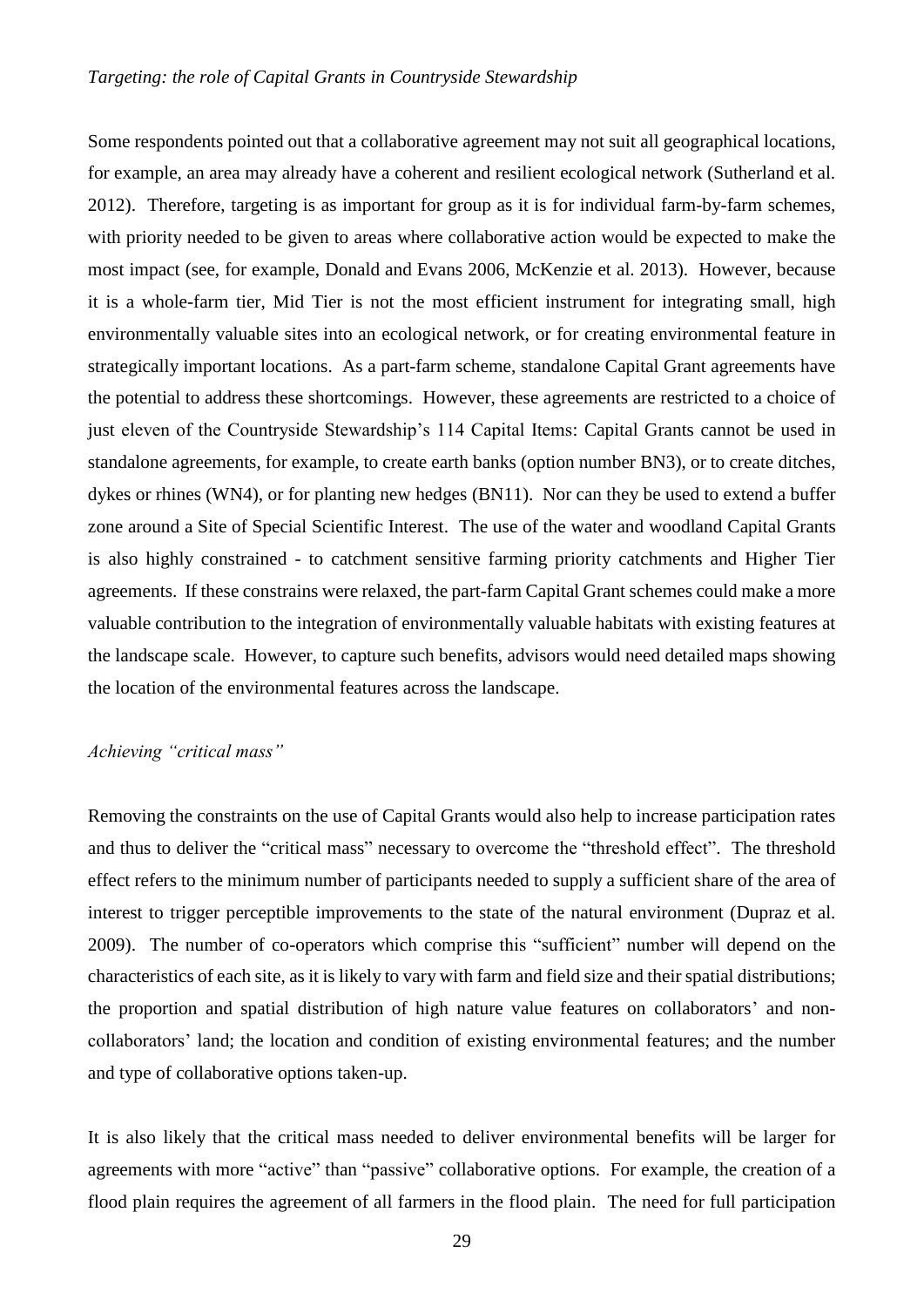challenges the voluntary basis of agri-environment schemes. The recently introduced UX1 option in the voluntary Upland Entry Stewardship is a mandatory option for participating farmers who farm moorland with one or more farmers. A precedence has therefore been set for the use of mandatory options within voluntary participatory agri-environment schemes, indicating that the use of compulsory options in agri-environment schemes under specific circumstances could be extended.

#### *Contribution of cross-holding collaboration to Sustainable Intensification*

Sustainable Intensification is a concept which refers to the increase in agricultural production whilst at the same time safeguarding or enhancing non-fibre and food ecosystem services [\(Elliott et al. 2013,](#page-33-12) [Foresight 2010,](#page-34-10) [Franks 2014\)](#page-34-11). If it is shown that collaborative, cross-holding environmental management does increase the effectiveness of agri-environment schemes, then joint applications provide a practical approach to delivering Sustainable Intensification: it could allow either a smaller area of land to deliver the same environmental ecosystem services, thus freeing land for agricultural production, or allow the same area of land to deliver more environmental ecosystem services, or deliver a balanced increased in both agricultural production and environmental ecosystem services.

But improved scheme effectiveness has to be demonstrated [\(Natural England 2015c\)](#page-36-10), and the monitoring of scheme effectiveness continues to be criticised [\(European Court of Auditors 2011\)](#page-34-12). A review of the biological effectiveness of agri-environment schemes used in five EU countries by Kleijn and Sutherland [\(2003\)](#page-35-11) found that the research design used "was inadequate to asses reliably the effectiveness of the schemes" (p 947), and concluded that "the lack of robust evaluation studies does not allow a general judgement of the effectiveness of European agri-environment schemes". They recommended that ecological evaluation becomes an integral part of the scheme. But analysis of biological effectiveness is complicated by difficulty identifying the counter factual position [\(Hanley et al. 1999,](#page-34-13) [Hodge 2000\)](#page-35-12), the lack of specific measurable objectives [\(Mountford et al. 2013\)](#page-36-9), and the need for dedicated environmental monitoring of the impacts [\(Finn et al. 2009\)](#page-34-14). Because of these problems, the monitoring of scheme effectiveness tends to be expensive; it is a cost that would presumably need to be borne by the £925m budget. Environmental Stewardship Scheme Higher Tier Stewardship agreements did formally link farmers' payments to the delivery of environmental improvement measured by Indicators of Success, and although the system worked imperfectly, improvements have been suggested [\(Mountford et al. 2013\)](#page-36-9). It is not currently known what arrangements have been made for monitoring the effectiveness of Countryside Stewardship.

#### **6 Conclusions**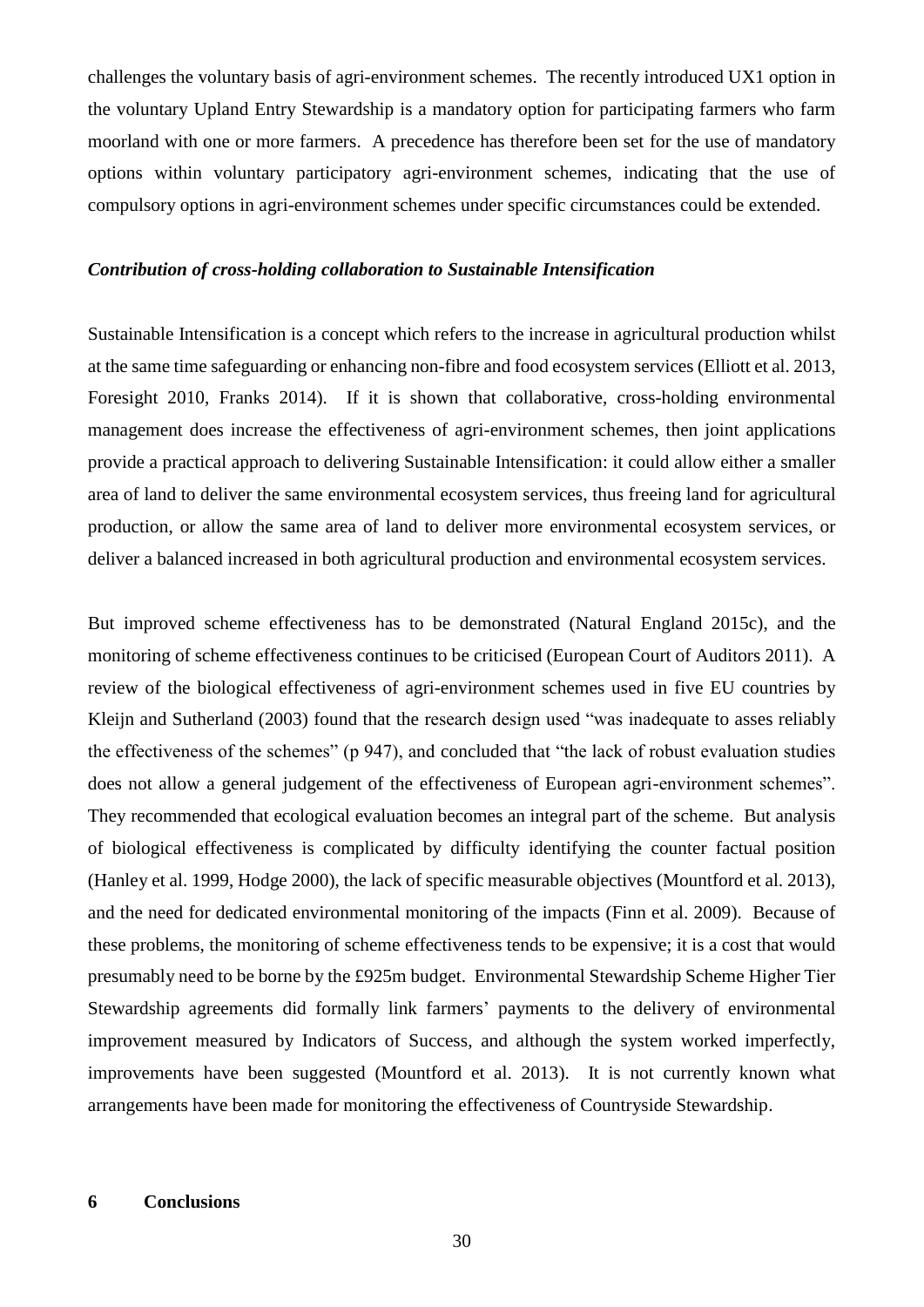The recently introduced Countryside Stewardship's Mid Tier incentivises farmers to submit joint applications. This study has reviewed the ways in which the design of Mid Tier addressed the barriers to joint cross-holding environmental management discussed in the UK literature. The Facilitation Fund directly addresses farmers' preference to work independently and helps to create the local networks which will allow farmers to exchange ideas and views. Mid Tier also requires farmers in joint applications to sign individual contracts with Natural England, thus addressing concerns about the legal status of farmer-farmer agreements. However, some of the concerns raised in the literature have not been addressed. Applications to Mid Tier, like those to Higher Level Stewardship, are competitively funded. Though some additional incentives have been given to joint applications in the scoring process, it is not clear if these will be sufficient to overcome the uncertainty created by the competitive process. And whilst the value of the compensatory payments was partially addressed in the 2015 reforms to the Common Agricultural Policy, by increasing the allowance for transaction costs, there remains considerable scope to increase the resource-based incentives given to farmer group applications.

However, the design of Mid Tier presents several barriers to participation. It requires neighbouring farmers' Environmental Stewardship Scheme agreements to expire at about the same time, it requires at least four farmers to submit a joint application, and it is a whole-farm agreement. Relaxing any of these constraints would increase farmer group applications and thereby, according to the available evidence, the effectiveness of Countryside Stewardship. There appears to be no reason why farmers were allowed to terminate Environmental Stewardship Scheme contracts to move into Higher Tier but are not allowed to terminate ESS contracts to enter a farmer group under Mid Tier. The part-farm Capital Grants scheme could play an important role integrating high value environmental features into existing ecological networks. If additional options were allowed under standalone agreements, these grants would be able to make a greater contribution to integrating environmental management at the landscape scale.

Support for collaborative environmental management was strongest among farmers who were aware of the potential environmental benefits of landscape scale action. Although the opportunity to inform farmers of this before the first round of Countryside Stewardship was launched was missed, such a programme, even now, might positively influence applications, as farmers are likely to more carefully assess their Countryside Stewardship options after their current Environmental Stewardship Scheme contract ends. The consultation suggests farmers have a preference for "passive" rather than "active" cross farm management options, perhaps because these activities can be delivered independently of their neighbours' activities, though farmers who are reluctant to interact collaboratively may prefer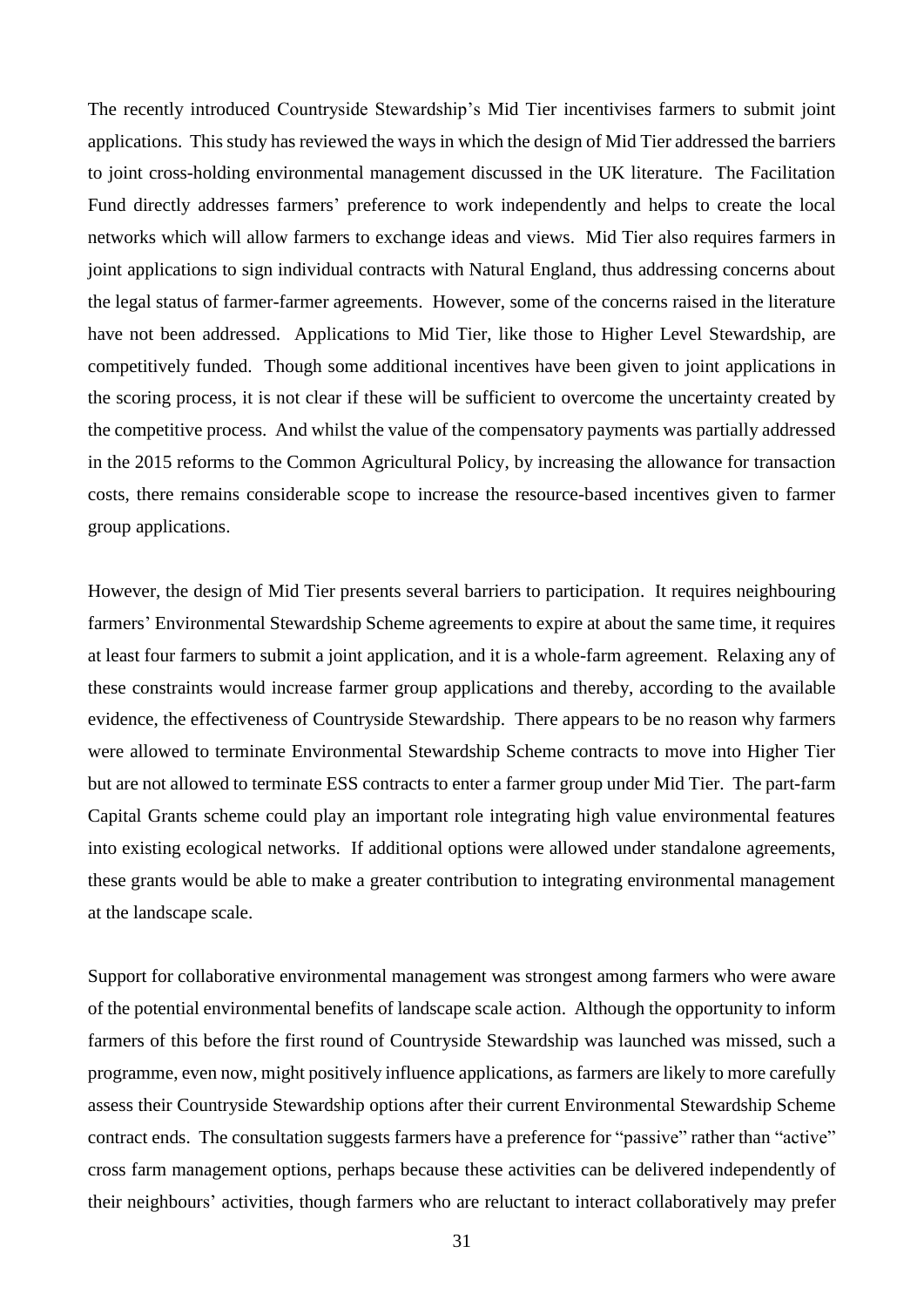to employ a specialist third party to do so on their behalf. This would help secure specialist management of environmentally valuable areas. The consultation also suggests farmers were concerned if landscape scale activities supported unwanted species, but these concerns could largely be offset by offering pest management and control options within agri-environment schemes.

The majority of respondents to the consultation would be prepared to relinquish some control over the selection and location of collaborative options where they believed this would benefit the landscape. This should encourage UK policy makers because releasing control of the selection and location of environmental management options is an essential requirement for creating and enhancing ecological networks. If joint applications do improve the effectiveness of agri-environment schemes, and this would need to be confirmed through monitoring and evaluation, then joint applications would be a practical mechanism for delivering Sustainable Intensification. This, in turn, would provide the justification to further increase the financial and resource-based incentives offered to farmers to increase farmer group applications, creating a positive feedback which would further enhance agrienvironment scheme effectiveness.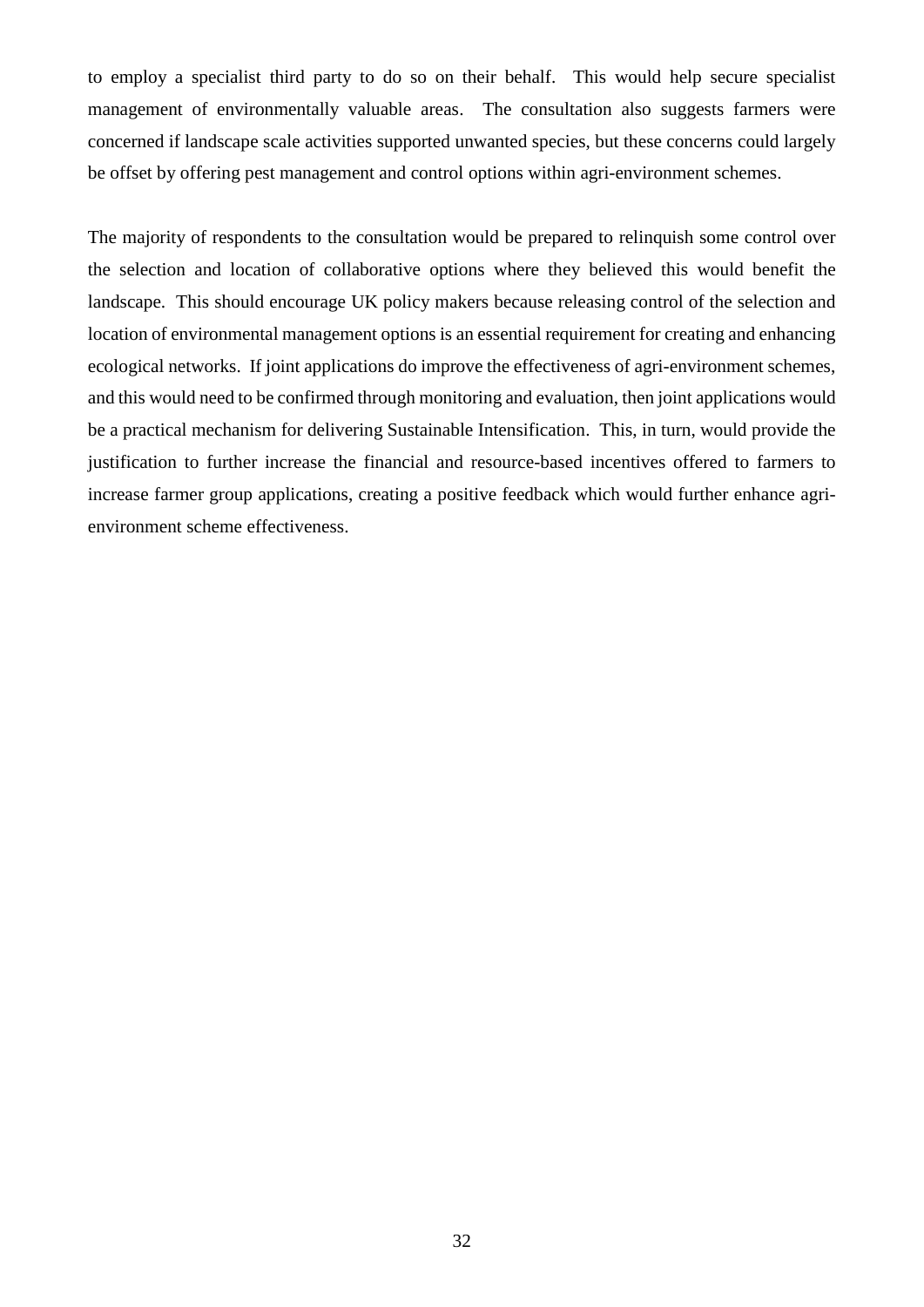#### **References**

- <span id="page-33-1"></span>Adams, W. M. (2015) The growth of large-scale conservation thinking. In Paper Presented to the Conference proceedings; Working together to make space for nature. Recommendations from a conference on large-scale conservation in England. (Ed) Macgregor, N. Natural England joint publication JP011 [www.naturalengland.org.uk/publications](http://www.naturalengland.org.uk/publications) [accessed 19 August 2015].
- <span id="page-33-4"></span>Brotherton, I. (1989) Farmer participation in voluntary land diversion schemes: some observations from theory. *Journal of Rural Studies, 5*(3), pp. 299-304. DOI:10.1016/0743- 0167(88)90005-8.
- <span id="page-33-7"></span>Cabinet Office (2012) Consultation principles: guidance. in Office, C., (ed.),London: Civil service reform. [www.gov.uk/government/publications/](http://www.gov.uk/government/publications/) [accessed 8 August 2015].
- <span id="page-33-0"></span>Cooper, T., Hart, K. and Baldock, D. (2009) *Provision of Public Goods through Agriculture in the European Union*. Institute for European Environmental Policy.
- <span id="page-33-8"></span>Coulson, T., Guinness, F., Pemberton, J. and Clutton-Brook, T. (2004) The demographic consequences of releasing a population of Red Deer from Culling. *Ecology, 85*(2), pp. 411- 422. DOI:10.1890/03-0009.
- <span id="page-33-5"></span>Davies, B., Blackstock, K., Brown, K. and Shannon, P. (2004) *Challenges in creating local agrienvironmental cooperation action amongst farmers and other stakeholders.* Aberdeen, Scotland: The Macaulay Institute.
- <span id="page-33-6"></span>DEFRA (2010) *Higher Level Stewardship. Environmental Stewardship Handbook, PB 10382,*  Third ed.*,* London, UK <http://naturalengland.etraderstores.com/NaturalEnglandShop/NE227> [Accessed February 2012]: Natural England.
- <span id="page-33-9"></span>Defra (2014) Introducing Countryside Stewardship. in,Department of Environment, Food and Rural Affairs. CAP Reform Countdown document, London, UK [https://www.gov.uk/government/publications/cap-reform-introducing-countryside](https://www.gov.uk/government/publications/cap-reform-introducing-countryside-stewardship)[stewardship](https://www.gov.uk/government/publications/cap-reform-introducing-countryside-stewardship) [downloaded 6th December 2014].
- <span id="page-33-10"></span>Dixon, E. (2015) *£925 million funding for Countryside Stewardship*, Available: [www.carterjonas.co.uk/our-services/rural/the-longer-view/](http://www.carterjonas.co.uk/our-services/rural/the-longer-view/) [Accessed 15 August 2015 2015].
- <span id="page-33-2"></span>Donald, P. F. and Evans, A. D. (2006) Habitat connectivity and matrix restoration: the wider implications of agri-environment schemes. *Journal of Applied Ecology, 43*(2), pp. 209-218. DOI: 10.1111/j.1365-2664.2006.01146.x.
- <span id="page-33-11"></span>Dupraz, P., Latouche, K. and Turpin, N. (2009) Threshold effect and co-ordination of agrienvironmental efforts. *Journal of Environmental Planning and Management, 52*(5), pp. 613- 630. DOI:10.1080/09640560902958164.
- <span id="page-33-3"></span>Dutton, A., Edward-Jones, G., Strachan, R. and Macdonald, D. W. (2008) Ecological and social challenges to biodiversity conservation on farmland: reconnecting habitats on a landscape scale. *Mammal Review, 38*(2-3), pp. 205-219. DOI:10.1111/j.1365-2907.2008.00125.x.
- <span id="page-33-12"></span>Elliott, J., Firbank, L. G., Drake, B., Cao, Y. and Gooday, R. (2013) *Exploring the concept of sustainable intensification*. London: Land Use Policy Group [www.lupg.org.uk.](http://www.lupg.org.uk/)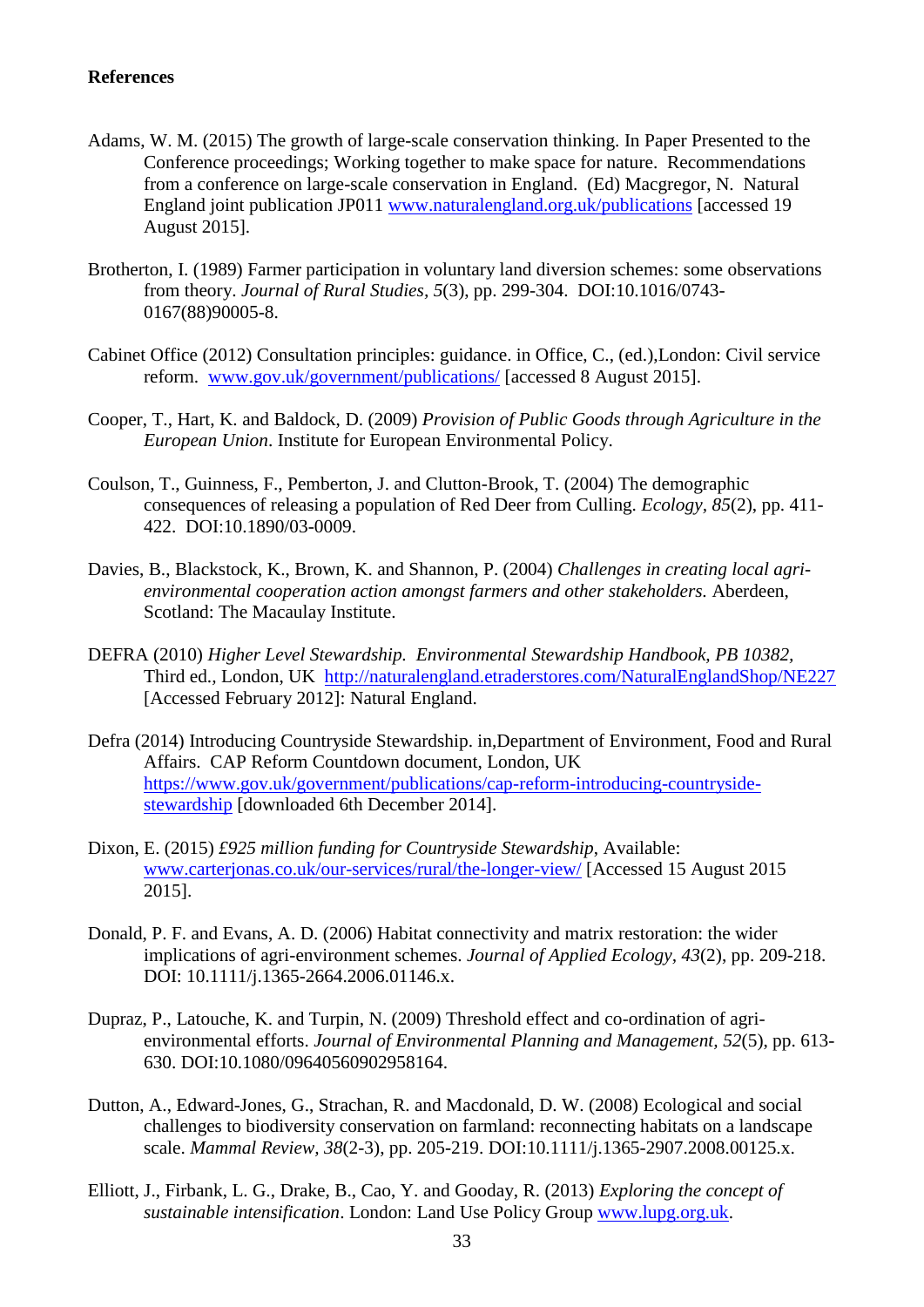- <span id="page-34-5"></span>Emery, S. B. (2014) Independence and individualism: conflated values in farmer cooperation? *Agriculture and Human Values, 32*(1), pp. 47-61. DOI:10.1007/s10460-014-9520-8.
- <span id="page-34-4"></span>Emery, S. B. and Franks, J. R. (2012) The potential for collaborative agri-environment schemes in England: Can a well-designed collaborative approach address farmers' concerns with current schemes? *Journal of Rural Studies, 28*(3), pp. 218-231. DOI:10.1016/j.jrurstud.2012.02.004.
- <span id="page-34-12"></span>European Court of Auditors (2011) Is agri-environment support well designed and managed? in: European Court of Auditors, Special Report No. 7. Luxemburg. Doi: 10.2865/41418.
- <span id="page-34-6"></span>European Union (2013) Regulation (EU) No. 1305/2013 on "Support for rural development by the European Agricultural Fund for Rural Development (EAFRD)". in[,http://eur](http://eur-lex.europa.eu/legal-content/EN/ALL/?uri=CELEX:32013R1305)[lex.europa.eu/legal-content/EN/ALL/?uri=CELEX:32013R1305.](http://eur-lex.europa.eu/legal-content/EN/ALL/?uri=CELEX:32013R1305)
- <span id="page-34-8"></span>Ewald, J. A., Aebischer, H. J., Richardson, S. M., Grice, P. V. and Gooke, A. I. (2010) The effect of agri-environment schemes on grey partridges as the farm level in England. *Agriculture, Ecosystems and Environment, 138*(1), pp. 55-63. DOI:10.1016/j.agee.2010.03.018.
- <span id="page-34-14"></span>Finn, J. A., Bartolini, F., Bourke, D., Kurz, I. and Viaggi, D. (2009) Ex post environmental evaluation of agri-environment schemes using experts' judgements and multicriteria analysis. *Journal of Environmental Planning and Management, 52*(5), pp. 717-737. DOI:10.1080/09640560902958438.
- <span id="page-34-10"></span>Foresight (2010) *Land Use Futures Project, Executive Summary*. London: The Government Office for Science.
- <span id="page-34-1"></span>Franks, J. R. (2010) Dutch environmental co-operatives as examples of boundary organisations for nature management. *Ecological Economics, 70*(2), pp. 283-295. DOI:10.1016/j.ecolecon.2010.08.011.
- <span id="page-34-11"></span>Franks, J. R. (2014) Sustainable Intensification: A UK perspective. *Food Policy, 47*(1), pp. 71-80. DOI:10.1016/j.foodpol.2014.04.007.
- <span id="page-34-3"></span>Franks, J. R. and Emery, S. B. (2013) Incentivising collaborative conservation: lessons from existing environmental stewardship scheme options. *Land Use Policy, 30*(1), pp. 847-862. DOI:10.1016/j.landusepol.2012.06.005.
- <span id="page-34-2"></span>Franks, J. R. and Mc Gloin, A. (2007) Environmental co-operatives as instruments for delivering across-farm environmental and rural policy objectives: Lessons for the UK. *Journal of Rural Studies, 23*(4), pp. 472-489. DOI:10.1016/j.jrurstud.2007.03.002.
- <span id="page-34-0"></span>Gabriel, D., Sait, S. M., Schmutx, U., Kunin, W. E. and Benton, T. G. (2010) Scale matters: the impact of organic farming on biodiversity at different spatial scales. *Ecology Letters, 13*(7), pp. 858-869. DOI:10.1111/j.1461-0248.2010.01481.
- <span id="page-34-7"></span>GEF (2010) *Payment for ecosystem services*. Global Environment Facility [www.theGEF.org](http://www.thegef.org/) [accessed 18 July 2015].
- <span id="page-34-9"></span>Gray, B. (2004) Strong opposition: frame-based resistance to collaboration. *Journal of Community and Applied Social Psychology, 14*, pp. 166-176. DOI:10.1002/casp.773.
- <span id="page-34-13"></span>Hanley, N., Whitby, M. and Simpson, I. (1999) Assessing the success of agri-environmental policy in the UK. *Land Use Policy, 16*(1), pp. 67-80. DOI:10.1016/SO264-8377(98)00041-6.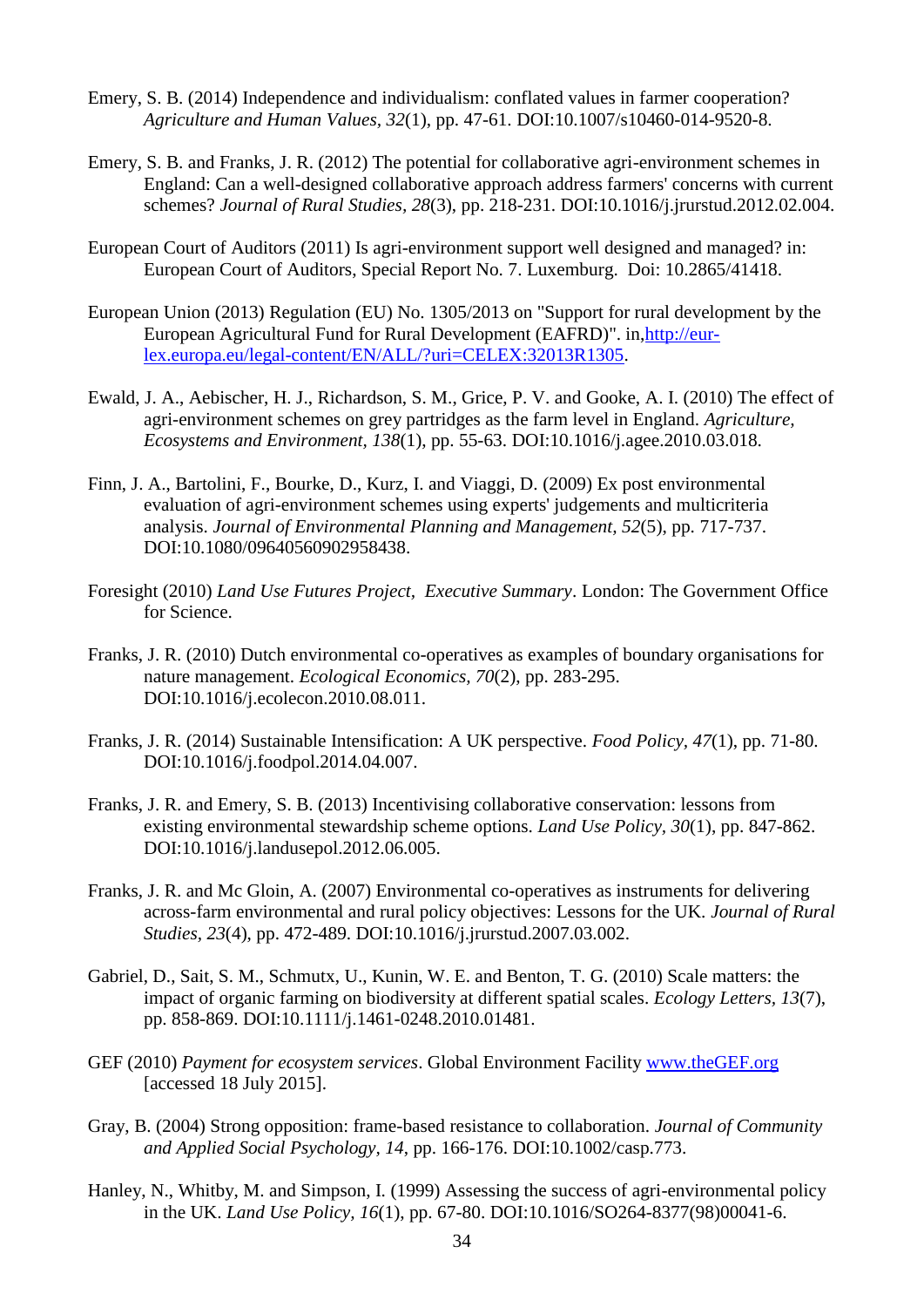- <span id="page-35-4"></span>HM Government (2011) The Natural Choice: Securing the Value of Nature. The White Paper on the Environment. in,CM8082 [www.official-documents.gov.uk:](http://www.official-documents.gov.uk/) The Stationery Office.
- <span id="page-35-12"></span>Hodge, I. (2000) *Agri-environmental relationships and the choice of policy mechanism*, Available: [http://are.berkeley.edu/courses/ARE242/spring05/classReadings/Hodge\\_2000.pdf.](http://are.berkeley.edu/courses/ARE242/spring05/classReadings/Hodge_2000.pdf)
- <span id="page-35-11"></span>Kleijn, D. and Sutherland, W. J. (2003) How effective are European agri-environment schemes in conserving and promoting biodiversity. *Journal of Applied Ecology, 40*(6), pp. 947-969. DOI:10.1111/j.1461-0248.2010.01481.x.
- <span id="page-35-6"></span>Lastra-Bravo, X., B.,, Hubbard, C., Garrod, G. and Tolón-Becerra, A. (2015) What drives farmer's participation in EU agri-environmental schemes?: Results from a qualitative meta-analysis. *Environmental Science and Policy, 54*, pp. 1-9. DOI:10.1016/j.envsci.2015.06.002.
- <span id="page-35-1"></span>Latacz-Lohmann, U. and Hodge, I. (2003) European agri-environmental policy for the 21st century. *The Australian Journal of Agricultural and Resource Economics, 47*(1), pp. 123-139. DOI:10.1111/1467-8489.00206.
- <span id="page-35-2"></span>Lawton, J. H., Brotherton, P. N. M., Brown, V. K., Elphick, C., Fitter, A. H., Forshaw, J., Haddow, R. W., Hilborne, S., Leafe, R. N., Mace, G. M., Southgate, M. P., Sutherland, W. A., Tew, T. E., Varley, J. and Wynne, G. R. (2010) Making Space for Nature: A Review of England's Wildlife Sites and Ecological Network. A Report to Defra. in,London, UK. <http://ww2.defra.gov.uk/news/2010/09/24/nature-news/> [accessed 16th November 2010].
- <span id="page-35-3"></span>Lefebvre, M., Espinosa, M., Gomez, S., Paloma, S., G.,, Paracchini, M., L.,, Piorr, A. and Zasada, I. (2014) Agricultural landscapes as multi-scale public good and the role of the Common Agricultural Policy. *Journal of Environmental Planning and Management, Published online 21 March 2014. DOI: 10.1080/09640568.2014.891975*.
- <span id="page-35-0"></span>Lobley, M., Turner, M., MacQueen, G. and Wakefield, D. (2005) *"Born out of crisis": an analysis of moorland management agreements on Exmoor Final Report*: Centre for Rural Research. University of Exeter. England.
- <span id="page-35-8"></span>MacFarlane, F. (1998) Implementing agri-environmental policy: a landscape ecology perspective. *Journal of Environmental Planning and Management, 41*(5), pp. 575-96. DOI:10.1080/09640569811461.
- <span id="page-35-5"></span>McKenzie, A. J., Emery, S. B., Franks, J. R. and Whittingham, M. (2013) Landscape-scale conservation: collaborative agri-environment schemes could benefit both biodiversity and eccosystem services, but will farmers be willing to participate? *Journal of Applied Ecology, 50*, pp. 1274-1280. DOI:10.1111/1365-2664.12122.
- <span id="page-35-10"></span>Merckx, T., Feber, R. E., Riordan, P., Townsend, M., Bourn, N., Parsons, M. and Macdonald, D. (2009) Optimizing the biodiversity gain from agri-environment schemes. *Agriculture, Ecosystems and Environment, 130*(3-4), pp. 177-182. DOI:10.1016/j.agee.2009.01.006.
- <span id="page-35-9"></span>Mills, J., Gaskell, P., Jones, N. E. and Boatman, N. D. (2013a) Farmer attitudes and evaluation of outcomes to on-farm environmental management. in Boatman, N., Green, M., Marshall, J., Musters, K., Peach, E., Peel, S., Siriwardena, G. and Smith, B., (eds.) *Aspects of Applied Biology 118- Environmental management of farmland*. pp. 209-216.
- <span id="page-35-7"></span>Mills, J., Gaskell, P., Reed, M., Short, C., Ingram, J., Boatman, N., Jones, N., Conyers, S., Carey, P., Winter, M. and Lobley, M. (2013b) *Farmers attitudes and evaluation of outcomes to on-*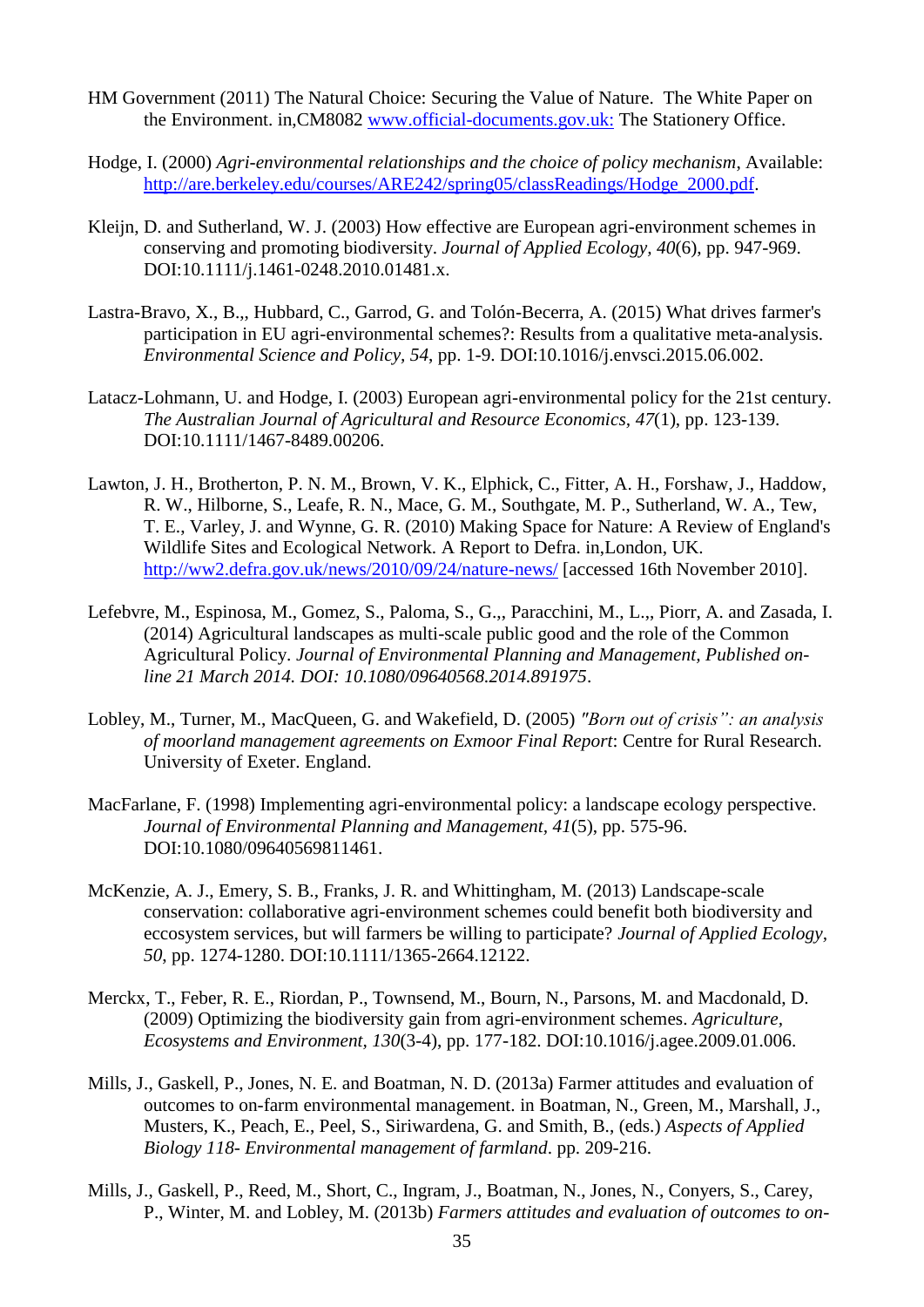*farm environmental management.* Report to the Department for Environmentl, Food and Rural Affaires. CCRI: Gloucester. [http://socialsciences.exeter.ac.uk/media/universityofexeter/research/microsites/centreforrura](http://socialsciences.exeter.ac.uk/media/universityofexeter/research/microsites/centreforruralpolicyresearch/pdfs/10570_FarmerAttitudesFinalReportIF01114.pdf)

[lpolicyresearch/pdfs/10570\\_FarmerAttitudesFinalReportIF01114.pdf](http://socialsciences.exeter.ac.uk/media/universityofexeter/research/microsites/centreforruralpolicyresearch/pdfs/10570_FarmerAttitudesFinalReportIF01114.pdf) [accessed August 2015].

- <span id="page-36-2"></span>Mills, J., Gibbon, D., Dwyer, J., Short, C. and Ingram, J. (2006) *Identification of Delivery Mechanisms for Welsh Top-Tier Agri-Environment Schemes. Countryside Council for Wales, Policy Research Report 06-15*. Cheltenham, UK.
- <span id="page-36-3"></span>Mills, J., Ingram, J., Reed, M., Short, C., Givvon, D. and Dwyer, J. (2008) *Evaluation of key factors that lead to successful agri-environmental co-operative schemes Vol 1*. Gloucester, UK.
- <span id="page-36-9"></span>Mountford, J. O., Cooke, A. I., Amy, S. R., Baker, A., Carey, P. D., Dean, H. J., Kirby, V. G., Nisbet, A., Peyton, J. M., Pywell, R. F., Redhead, J. W. and Smart, S. M. (2013) *Monitoring the outcomes of Higher Level Stewardship: results of a 3-year agreement monitoring programme*. Commissioned Reports. Natural England Commissioned Reports, Number 114. Peterborough, England. .
- <span id="page-36-6"></span>Natural England (2013) *Evidence for New Environmental Land Management Scheme (NELMS) Design*. York: Natural England <http://www.naturalengland.org.uk/ourwork/farming/funding/developments.aspx> [accessed 13 February 2014].
- <span id="page-36-4"></span>Natural England (2015a) Climate change adaption manual: Evidence to supprot natur ecocnservation in a changing climate. in: NE546, [www.naturalengland.org.UK/publications](http://www.naturalengland.org.uk/publications) [accessed 20 August 2015].
- <span id="page-36-5"></span>Natural England (2015b) Countryside Stewardship Manual. in: NE608; Natural England, [https://www.gov.uk/government/publications/countryside-stewardship-manual-print](https://www.gov.uk/government/publications/countryside-stewardship-manual-print-version)[version.](https://www.gov.uk/government/publications/countryside-stewardship-manual-print-version)
- <span id="page-36-10"></span>Natural England (2015c) Working together to make space for nature: Reccommendations from a conference on large-scale conservation in England. in Publication, N. E. J., (ed.): JP011, [www.naturalengland.org.uk/publications](http://www.naturalengland.org.uk/publications) [Accessed 20th August 2015].
- <span id="page-36-0"></span>OECD (2013) *Providing agri-environmental public goods through collective action*. Joint working party on agircutlure adn environment. Trade and Agricultural Directorate and Environmental Directorate. JT03337316. COM/TAD/CA/ENV/EPOC(2012)11/FINAL: OECD.
- <span id="page-36-8"></span>Parkhurst, G. M. and Shogren, J. F. (2007) Spatial incentives to coordinate contiguous habitat. *Ecological Economics, 64*(2), pp. 344-355. DOI:10.1016/j.ecolecon.2007.07.009.
- <span id="page-36-7"></span>Parrott, A. and Burningham, H. (2008) Opportunities of, and constraints to, the use of intertidal agri-environment schemes for sustainable coastal defence: A case study of the Blackwater Estuary, southeast England. *Ocean and Coastal Management, 51*(4), pp. 352-367. DOI:10.1016/j.ocecoaman.2007.08.003.
- <span id="page-36-1"></span>Phillipson, J., Lowe, P., Proctor, A. and Ruto, E. (2012) Stakeholder engagement and knowledge exchange in environmental researcch. *Journal of Environmental Management, 95*(1), pp. 56- 65. DOI:10.1016/j.jenvman.2011.10.005.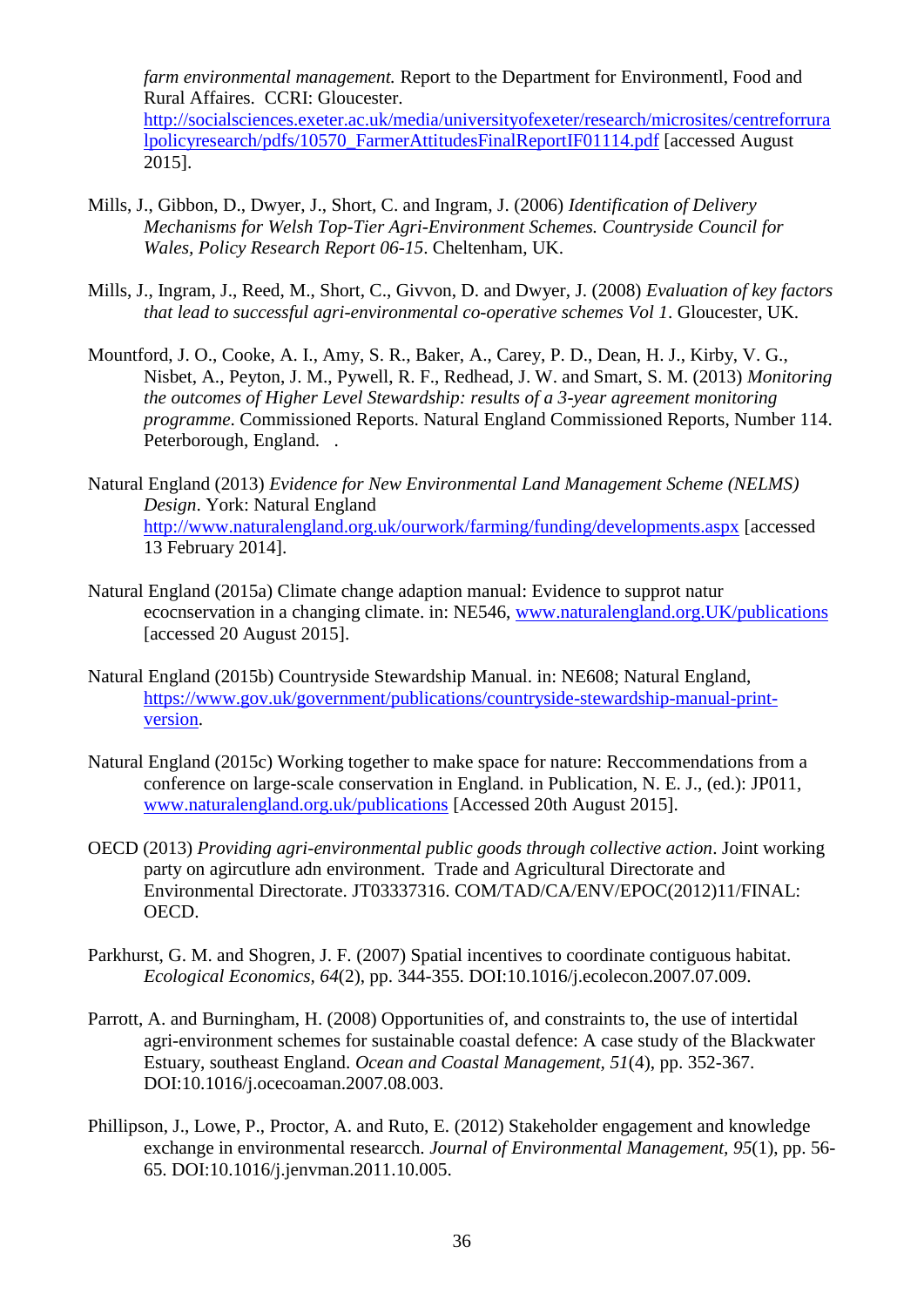- <span id="page-37-8"></span>Prager, K. (2015) Agri-environmental collaboratives for landscape management in Europe. *Current Opinions in Environmental Sustainability, 12*(59-66. DOI:10.1016/j.cosust.2014.10.009).
- <span id="page-37-1"></span>Prager, K. and Freese, J. (2009) Stakeholder involvement in agri-environmental policy making – Learning from a local- and a state-level approach in Germany. *Journal of Environmental Management, 90*(2), pp. 1154-1167. DOI:10.1016/j.jenvman.2008.05.005.
- <span id="page-37-3"></span>Prager, K. and Nagel, U. J. (2008) Participatory decision making on agri-environmental programmes: A case study from Sachsen-Anhalt (Germany). *Land Use Policy, 25*(1), pp. 106-115. DOI:10.1016/j.landusepol.2007.03.003.
- <span id="page-37-9"></span>Prager, K., Reed, M. and Scott, A. (2012) Encouraging collaboration for the provision of ecosystem services at a landscape scale - rethinking agri-environmental payments. *Land Use Policy, 29*(1), pp. 244-249. DOI:10.1016/j.landusepol.2011.06.012.
- <span id="page-37-4"></span>Prager, K. and Vanclay, F. (2010) Landcare in Australia and Germany: comparing structures and policies for community engagement in natural resource management. *Ecological Management and Restoration, 11*(3), pp. 187-193. DOI:10.1111/j.1442-8903.2010.00548.x.
- <span id="page-37-6"></span>Primdahl, J., Peco, B., Schramek, J., Anderson, E. and Oñate, J. J. (2003) Environmental effects of agri-environmental schemes in western Europe. *Journal of Environmental Management, 67*(1), pp. 129-138. DOI:10.101/S0301-4797(02)00192-5.
- <span id="page-37-7"></span>Primdahl, J., Vesterager, J. P., Finn, J. A., Blahos, G., Kristensen, L. and Vejre, H. (2010) Current use of impact models for agri-environment schemes and potential for improvements of policy design and assessment. *Journal of Environmental Management, 91*(6), pp. 1245- 1254. DOI:10.1016/j.jenvman.2009.12.012.
- <span id="page-37-0"></span>Radley, G. P. (2013) Lessons for the design of future agri-environment schemes. in Boatman, N., Green, M., Marshall, J., Musters, K., Peach, E., Peel, S., Siriwardena, G. and Smith, B., (eds.) *Aspects of Applied Biology 118 - Environmental management of farmland*. pp. 1-8.
- <span id="page-37-2"></span>Reed, M. (2008) Stakeholder participation for environmental management: A literature review. *Biological Conservation, 141*, pp. 2417-2431. DOI:10.1016/j.biocon.2008.07.014.
- <span id="page-37-12"></span>Reed, M. S., Moxey, A., Prager, K., Hanley, N., Skates, J., Bonn, A., Evans, C., Glenk, K. and Thomson, K. (2014) Improving the link between payments and the provision of ecosystem services in agri-environment schemes. *Ecosystem Services, 9*, pp. 44-53. DOI:10.1016/j.ecoser.2014.06.008.
- <span id="page-37-5"></span>Renting, H. and van der Ploeg, J. D. (2001) Reconnecting nature, farming and society: environmental co-operatives in the Netherlands as institutional arrangements for creating coherence. *Journal of Environmental Policy and Planning, 3*(2), pp. 85-101. DOI:10.1002/jepp-75.
- <span id="page-37-10"></span>Rodgers, C. (2004) Renegotiating the WTO agreement on agriculture: Biodiversity and agricultural policy reform at the crossroads? *Environmental Law Review, 6*(2), pp. 69-76. DOI:10.1350/enir.6.2.69.36503.
- <span id="page-37-11"></span>Rollett, A., Haines-Young, R., Potschin, M. and Pushpam, K. (2008) *Delivering environmental services through agri-environment programmes: a scoping study*. London. UK.: Land Use Policy Group [http://www.lupg.org.uk](http://www.lupg.org.uk/) [accessed Feb 2010] Ref EO0300011-FC 73-03-03- 54.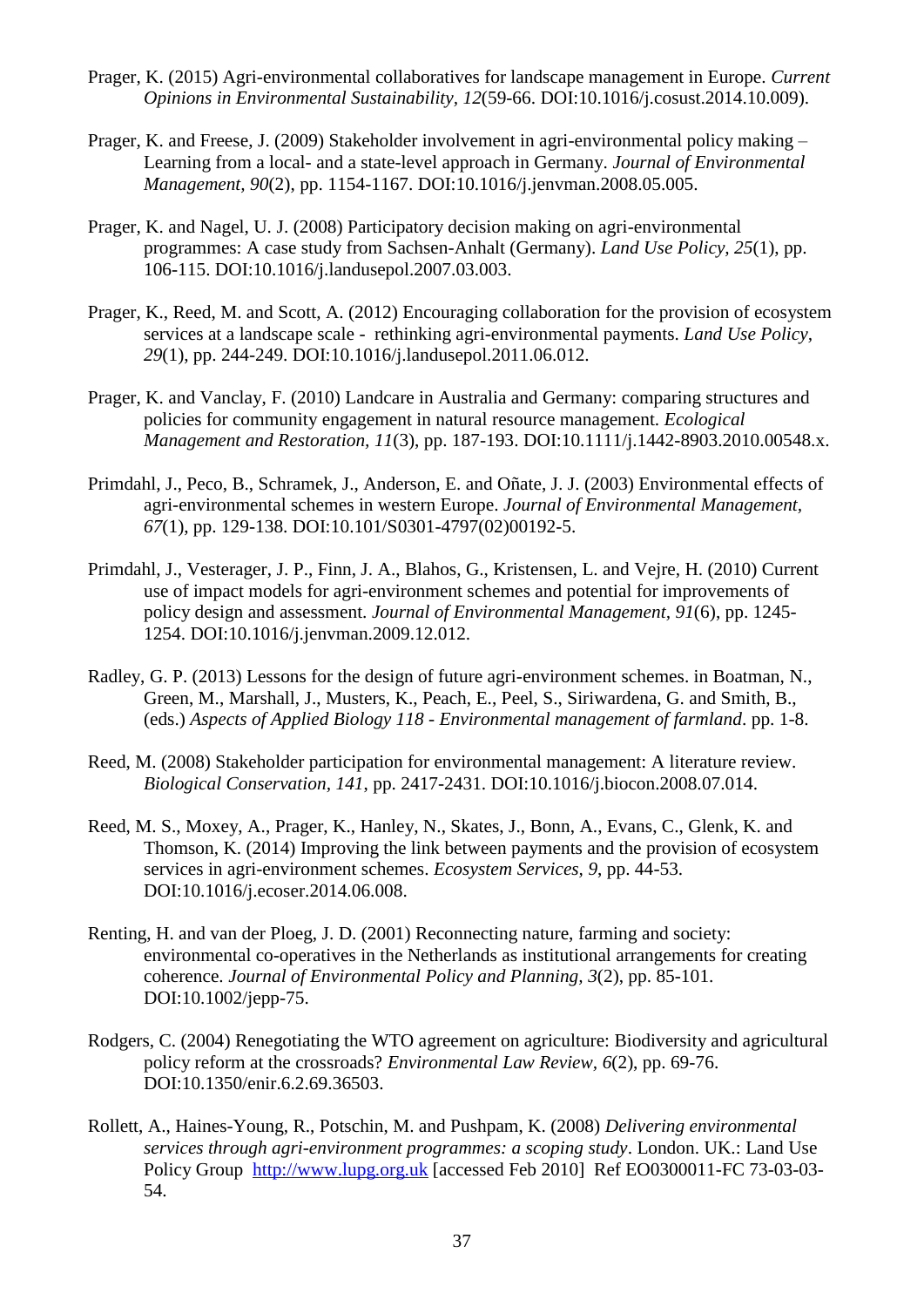- <span id="page-38-10"></span>Short, C. and Waldon, J. (2013) The Apportionment of Agri-Environment Schemes: Monies on Common Land in England. p. European Forum for Nature Conservation and Pastoralism. [http://www.efncp.org/download/aescommonsfclresearchreport23nov13final.pdf.](http://www.efncp.org/download/aescommonsfclresearchreport23nov13final.pdf)
- <span id="page-38-4"></span>Siebert, R., Toogood, M. D. and Knierim, A. (2006) Factors affecting European farmers' participation in biodiversity policies. *Sociologia Ruralis, 46*(4), pp. 318-340. DOI:10.1111/j.1467-9523.2006.00420.x.
- <span id="page-38-7"></span>Slangen, L. H. G. and Polman, N. B. P. (2002) The environmental co-operative: a new institutional arrangement. in Hagedorn, K., (ed.) *Environmental co-operation and institutional change: theories and policies for European agriculture*,Cheltenham, UK: Edward Elgar. pp. Chapter 4, p.69-90.
- <span id="page-38-9"></span>Southern, A., Lovett, A., O'Riordan, T. and Watkinson, A. (2011) Sustainable landscape governance: lessons from a catchment based study in whole landscape design. *Landscape and Urban Planning, 101*(2), pp. 179-189. DOI:10.1016/j.landurbplan.2011.02.010.
- <span id="page-38-12"></span>Sutherland, L.-A., Gabriel, D., hathaway-Jenkins, L., Pascual, U., Schmutz, U., Rigby, D., Godwin, R., Sait, S. M., Sakrabani, R., Kunin, W. E., Benton, T. G. and Stagl, S. (2012) The 'neighbourhood effect': A multidisciplinary assessment of the case for farmer co-ordination in agri-environmental programmes. *Land Use Policy, 29*(3), pp. 502-512. DOI:10.1016/j.landusepol.2011.09.003.
- <span id="page-38-11"></span>Uetake, T. (2014) Agri-environmental resource management by large-scale collective action: Determining KEY success factors. *The Journal of Agricultural Education and Extension, 1*(1), pp. 1-16. DOI:10.1080/1389224X.2014.928224.
- <span id="page-38-1"></span>Webb, J. R., Drewitt, A. L. and Measures, G. H. (2010) *Managing for species: Integrating the needs of England's priority species into habitat management. Part 1 report*. Natural England Research Report No. 024. Sheffield, UK.: Natural England Research Report No. 024.
- <span id="page-38-0"></span>Whitby, M. (2000) Challenges and options for the UK agri-environment: Presidential Address. *Journal of Agricultural Economics, 51*(3), pp. 317-332. DOI:10.1111/j.1477- 9552.2000.tb01234.x.
- <span id="page-38-2"></span>Whittingham, M. J. (2007) Will agri-environment schemes deliver substantial biodiversity gain, and if not why not? *Journal of Applied Ecology, 44*(1), pp. p 1-5. DOI: 10.1111/J.1365- 2664.2006.01263.x.
- <span id="page-38-5"></span>Wilson, G. A. (1996) Farmer environmental attitudes and ESA participation. *Geoforum, 27*(2), pp. 115-131. DOI:10.1016/0016-7185(96)00010-3.
- <span id="page-38-6"></span>Wilson, G. A. (2004) The Australian Landcare movement: towards 'post-productivist' rural governance? *Journal of Rural Studies, 20*(4), pp. 461-484. DOI:10.1016/j.jrurstud.2004.03.002.
- <span id="page-38-3"></span>Wilson, G. A. and Hart, K. (2001) Farmer participation in agri-environmental schemes: towards conservation-oriented thinking? *Sociologia Ruralis, 41*(2), pp. 254-274. DOI:10.1111/1467- 9523.00181.
- <span id="page-38-8"></span>Wiskerke, J. S. C., Bock, B. B., Stuiver, M. and Renting, H. (2003) Environmental co-operatives as a new mode of rural governance. *NJAS Wageningen Journal of Life Sciences, 51*(1-2), pp. 9- 25. DOI:10.1016/S1573-5214(03)80024-6.